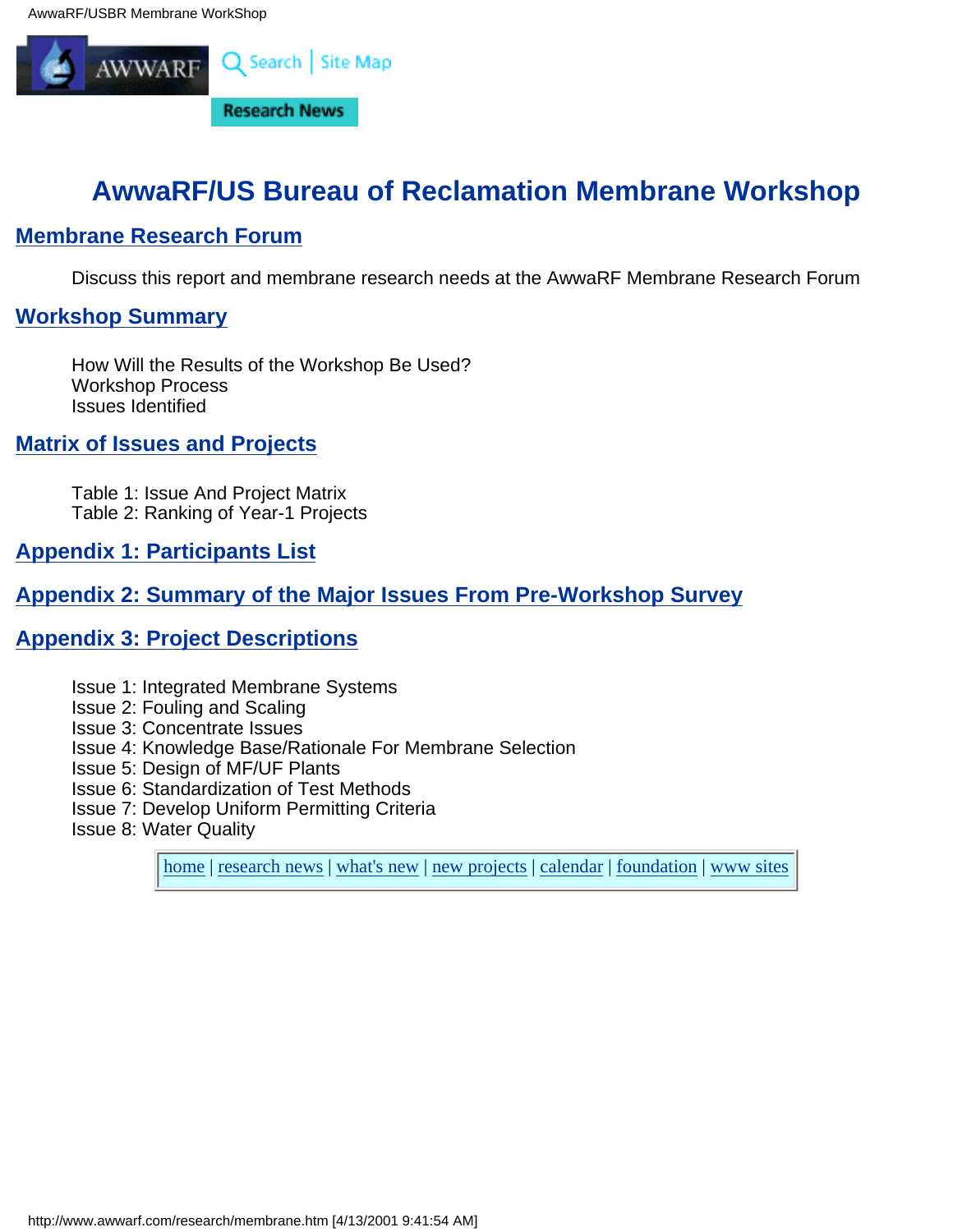<span id="page-1-0"></span>

# **Workshop Summary**

Water utility interest in membrane technology continues to grow. Recent advances in technology, regulatory pressure, decreased costs, and the growing number of facilities applying this technology are driving this interest. Research has played a vital role in making this technology more accessible and easier to apply.

The key to continued advancement of membrane technology will be well-designed research efforts that continue to feed the development of the technology and improve operations and maintenance of the systems. The Awwa Research Foundation (AwwaRF) began long-term planning of membrane research efforts in 1989 with the publication of the report, *Assessment of Potable Water Membrane Applications and Research Needs*. Research needs were re-evaluated in 1995, when 21 of the leading membrane experts met for three-days to assess the research needs and make recommendations for future funding. This report describes the latest effort for updating this research strategy.

On July 27-28, 2000, AwwaRF and the U.S. Bureau of Reclamation (USBR) sponsored a two-day workshop to identify issues that need to be addressed to improve the applicability of membrane technology for drinking water utilities. The goal of the workshop was to identify design, operations, maintenance, and regulatory issues that are limiting the widespread application of membrane technologies and develop a five-year research strategy to address these issues. The potential for research partnerships was also identified and will continued to be pursued in follow-up efforts.

Jim Lozier (CH2M Hill) and Nilaksh Kothari (Manitowoc Public Utilities) co-chaired the workshop. The co-chairs, in conjunction with the sponsoring agencies, selected workshop participants from a list of more than 120 people who had been involved in membrane research or had practical operating experience. Twenty-nine experts from six nations were selected to represent a broad cross section of the water supply community (i.e., water utilities, academia, consulting engineers, manufacturers, regulators, and research organizations). [The list of](#page-49-0) [participants is provided in Appendix 1.](#page-49-0)

# **How will the results of the workshop be used?**

AwwaRF and USBR will use the results of this workshop to plan future research activities. AwwaRF's Research Advisory Council (RAC) will use the results from the workshop in developing the foundation's annual research agenda. The RAC will balance the outcome from this workshop with other pressing water supply issues to develop recommendations for the Board of Trustee's (BOT). The RAC meets annually in October, and project recommendations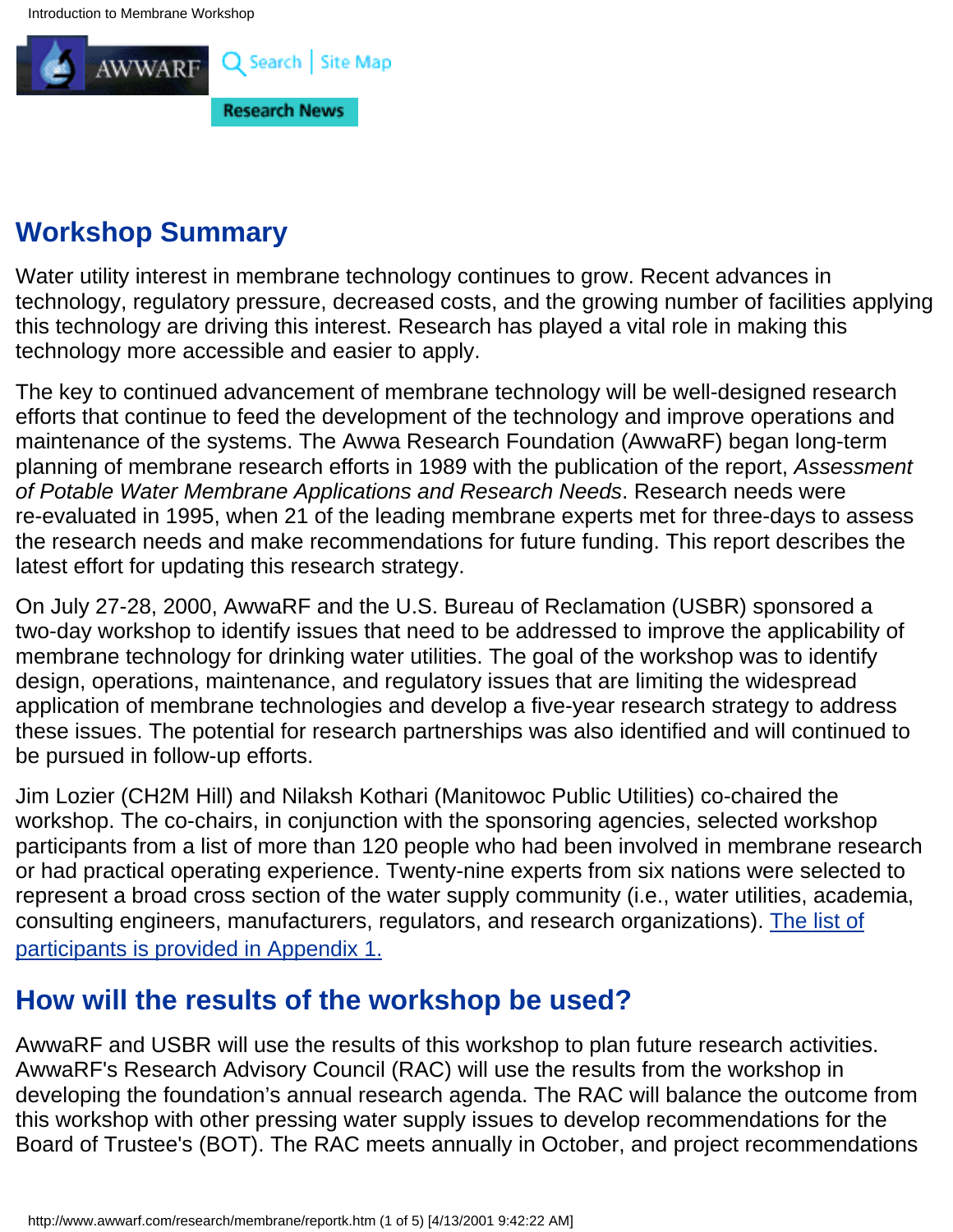will be considered by the BOT in January of the following year. Requests for proposals will be issued in March.

The USBR will use the project recommendations to develop a research road map guiding future activities for the Desalination and Water Purification Research (DWPR) program. The USBR management will incorporate the road map recommendations into the specific task areas in the DWPR. Opportunities to leverage research dollars will be pursued by identifying projects that may be jointly funded with other research organizations. The specific projects will then be advertised, evaluated, and funded under the federal procurement process.

Representatives from four international research organizations, Kiwa (the Netherlands), Anjou Recherche (France), Water Technology Center of the German Waterworks Association (DVGW-TZW, Germany), and CSIRO (Australia) participated in the workshop and will use the results in their strategic planning. There was interest in developing cooperative efforts between these organizations, and informal discussion was initiated at the workshop.

# **Workshop Process**

Prior to the workshop, participants were surveyed to identify the top issues that were constraining the use membrane technology in drinking water treatment. These issues are listed in [Appendix 2.](#page-53-0) While there was no clear consensus on the top issues, differences were observed based on membrane class. Therefore, discussions in the workshop were separated into two groups. One group discussed reverse osmosis and nanofiltration [RO/NF]) and the other microfiltration and ultrafiltration [MF/UF]. Integrated membrane systems, where membrane processes are combined or coupled with other treatment processes, were open for either group to discuss. Results from small group discussions were combined during full group discussions.

The first task of the workgroups was to identify the primary issues constraining membrane technology. For each membrane class, the top four issues were identified. Issues for both membrane classes (total of eight issues) were discussed and prioritized by all participants. Eight issues was considered to be the maximum that could be adequately developed during the limited workshop time and realistically addressed with the limited research funding available. The workgroups then developed research plans and projects that specifically addressed the eight issues. Finally, key projects for the first year of funding were prioritized.

This report should be considered to be a living document. AwwaRF will update workshop participants on the status of research suggestions and request their continued input as this plan and the technology continue to evolve. Other interested parties are also welcome to comment on this plan. Comments can be submitted t[o Kim Linton at AwwaRF .](http://klinton@awwarf.com/)

# **Issues Identified**

Eight key issues that are limiting the applications of membrane technologies by the water supply community were identified. These issues were ranked in order of priority (with item 1 being the highest priority) based on their potential impact and are described in the following paragraphs.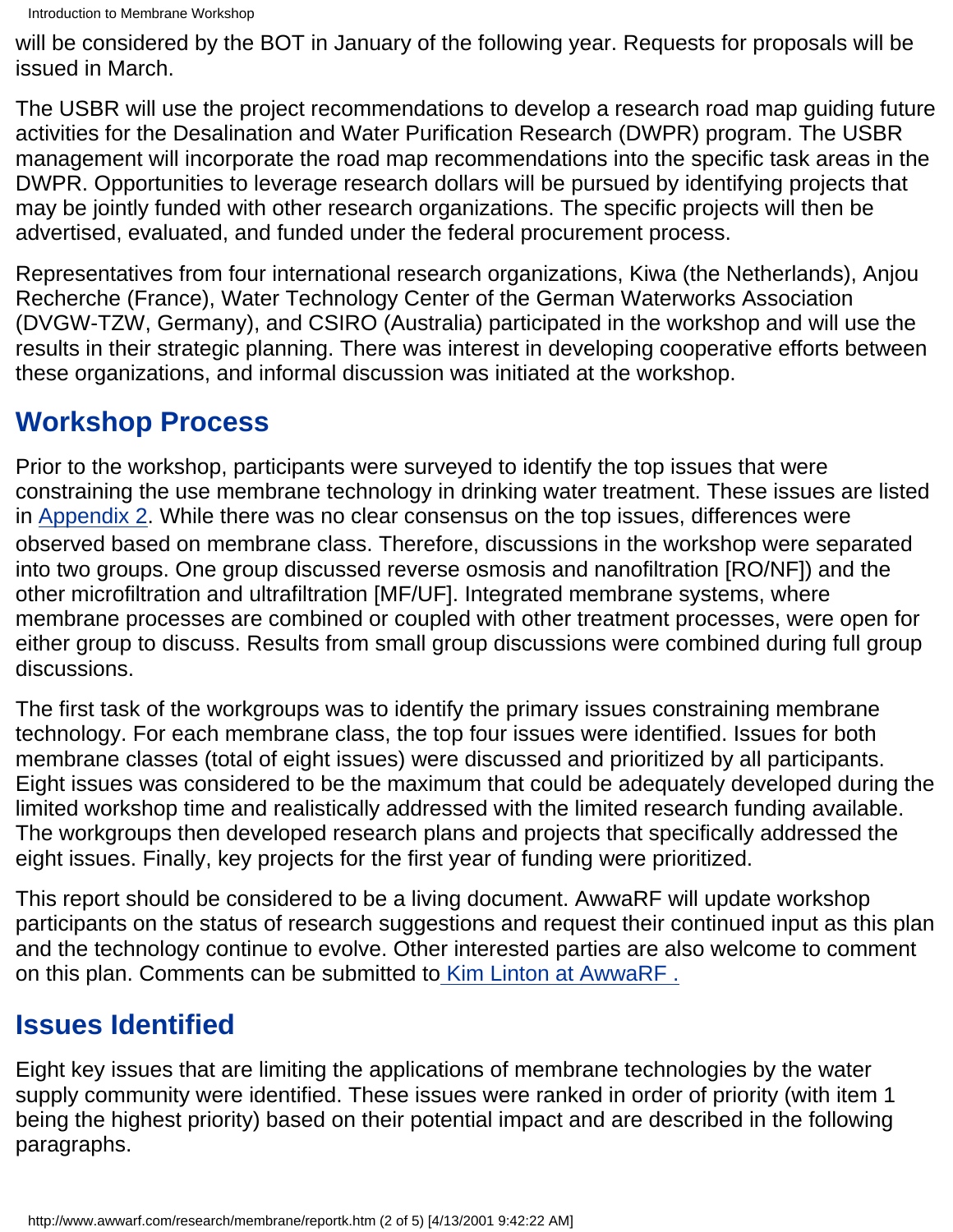**Issue #1 - Integrated membrane systems (IMS):** Integrating membranes into existing or new water treatment systems offers many advantages in addressing multiple water quality concerns. These advantages include meeting Surface Water Treatment Rule requirements, reducing fouling, providing a multiple barrier, and providing economic benefits to water treatment systems. Currently there is a limited amount of published information for decision makers about design and performance of installed systems. Information is needed on the cost, performance, sequencing with other treatment processes, retrofitting, chemical compatibility, and compatibility with regulatory and aesthetic treatment goals. Key projects to address the IMS issues are the following:

[Click here](#page-11-0) to see descriptions of the projects listed below)

- Integration of membranes into existing water treatment systems
- Investigation of cartridge microfiltration to enhance microbial removal in conventional treatment plants
- Optimization of membranes for direct or clarified water filtration
- Development and verification of nanofiltration and reverse osmosis models for water quality and productivity
- Cost and performance of integrated membrane systems.

**Issue #2 - Fouling/scaling**: Operating efficiency of RO/NF systems can be improved through minimization and control of fouling and scaling. Fouling and scaling can decrease the recovery of feed water and increase the amount of residuals (brine) produced. Research is needed to understand scaling and fouling mechanisms, predict the impact of antiscalants, develop indices for fouling, develop methods for on-line prediction, and improve membranes to resist biofouling. Key projects include the following:

[Click here](#page-33-0) to see descriptions of the projects listed below)

- Development and evaluation of methods for accurately determining conditions to maximize conversion and monitoring of scaling in full-scale RO/NF plants
- Development of an improved understanding of the chemistry of membrane fouling caused by natural organic matter and interaction with commercial antiscalants and dispersants
- Development, standardization, and evaluation of a fouling index using ultrafiltration membranes to measure fouling potential of RO/NF and UF/MF feedwaters due to particles
- Demonstration and verification of new biofouling-resistant and chlorine-tolerant membranes.

**Issue # 3 - Concentrate issues**: One of the most significant barriers to the implementation of RO/NF systems is the cost-effective and permittable disposal of concentrates (the by-product of treatment). Current regulations on concentrate disposal are inconsistent even though extensive research has been conducted. Accurate and concise information regarding environmental issues associated with disposal is needed for decision makers to make informed choices. Development of innovative technologies to maximize recovery and reduce concentrate quantity is also needed. Key projects include the following: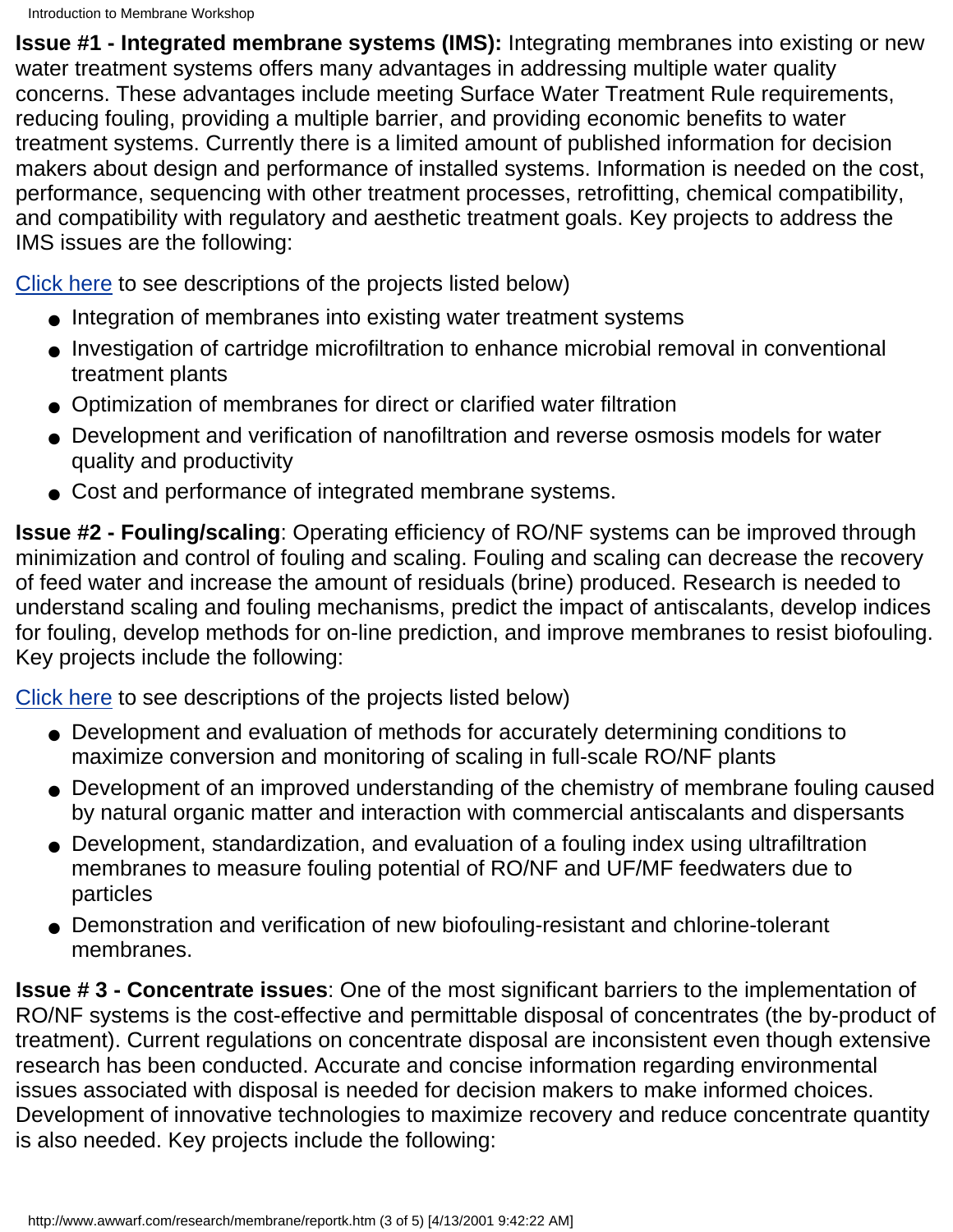[Click here](#page-28-0) to see descriptions of the projects listed below)

- Develop effective communications tools regarding RO/NF concentrate issues
- Evaluate and confirm innovative, non-chemical approaches to maximize RO/NF/UF/MF recovery rates.

**Issue # 4 - Knowledge base/rationale for membrane selection**: Rapid deployment of MF/UF systems has resulted in a fragmented data and experience base. Integration and evaluation of this database are needed to enable informed decisions on design, installation, operations, and regulation of future membrane facilities, in particular for large membrane systems. Key projects include the following:

[Click here](#page-19-0) to see descriptions of the projects listed below)

- Development of microporous membrane knowledge database
- Development of a decision-making tool to assist in the selection of membrane processes.

**Issue # 5 - Design of MF/UF plant**: The scale of MF/UF plants has been increasing, and very large systems (>50 mgd) are currently under development. Information is needed to identify where developments in MF/UF membrane technology can lead to improvements in cost, performance, and reliability of membrane systems. For very large systems, information is needed about scale-up issues, the cost/benefit of MF/UF membrane systems over the life of the system, and standardization of system components. Key projects include the following:

[Click here](#page-41-0) to see descriptions of the projects listed below)

- Innovation in the design of large (>50 MGD [200 ML/D]) MF/UF membrane systems
- Development of life-cycle approaches to support MF/UF process selection
- Identification of generic and proprietary components in MF/UF systems
- Accelerated failure analysis of MF/UF membrane modules.

**Issue #6 - Standardization of test methods:** The use of MF/UF membranes has increased dramatically over the past decade. There has also been a proliferation of commercially available membrane systems. Standardized methods are needed for membrane evaluation to ensure quality and performance (i.e., database management and analysis, predictive modeling, flow problems, fouling vs. cleaning regimes, membrane disposal, plant sizing). Of the methods needed, the highest priority was given to developing a method for understanding and predicting MF/UF fouling. Key projects include the following:

[Click here](#page-24-0) to see descriptions of the projects listed below)

- Bench-scale assessment of MF/UF fouling: development of a fouling-assessment protocol and associated fouling indices
- Evaluation of MF/UF performance and operation: pilot- and full-scale studies.

**Issue # 7 - Development of uniform permitting criteria:** Requirements for membrane system design, operation, and monitoring vary between states. A base, or minimum, set of criteria is needed that can be used for permitting of membrane treatment plants. Criteria should consider residuals issues (recycling and disposal), integrity/control/monitoring, appropriate regulatory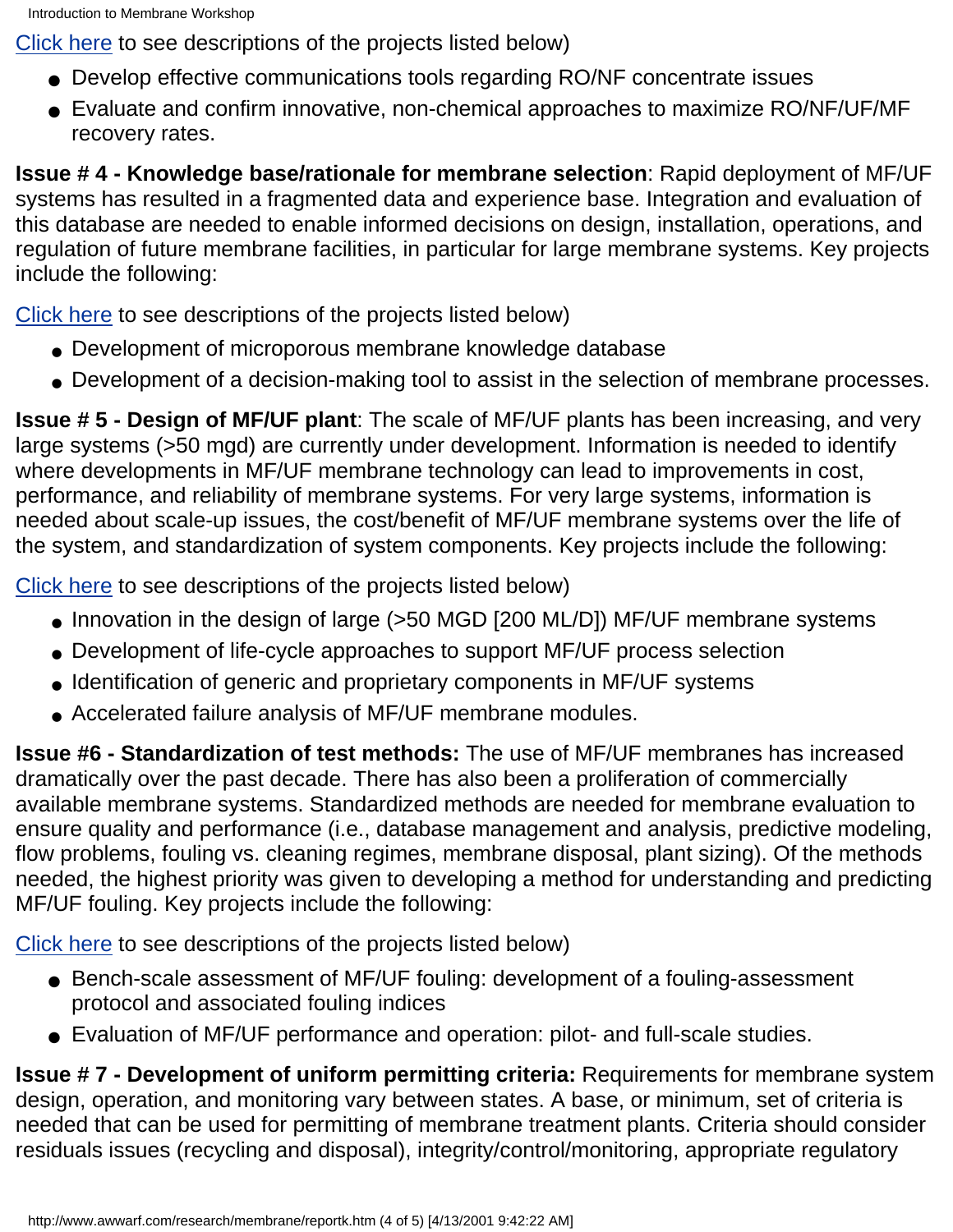measures, and operational criteria. There also needs to be an understanding of criteria that are membrane-specific or in which flexibility and discretion is required. Key projects include the following:

[Click here](#page-56-0) to see descriptions of the projects listed below)

- Benchmarking study of MF/UF membrane systems vs. conventional water treatment systems
- Development of operating criteria for MF/UF membranes
- Testing of standardized predictive tools for on-line, real-time integrity monitoring of MF/UF systems.

**Issue # 8 -Water Quality:** Questions surrounding water quality will remain an important issue for utilities. Understanding the effectiveness of membrane systems for removal of emerging contaminants and aesthetic parameters is needed. It is also important to understand the impacts of membrane-treated water on distribution system water quality and the impacts of blending. Key research projects in this area include the following:

[Click here](#page-62-0) to see descriptions of the projects listed below)

- Effect of membrane systems on distribution system water quality
- Development and verification of NF and RO models for water quality and productivity.

# **Matrix of issues and projects**

A matrix of issues and projects needed to address them is presented in [Table 1](#page-7-0). The matrix shows the recommended sequence of projects for each issue and takes into account ongoing research and the need to build on some projects that are started during the first year of the plan.

For the first year of the plan, eight projects with a cost of \$1.6 million were identified. These projects were prioritized in order of importance to the water supply community to provide additional information to the funding agencies. Results of this ranking are provided in [Table 2.](#page-10-0)

Descriptions for all projects developed during the workshop are provided in [Appendix 3.](#page-55-0) These descriptions describe the need for the project, background information, scope of work, and recommended funding level.

## **[Return to Membrane Workshop Homepage](#page-0-0)**

[home](http://www.awwarf.com/index.html) | [research news](http://www.awwarf.com/research.html) | [what's new](http://www.awwarf.com/whatsnew.html) | [new projects](http://www.awwarf.com/newprojects.html) | [calendar](http://www.awwarf.com/calendar.html) | [foundation](http://www.awwarf.com/meet/) | [www sites](http://www.awwarf.com/othersites.html)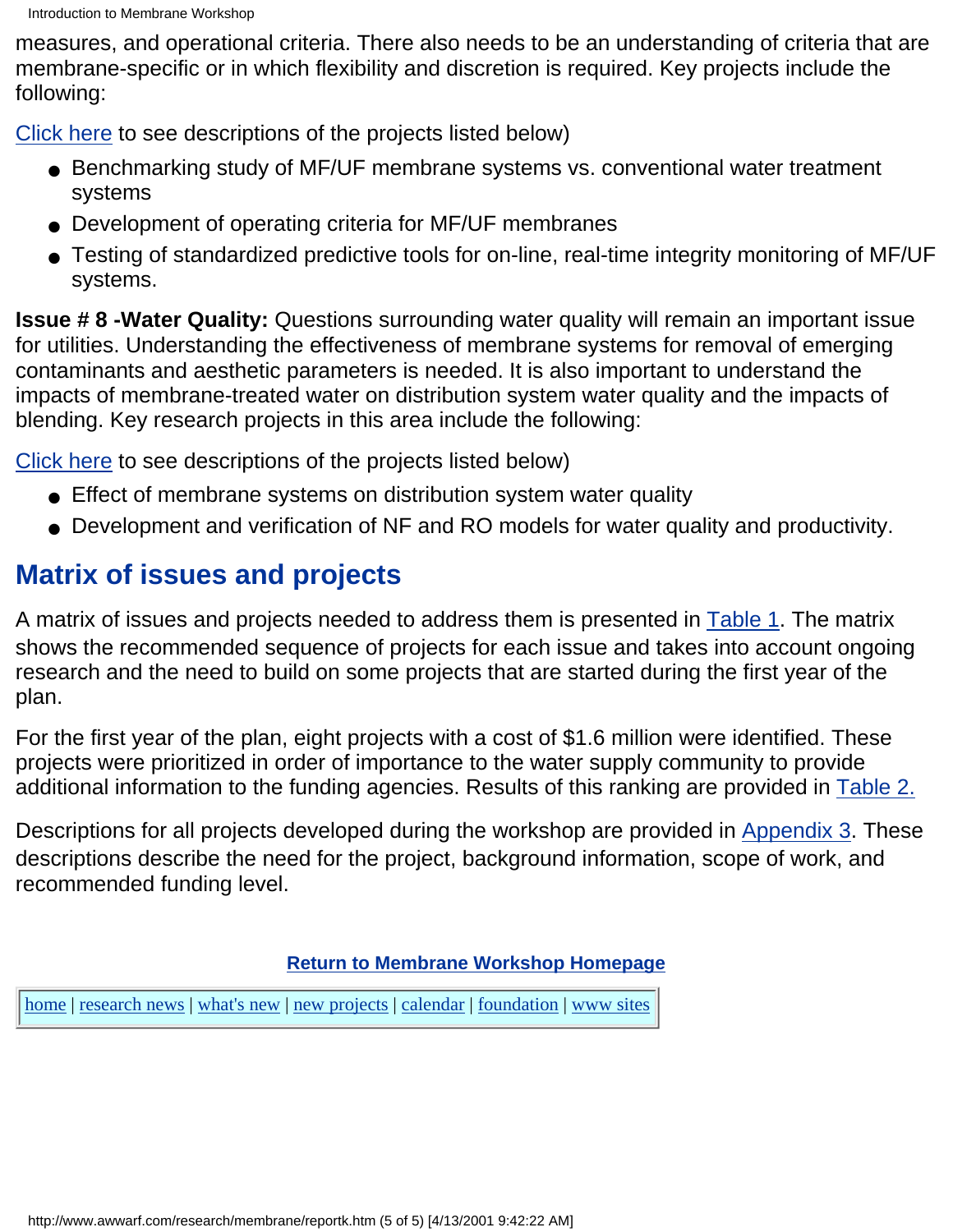<span id="page-6-0"></span>Membrane WorkShop Table of Contents



# **Membrane Workshop Matrix of Issues and Projects**

**[Table 1: Issue and Project Matrix](#page-7-0)**

**[Table 2: Ranking of Year 1 Projects](#page-10-0)**

**[Return to Membrane Workshop Homepage](#page-0-0)**

[home](http://www.awwarf.com/index.html) | [research news](http://www.awwarf.com/research.html) | [what's new](http://www.awwarf.com/whatsnew.html) | [new projects](http://www.awwarf.com/newprojects.html) | [calendar](http://www.awwarf.com/calendar.html) | [foundation](http://www.awwarf.com/meet/) | [www sites](http://www.awwarf.com/othersites.html)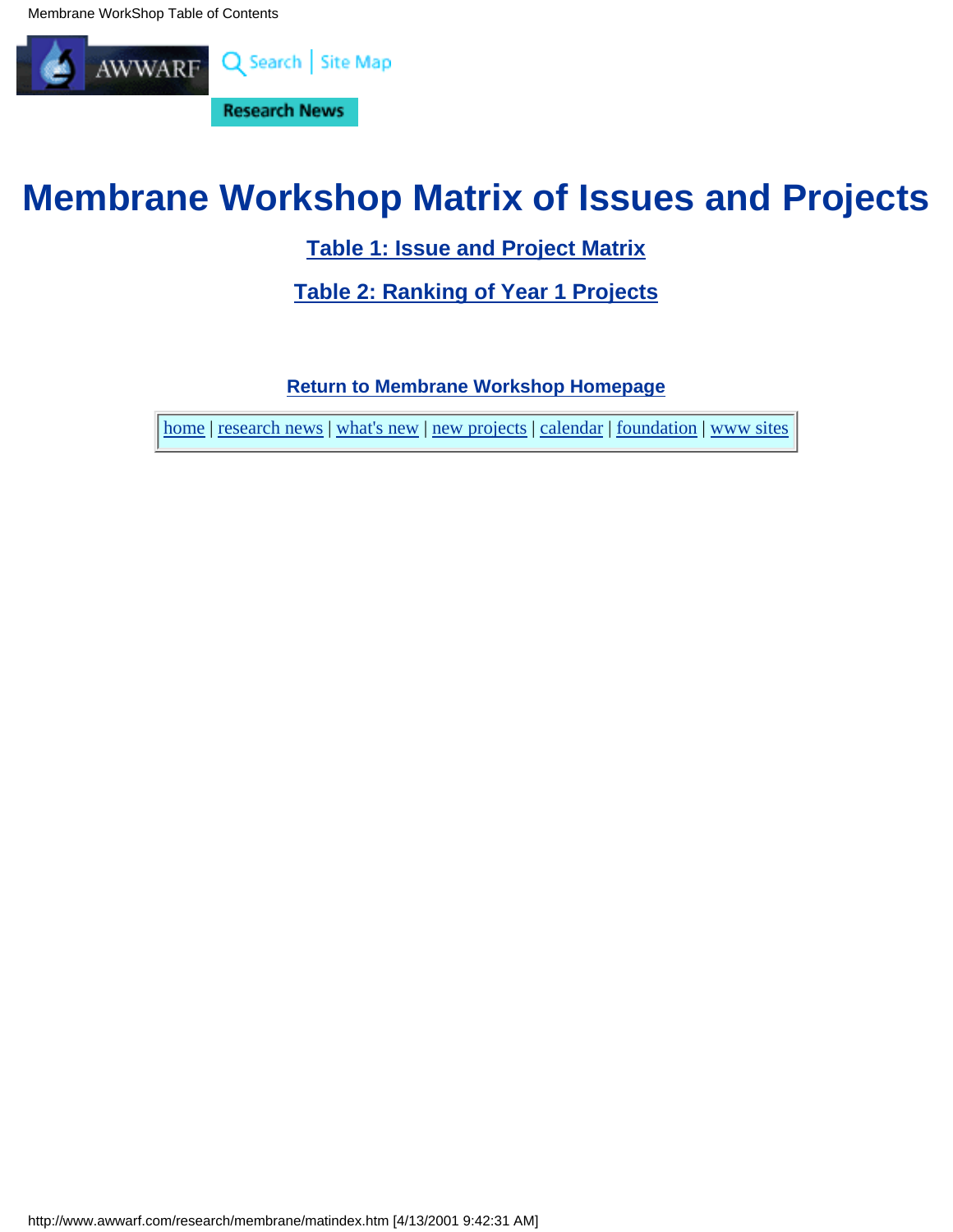<span id="page-7-0"></span>

# **Table 1: Issue and Project Matrix (listed in order of issue priority)**

| <b>PRIORITY</b> | <b>ISSUE</b>                                           | <b>YEAR1</b>                                                                                                                                                                                                                                                            | <b>YEAR 2</b>                                                                                                                                                                                                                                     | <b>YEAR 3</b>                                                                                                                           | <b>YEAR 4</b>                                                                                    | <b>YEAR 5</b> |
|-----------------|--------------------------------------------------------|-------------------------------------------------------------------------------------------------------------------------------------------------------------------------------------------------------------------------------------------------------------------------|---------------------------------------------------------------------------------------------------------------------------------------------------------------------------------------------------------------------------------------------------|-----------------------------------------------------------------------------------------------------------------------------------------|--------------------------------------------------------------------------------------------------|---------------|
| 1               | <b>INTEGRATED</b><br><b>MEMBRANE</b><br><b>SYSTEMS</b> | <b>Integration of</b><br>Membranes into of Membranes<br><b>Existing Water</b><br><b>Treatment</b><br><b>Systems</b><br>$($ \$150K)                                                                                                                                      | <b>Optimization</b><br>for Direct or<br><b>Clarified</b><br><b>Water</b><br>Filtration<br>(\$400K)                                                                                                                                                |                                                                                                                                         | <b>Cost and</b><br>Performance<br>of Integrated<br><b>Membrane</b><br><b>Systems</b><br>(\$200K) |               |
|                 |                                                        | <b>Assessment of</b><br><b>Cartridge MF to</b><br>Enhance<br><b>Microbial</b><br>Removal in<br><b>Conventional</b><br><b>Water</b><br>Treatment<br><b>Plants (\$300K)</b>                                                                                               |                                                                                                                                                                                                                                                   |                                                                                                                                         |                                                                                                  |               |
| $\overline{2}$  | <b>FOULING AND</b><br><b>SCALING</b>                   | Development,<br>Standardization, and<br>and Evaluation<br>of a Fouling<br><b>Indicies Using</b><br><b>UF Membranes</b><br>to Measure<br>Fouling<br><b>Potential of</b><br><b>RO/NF and</b><br><b>UF/MF Feed</b><br><b>Waters Due to</b><br><b>Particles</b><br>(\$250K) | <b>Development</b><br><b>Evaluation of</b><br>Method(s) for<br><b>Accurately</b><br>Determining<br><b>Conditions to</b><br>Maximize<br><b>Recovery and</b><br>Monitoring of<br>Scaling in<br><b>Full-Scale</b><br><b>RO/NF Plants</b><br>(\$400K) | <b>Demonstration and</b><br><b>Verification of New</b><br>Biofouling-Resistant<br>and<br><b>Chlorine-Tolerant</b><br>Membranes (\$300K) |                                                                                                  |               |
|                 |                                                        |                                                                                                                                                                                                                                                                         | <b>Develop</b><br>Improved<br>Understanding<br>of Chemistry<br>of Membrane<br>Fouling<br>caused by<br>NOM and<br>Interaction<br>with<br>Commercial<br><b>Antiscalants</b><br>∣and<br><b>Dispersants</b><br>∣and<br>Membranes<br>$($ \$350K)       |                                                                                                                                         |                                                                                                  |               |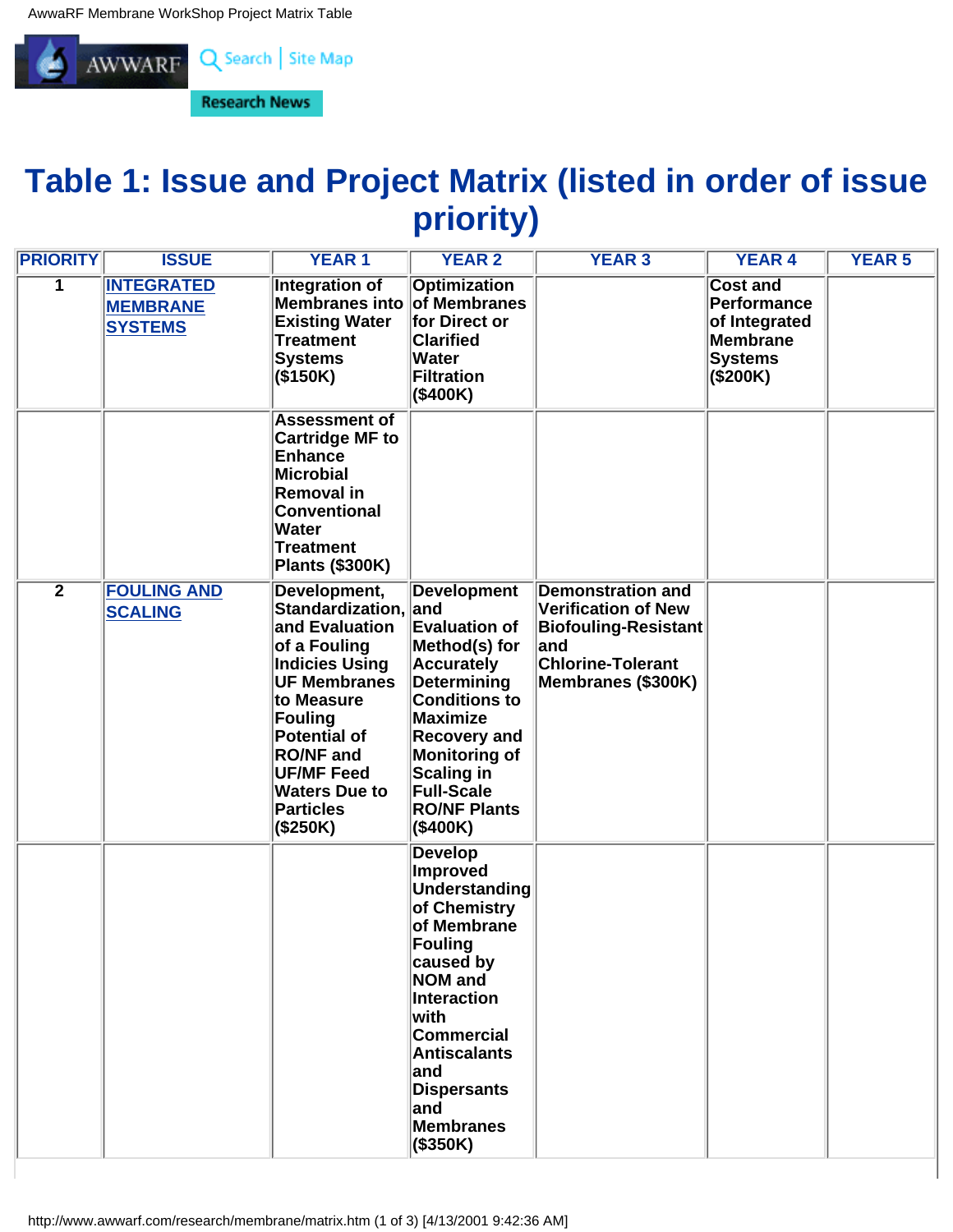| $\overline{\mathbf{3}}$ | <b>CONCENTRATE</b><br><b>ISSUES</b>                                                  | <b>Development Of</b><br><b>Effective</b><br><b>Communication</b><br>Tools<br><b>Regarding</b><br><b>Current</b><br><b>Information On</b><br><b>RO/NF</b><br><b>Concentrate</b><br><b>Issues (\$100K)</b> |                                                                                                                                             |                                                                                                                                             | <b>Evaluate and</b><br><b>Confirm</b><br>Innovative,<br>Non-Chemical<br>Approaches<br>to Maximize<br><b>RO/NF/UF/MF</b><br>Recovery<br><b>Rates (\$260K)</b> |                                                                                                                                                 |
|-------------------------|--------------------------------------------------------------------------------------|-----------------------------------------------------------------------------------------------------------------------------------------------------------------------------------------------------------|---------------------------------------------------------------------------------------------------------------------------------------------|---------------------------------------------------------------------------------------------------------------------------------------------|--------------------------------------------------------------------------------------------------------------------------------------------------------------|-------------------------------------------------------------------------------------------------------------------------------------------------|
| $\overline{4}$          | <b>KNOWLEDGE</b><br><b>BASE/RATIONALE</b><br><b>FOR MEMBRANE</b><br><b>SELECTION</b> | Development of<br>Microporous<br>Membrane<br>Knowledge<br><b>Database</b><br>(S250K)                                                                                                                      |                                                                                                                                             | <b>The Development of</b><br>a Decision-Making<br><b>Tool to Assist in the</b><br><b>Selection of</b><br><b>Membrane Process</b><br>(S150K) |                                                                                                                                                              |                                                                                                                                                 |
| $\overline{\bf{5}}$     | <b>DESIGN OF MF/UF</b><br><b>PLANTS</b>                                              | <b>Innovation in</b><br>the Design of<br>Large (>50 MGD<br>/ 200 ML/D)<br><b>MF/UF</b><br>Membrane<br><b>Systems</b><br>(\$200K)                                                                          |                                                                                                                                             | <b>Identification of</b><br><b>Generic and</b><br>Proprietary<br><b>Components in</b><br><b>MF/UF Systems</b><br>(\$200K)                   |                                                                                                                                                              |                                                                                                                                                 |
|                         |                                                                                      | <b>Development of</b><br><b>Life Cycle</b><br><b>Approaches to</b><br><b>Support MF/UF</b><br><b>Process</b><br><b>Selection</b><br>(\$200K)                                                              |                                                                                                                                             |                                                                                                                                             |                                                                                                                                                              |                                                                                                                                                 |
|                         |                                                                                      |                                                                                                                                                                                                           |                                                                                                                                             |                                                                                                                                             | <b>Accelerated</b><br>Failure<br>Analysis of<br><b>MF/UF</b><br>Membrane<br>Modules<br>$($ \$350K)                                                           |                                                                                                                                                 |
| $\overline{6}$          | <b>STANDARDIZATION Bench-Scale</b><br><b>OF TEST</b><br><b>METHODS, O&amp;M</b>      | <b>Assessment of</b><br><b>MF and UF</b><br><b>Fouling:</b><br>Development of<br>a Fouling<br><b>Assessment</b><br><b>Protocol and</b><br><b>Associated</b><br><b>Fouling Indicies</b><br>(S250K)         |                                                                                                                                             |                                                                                                                                             |                                                                                                                                                              | <b>Evaluation</b><br>of MF/UF<br>Performance<br>land<br><b>Operation:</b><br><b>Pilot-and</b><br><b>Full-Scale</b><br><b>Studies</b><br>(S350K) |
| $\overline{\mathbf{7}}$ | <b>DEVELOP UNIFORM</b><br><b>PERMITTING</b><br><b>CRITERIA</b>                       |                                                                                                                                                                                                           | <b>Benchmarking</b><br>Study of<br><b>MF/UF</b><br>Membrane<br><b>Systems vs</b><br>Conventional<br>Treatment<br><b>Systems</b><br>(\$200K) |                                                                                                                                             | <b>Develop</b><br><b>Operating</b><br><b>Criteria for</b><br><b>MF/UF</b><br><b>Membranes</b><br>$($ \$250K)                                                 |                                                                                                                                                 |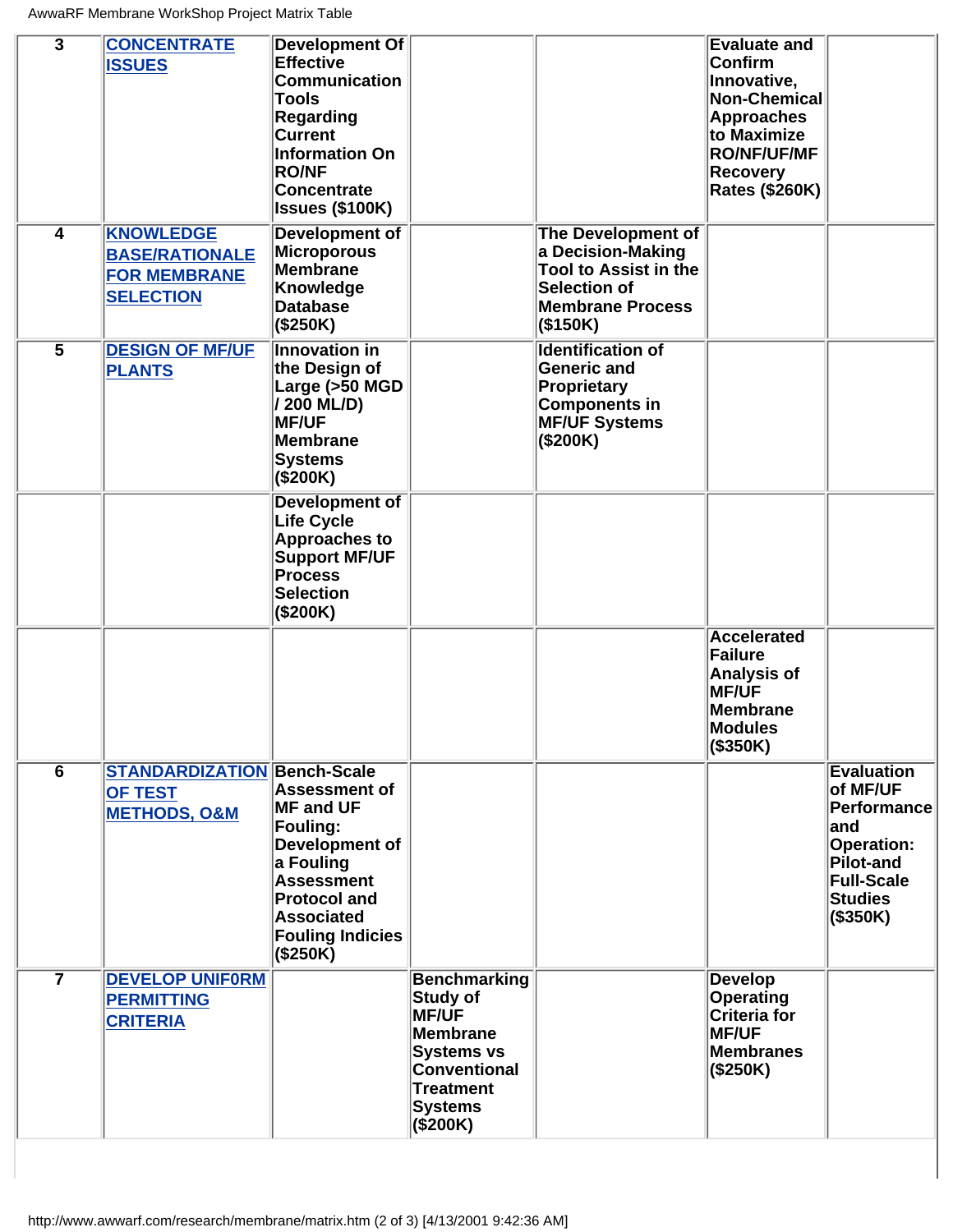|   |                      |                                                                                                                               |                                                                                                                          | <b>Testing of</b><br><b>Standardized</b><br>Predictive<br><b>Tools for</b><br>On-Line,<br><b>Real-Time</b><br>Integrity<br><b>Monitoring of</b><br><b>MF/UF</b><br>Systems<br>(\$250K) |  |
|---|----------------------|-------------------------------------------------------------------------------------------------------------------------------|--------------------------------------------------------------------------------------------------------------------------|----------------------------------------------------------------------------------------------------------------------------------------------------------------------------------------|--|
| 8 | <b>WATER QUALITY</b> | <b>Effect of</b><br>Membrane<br><b>Systems on</b><br><b>Distribution</b><br><b>System Water</b><br><b>Quality</b><br>(\$500K) | <b>Multi-contaminant</b><br><b>Removal from</b><br><b>Surface Waters</b><br><b>Using NF and RO</b><br>Membranes (\$400K) | <b>Development</b><br>∣and<br>Verification of<br>Nanofiltration<br>and Reverse<br>Osmosis<br><b>Models for</b><br><b>Water Quality</b><br>∣and<br>Productivity<br>(\$240K)             |  |

## **[Return to Membrane Workshop Homepage](#page-0-0)**

[home](http://www.awwarf.com/index.html) | [research news](http://www.awwarf.com/research.html) | [what's new](http://www.awwarf.com/whatsnew.html) | [new projects](http://www.awwarf.com/newprojects.html) | [calendar](http://www.awwarf.com/calendar.html) | [foundation](http://www.awwarf.com/meet/) | [www sites](http://www.awwarf.com/othersites.html)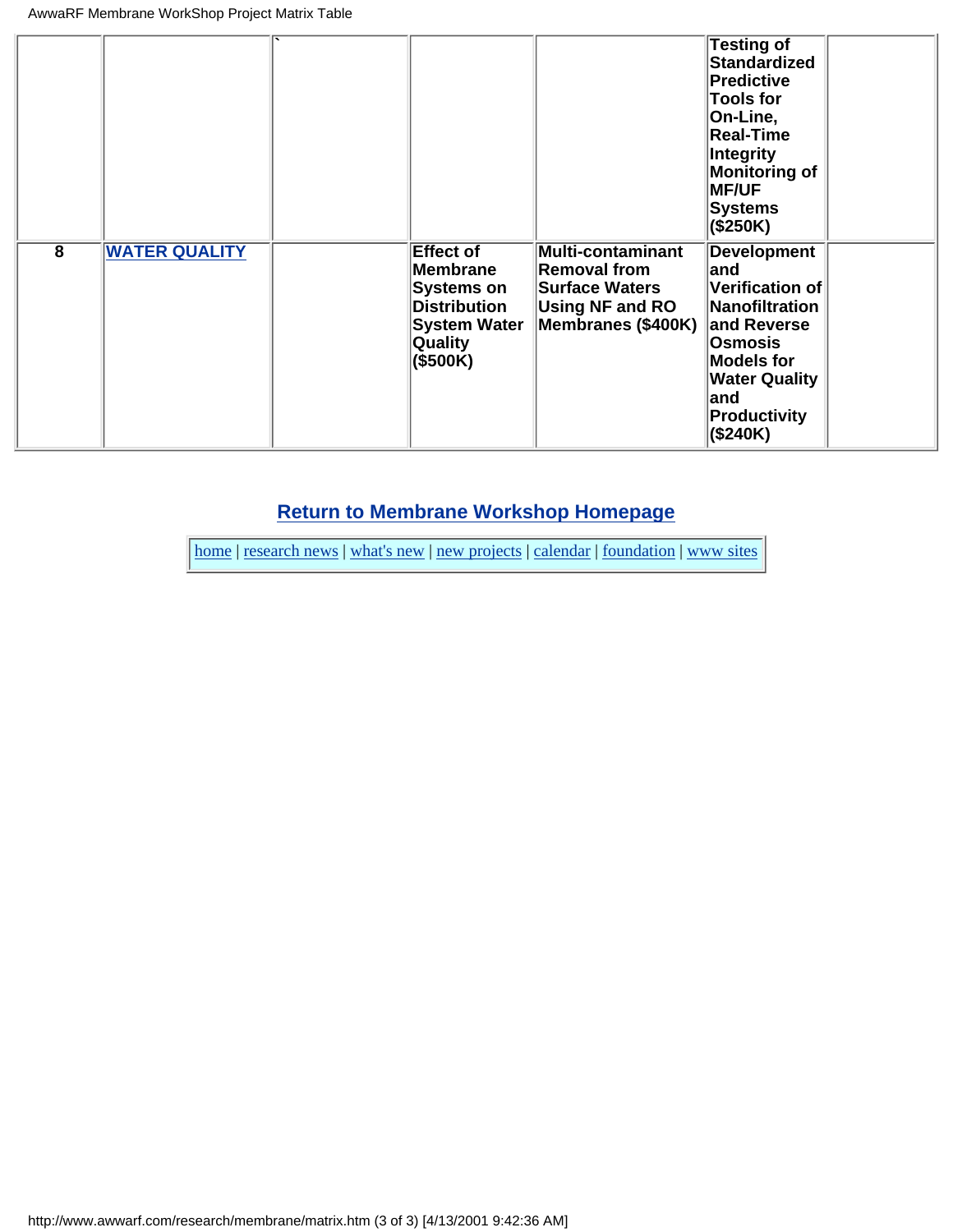<span id="page-10-0"></span>

# **Table 2: Ranking of Year 1 Projects (listed in order of issue priority) 1**

Please note: The links below take you to a listing of projects by issue. In some cases, you may need to scroll down to find the project description

| Project                                                               | Score 2 |
|-----------------------------------------------------------------------|---------|
| <b>Integration of Membranes Into Existing Water Treatment Systems</b> | 154     |
| Development of a Microporous Membrane Knowledge Base                  | 139     |
| Bench-Scale Assessment of MF and UF Fouling: Development of a         |         |
| <b>Fouling Assessment Protocol and Associated Fouling Indices</b>     | 109     |
| Development of Effective Communication Tools Regarding Current        |         |
| Information on Reverse Osmosis/Nanofiltration Concentrate Issues      | 106     |
| Assessment of Cartridge MF to Enhance Microbial Removall in           |         |
| <b>Conventional Water Treatment Plants</b>                            | 103     |
| Development, Standardization, and Evaluation of Fouling Indices       |         |
| Using UF Membranes to Measure Fouling Potential of RO/NF and          |         |
| <b>UF/MF Feed Waters Due to Particles</b>                             | 103     |
| Innovations in the Design of Large (> 50 MGD / 200 MGD) MF/UF         |         |
| <b>Systems</b>                                                        | 103     |
| Development of Life Cycle Approaches to Support MF/UF Process         |         |
| <b>Selection</b>                                                      | 58      |

1 Ranking of Year 1 Projects - 8 projects were identified that should be conducted in year one. These projects were ranked for their individual value as opposed to issue value as given in Table 1.

2 Relative score - the higher the score, the higher the priority.

**[Return to Membrane Workshop Homepage](#page-0-0)**

[home](http://www.awwarf.com/index.html) | [research news](http://www.awwarf.com/research.html) | [what's new](http://www.awwarf.com/whatsnew.html) | [new projects](http://www.awwarf.com/newprojects.html) | [calendar](http://www.awwarf.com/calendar.html) | [foundation](http://www.awwarf.com/meet/) | [www sites](http://www.awwarf.com/othersites.html)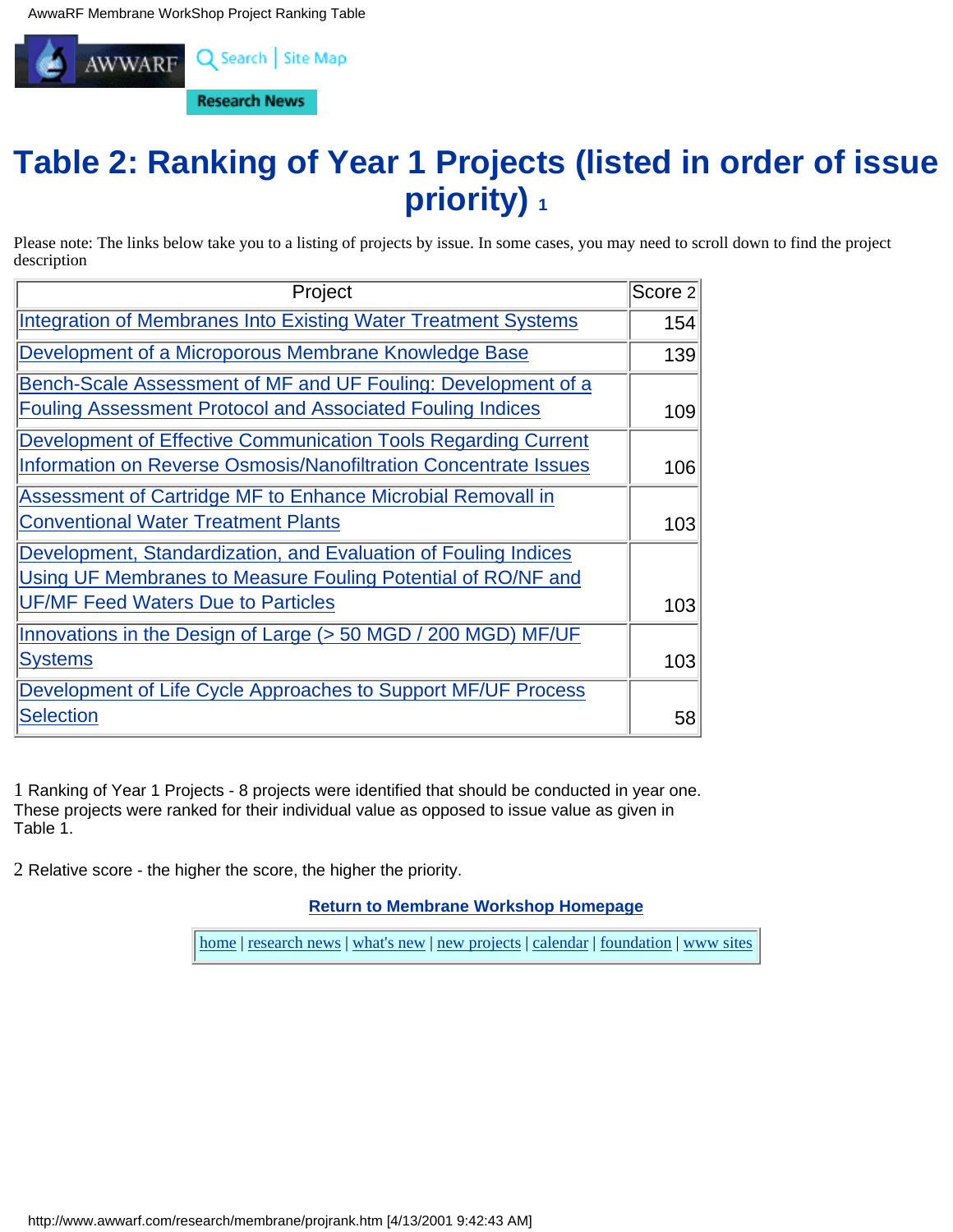## <span id="page-11-0"></span>**AwwaRF Membrane Workshop Project Descriptions**

## **Issue 1: Integrated Membrane Systems**

## **Project Title: Integration of Membranes Into Existing Water Treatment Systems**

- **Description of Issue**: Development of existing and pending regulations has created an environment for upgrading water treatment systems. Membranes can be used as a part of or a total water treatment system to meet regulatory constraints. However, there is no documentation available to the water community that describes the integration of membrane technology into existing water treatment systems to satisfy existing and pending regulatory and aesthetic constraints.
- **Objective:** The objective of this project would be to develop documentation for the water community that describes the integration of membrane technology into existing and newly developed water treatment systems to satisfy existing and pending regulatory and aesthetic constraints. The researcher would review and compile existing membrane literature, regulations, operational history and other pertinent information into a easily understood document. In addition, a computer application that could be utilized on personal computers and from web based applications would be developed.

### **Recommended Funding:** \$150,000.

### **Proposal Source:** 2000 Membrane Workshop

**Potential Partners**: United States Bureau of Reclamation (USBR), United States Environmental Protection Agency (USEPA), Kiwa (Netherlands), Water Education Foundation (WEF), National Research Counsel-Canada (NRC), National Sanitary Foundation (NSF)

### **Background**

Membrane technology has and is being utilized by the water treatment community to meet regulatory constraints for turbidity or pathogen control and disinfection by-product control for new water treatment systems. There are very few facilities that have integrated membranes into existing water treatment plants. However integration of membrane processes into water treatment facilities is one of the least-cost and most beneficial applications of membrane technology. Existing plants are located in Appleton, Wisconsin; San Patricio, Texas; and Marco Island, Florida.

### **Research Approach**

This project would be a desktop study that develops existing membrane literature, regulations, operational history and other pertinent information into a easily understood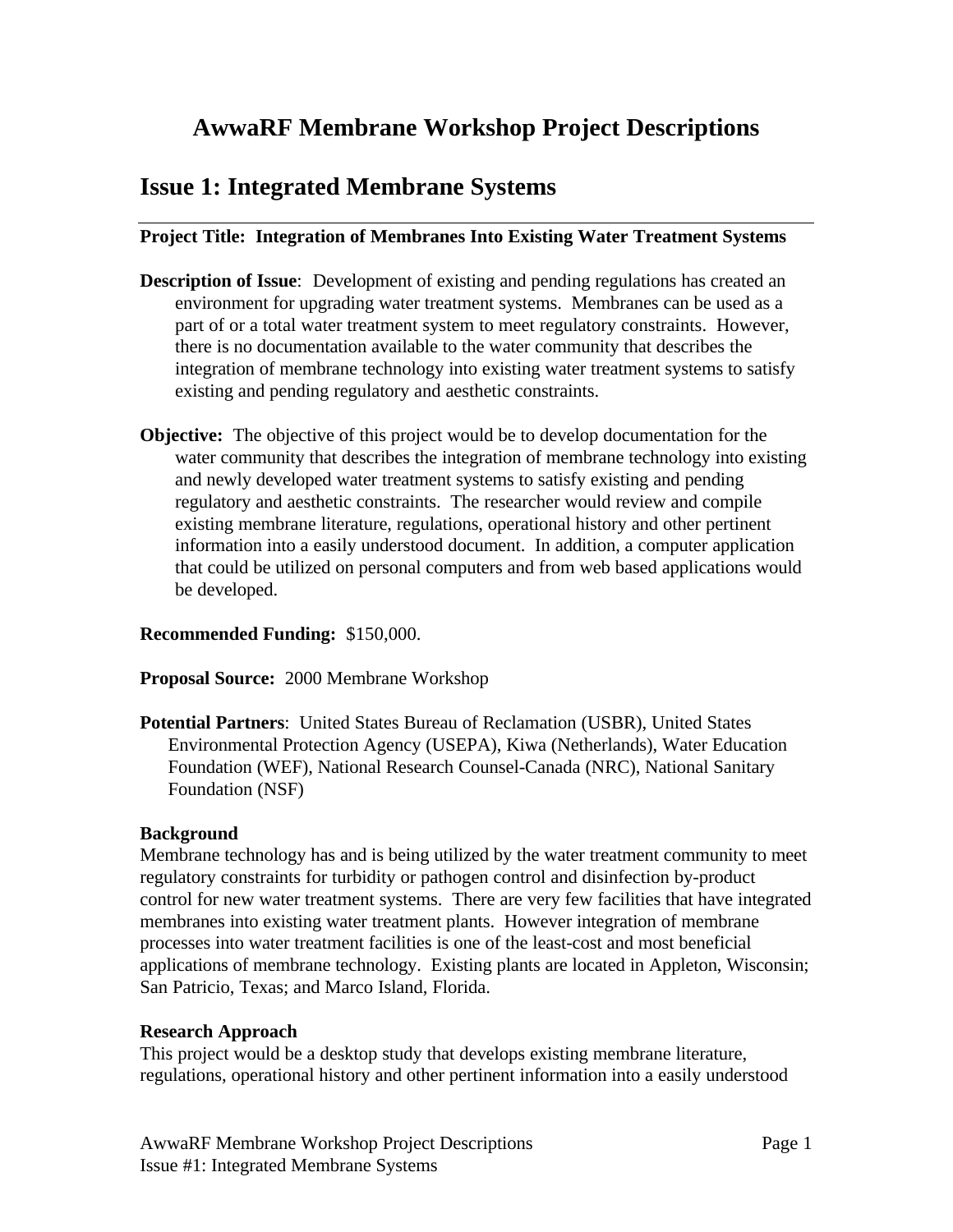document in a report and a computer application that could be utilized on personal computers and from web based applications.

This project would include the following tasks:

- Gather and compile literature into a document that describes membrane based technology for water treatment decision makers. This document would not be highly technical.
- Develop a brief report utilizing existing literature to document the capability of membrane technology including cost and performance to meet existing regulatory and aesthetic constraints.
- Gather and describe cost and performance data of existing facilities that have integrated membranes as unit operations into water treatment systems.
- Develop a report based on the first 3 tasks that describes the advantages and disadvantages of integration of membrane technology into existing water treatment systems.
- Develop a very simple computer based model that requires interactive input of water treatment system information, which generates an evaluation of integration of membranes into existing facilities.

The final report would be a compilation of existing information.

**Name:** Jim Taylor, University of Central Florida, (407) 823-2785, taylor@pegasus.cc.ucf.edu.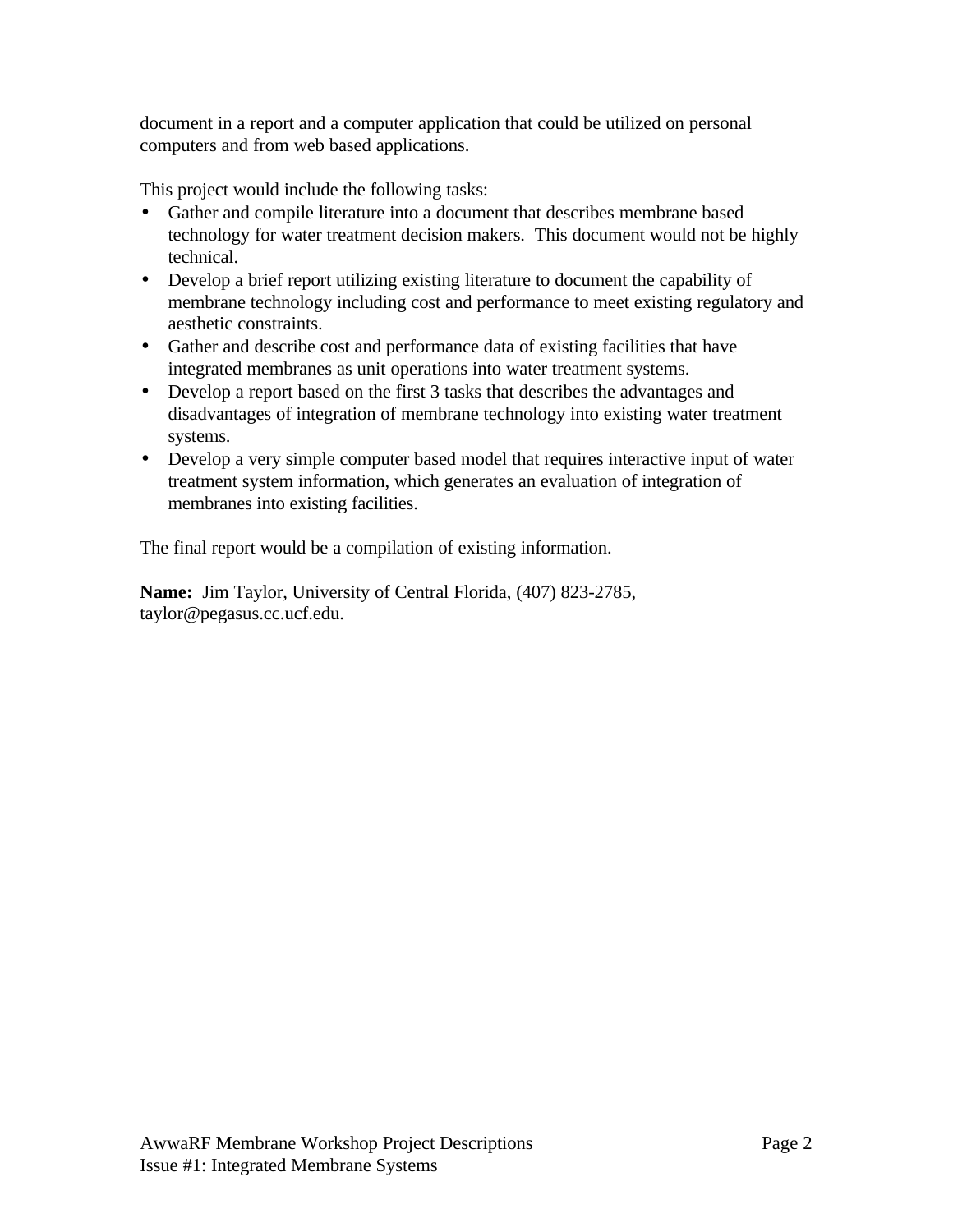## **Project Title: Assessment of Cartridge Microfiltration to Enhance Microbial Removal in Conventional Water Treatment Plants**

- **Description of Issue:** Many utilities operating direct filtration and conventional water treatment facilities (coagulation/flocculation/sedimentation/filtration) will need to provide additional log reductions of *Giardia* and *Cryptosporidium* to comply with the Long Term 2 Enhanced Surface Water Treatment Rule (LT2 ESWTR) requirements. A potentially inexpensive means of achieving such removals would be to polish filter effluent or finished water using microfiltration (MF) membranes configured as cartridge filters. These filters are capable of providing up to 3 log cyst/oocyst removal using integrity-testable, flat-sheet microporous membranes [in either disposal (single use) or backwashable (multiple use) configurations]. Such filters offer the benefit of incrementally improving plant performance without having to use hollow fiber filters of <1 um pore size. Such an approach would provide utilities with a potentially inexpensive approach to meet the requirements of LT2 ESWTR regulations.
- **Objective:** This project would assess the performance and cost effectiveness of using single-use and multiple-use microfiltration cartridge filters for supplemental removal of *Giardia* cysts and *Cryptosporidium* oocysts.

### **Recommended Funding:** \$300,000

### **Proposal Source:** 2000 Membrane Workshop

**Potential Partners:** USEPA [through the NSF Emerging Technology Verification (ETV) program], NRC-Canada

### **Background**

There are many utilities in the US operating direct filtration and conventional water treatment plants that currently meet requirements of the Surface Water Treatment Rule (SWTR) and interim Enhanced SWTR. These utilities will soon be required to provide enhanced removal of *Giardia* and *Cryptosporidium* to comply with the LT2 ESWTR. Additional removals could range from 0.5 log to  $>2$  logs depending upon the level of cysts/oocysts detected in the plant raw water. Currently, the industry is focused on alternative disinfection methods (ozone and UV) as well as hollow-fiber continuous MF and UF to achieve this requirement. Cartridge filters, utilizing microporous, flat sheet MF membranes offer the potential to provide additional control at low capital and operating costs without the introduction of oxidative byproducts. These filters are designed to filter low turbidity feedwaters at low differential pressure (>15 psig). Further, cartridge filters have a very small footprint and operating requirements, making them ideal for supplemental pathogen control with little process, hydraulic, or operational impact on existing treatment facilities. These filters have been applied for, and in certain cases, certified for *Giardia* and *Cryptosporidium* removal for small capacity water systems.

AwwaRF Membrane Workshop Project Descriptions Page 3 Issue #1: Integrated Membrane Systems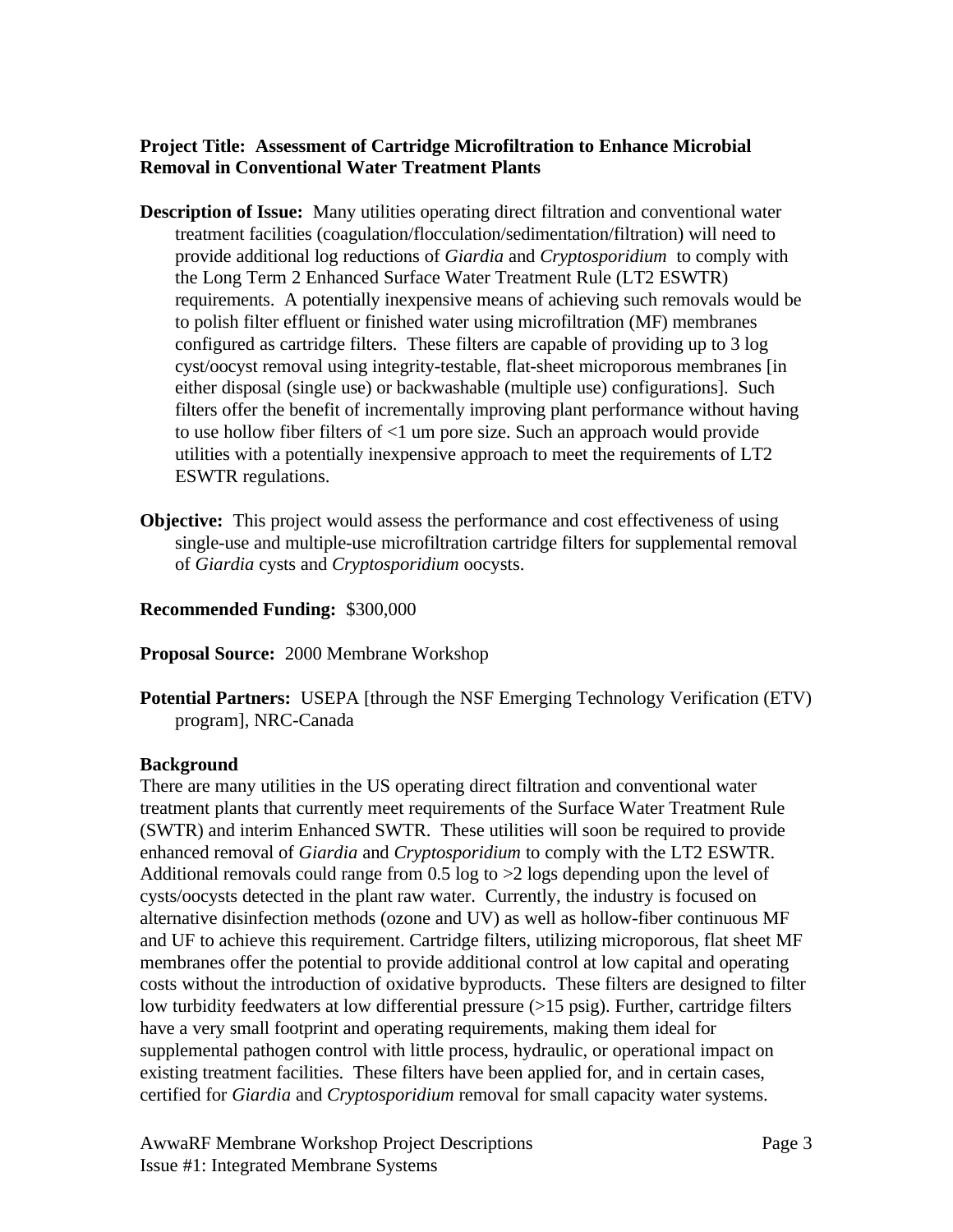## **Research Approach**

The focus of this research would be an investigation of cartridge MF filters that utilize flat sheet membranes (either disposable or backwashable). This would be in contrast to continuous-flow MF and UF products that are currently being applied for treatment of surface and clarified waters. The continuous-flow MF and UF membranes require significantly larger footprint area, operational complexity, and capital cost.

Phase 1 would include a literature review/market survey to identify applicable products and any testing that has been conducted in relation of pathogen removal. This would include products/testing conducted under related drinking water venues, including NSF 61. The outcome of this phase would be a list of candidate products to be evaluated at bench scale.

The second phase would consist of bench testing of selected products to confirm and quantify pathogen removal capability, verify absolute pore size, and develop correlations between pathogen removals and integrity verification under cleaned and fouled conditions. The third and final phase would be field verification of bench results at selected water treatment facilities to determine/demonstrate on a variety of treated waters at pilot-scale longer term performance with respect to the following criteria:

- Filter life as a function of solids and filter loading rate (single-use type cartridge filters)
- Backwash frequency and effectiveness as a function of solids and filter loading rate (multiple-use type cartridge filters)
- Impact of filter fouling on microbial removal efficiency
- Capital and operating costs
- Sensitivity to fouling and production to feedwater upsets

The results of this investigation would be documented in a report that would provide the water industry with applicability and cost information for implementing this technology with direct filtration and conventional treatment plants.

**Contact:** Jim Lozier, CH2M Hill, (480) 966-8188, jlozier@ch2m.com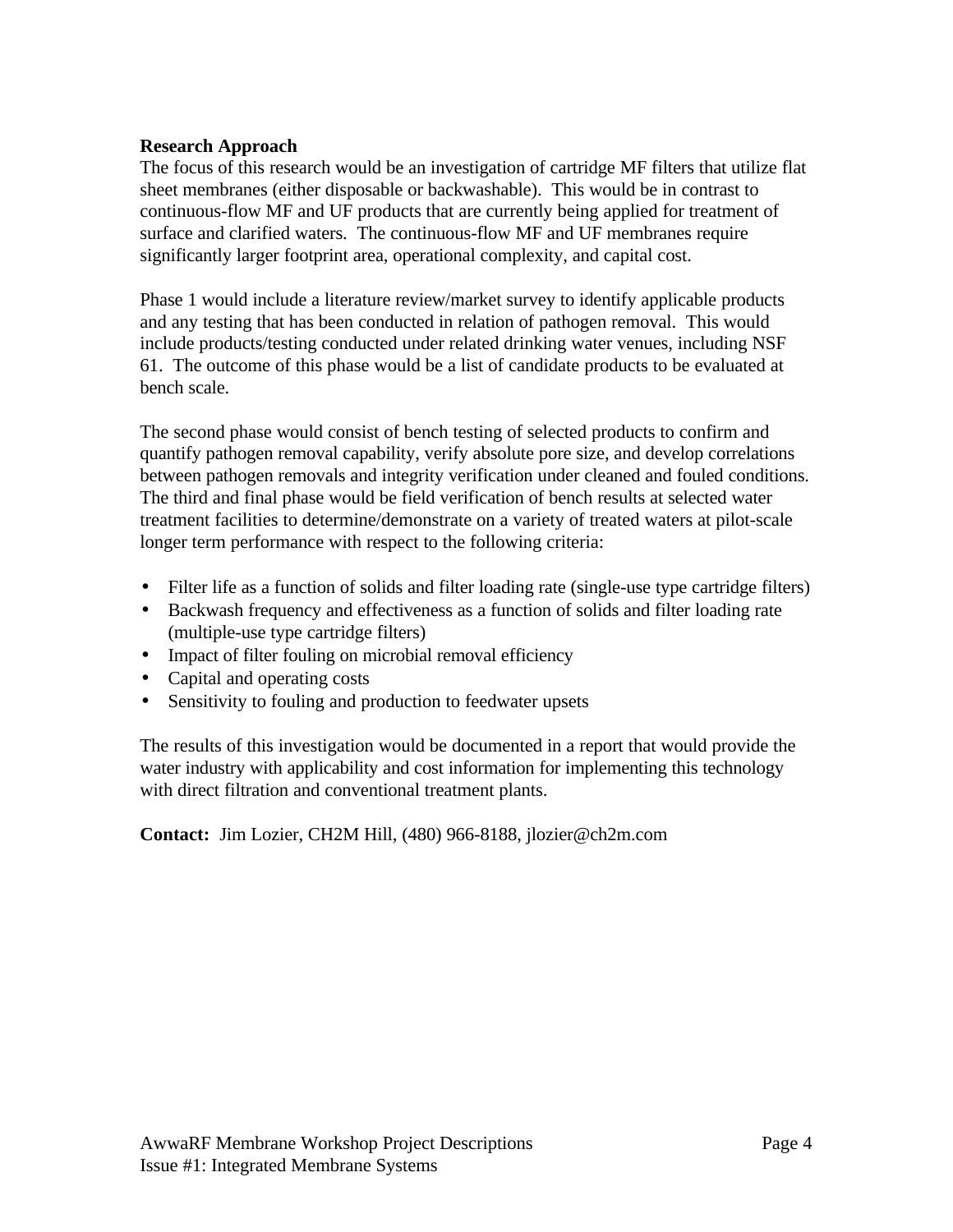## **Project Name: Optimization of Membranes for Direct or Clarified Water Filtration**

- **Description of Issue:** Ultrafiltration (UF) or microfiltration (MF) membranes can be utilized for filtration of coagulated or clarified waters, which will increase turbidity removal, increase pathogen removal credits, eliminate the need for conventional filtration and possibly eliminate the need for succeeding disinfection for cyst removal. However very little information exists regarding chemical compatibility, sequencing and design for the retrofitting UF/MF membranes into exiting water treatment plants.
- **Objective**: The objective of this project would be to comprehensively document all issues associated with retrofitting UF/MF membranes into existing or newly designed water treatment plants.

## **Recommended Funding:** \$400,000

- **Proposal Source:** 2000 Membrane Workshop
- **Potential Partners**: Kiwa, Membrane Manufacturers, Consulting Engineering Firms, Utilities via TCP, WEF, USEPA

### **Background**

### **Research Approach**

The following approach should be used:

- (a) Existing literature review: Front-end literature review using AwwaRF projects and other literature as needed. This project follows the desktop evaluation of membrane integration into water treatment systems.
- (b) Evaluation of existing facilities: Gathering historical information on design and operational issues at plants where membranes have been retrofitted or integrated into newly designed process for filtration of coagulated or settled waters.
- (c) Conceptual Assessment: Evaluation of potential problems based on theoretical issues for interaction between water column and membrane surface, design and installation of retrofitted or newly designed processes for filtration of coagulated or settled waters that were not covered in (b).
- (d) Bench Investigation: Bench scale study based on issues identified in (a), (b) and (c) for the evaluation of interaction, limitations and performance of chemicals used for coagulation-sedimentation and UF/MF membranes. Data collection related to UF/MF performance includes membrane surface and coagulation characterization, membrane flux, pressure and recovery, temperature, mass balances and pertinent water quality.
- (e) Field Evaluation. Pilot demonstration of selected pilot systems identified from (d) preferably at a water treatment plant with an existing UF/MF installation for evaluation and verification of issues identified in (a), (b), (c) and (d).

AwwaRF Membrane Workshop Project Descriptions Page 5 Issue #1: Integrated Membrane Systems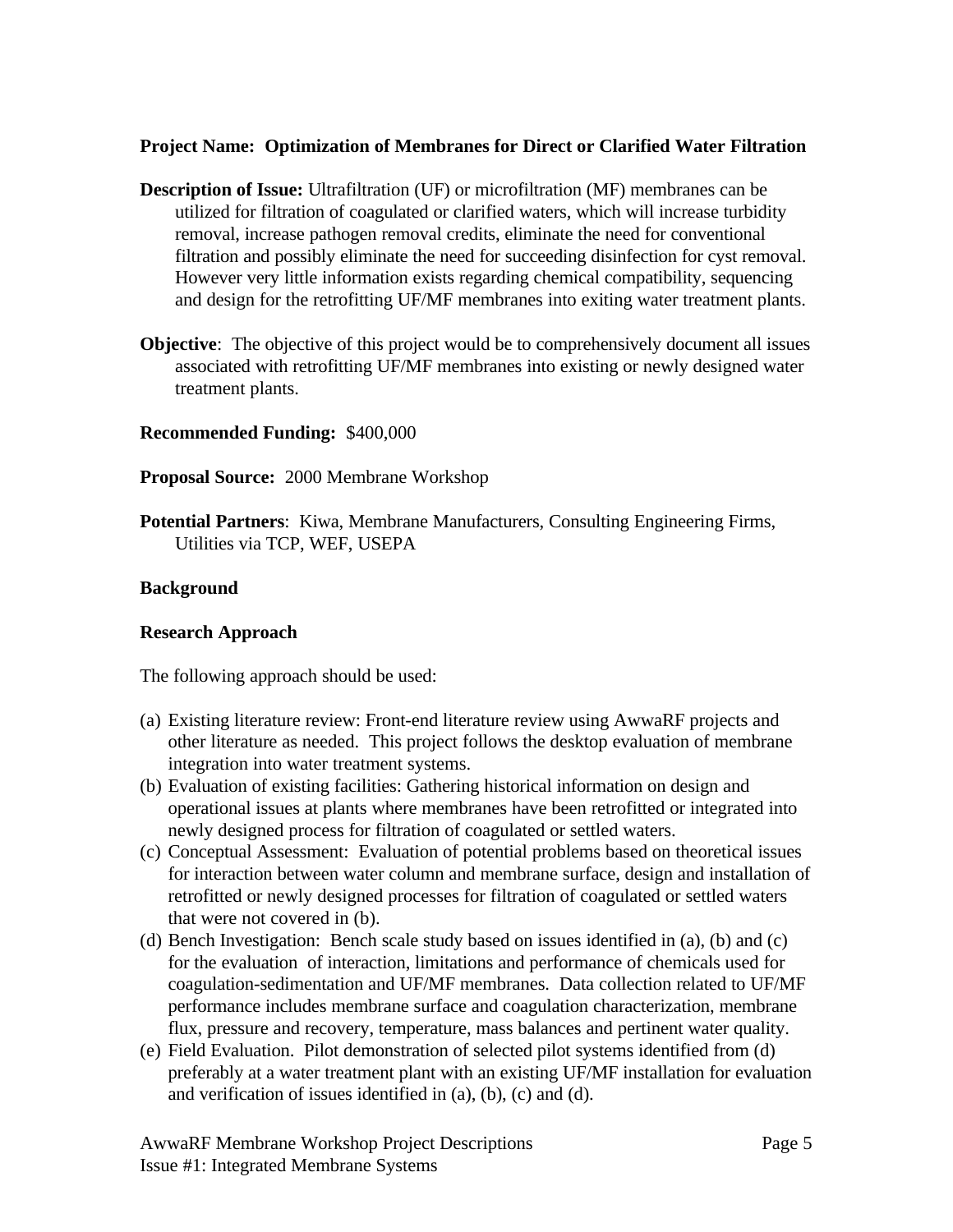## (f) Final Report

**Contact:** J. S. Taylor, University of Central Florida, (407) 823-2785, taylor@pegasus.cc.ucf.edu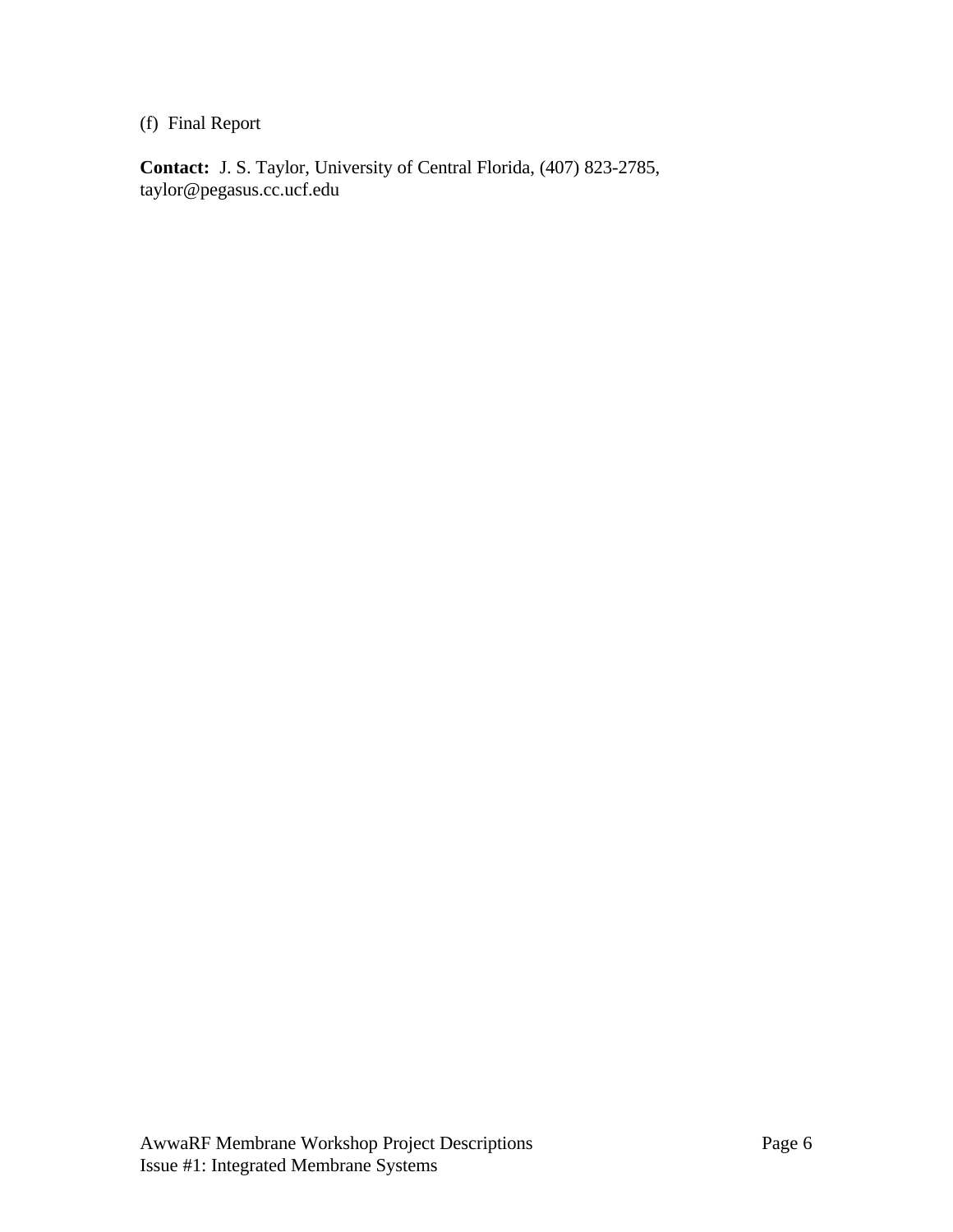## **Project Title: Cost and Performance of Integrated Membrane Systems**

- **Description of Issue**: Drinking water utilities are faced with an increasing array of drinking water treatment objectives, driven by more stringent regulations, additional water quality concerns, aesthetics and public perception of drinking water. This array of often competing objectives is motivation for many utilities to consider membrane technologies as a plant retrofit or various configurations of membranes in a range of pore-sizes for a new plant. In many cases, an integrated membrane system (IMS) enables the utility to meet these multiple objectives at an acceptable rate of production. However, there is a limited knowledge base for IMS applications within the industry.
- **Objective**: Develop a comprehensive assessment of the capabilities of IMS to meet a variety of drinking water treatment objectives, and evaluate the costs associated with this approach. The product from this project would be an instrument illustrating the capabilities, limitations and relative costs of various IMSs. This instrument could take the form of a report, database or interactive tool.

### **Recommended Funding**: \$200,000

**Proposal Source:** 2000 Membrane Workshop

**Potential Partners:** United States Bureau of Reclamation (USBR), United States Environmental Protection Agency (USEPA), Kiwa (Netherlands), Water Education Foundation (WEF), National Research Counsel-Canada (NRC), National Sanitary Foundation (NSF), TZW (Germany)

#### **Background**:

Integrated membrane systems have been investigated for multi-contaminant removal as well as providing pretreatment necessary to control fouling of membrane processes. Existing facilities in the United States have achieved increased log removal credits for pathogens using membrane technology without implementing ozone or other advanced disinfection technologies. This anecdotal information relating to use of IMSs by water treatment plants has not been compiled in a manner that provides useable information to the industry regarding this technology.

More complex IMSs are currently operating in the Netherlands and France where the process has enhanced pathogen and particle removal as well as improved distribution system water quality. Replacement of enhanced coagulation, ozone and BAC with an IMS at a plant in Paris, France improved microbial , organic and aesthetic water quality in the distribution system.

#### **Research Approach**:

This project would develop a comprehensive assessment of the capabilities of IMSs to meet a variety of drinking water treatment objectives, and evaluate the costs associated with this advanced treatment process.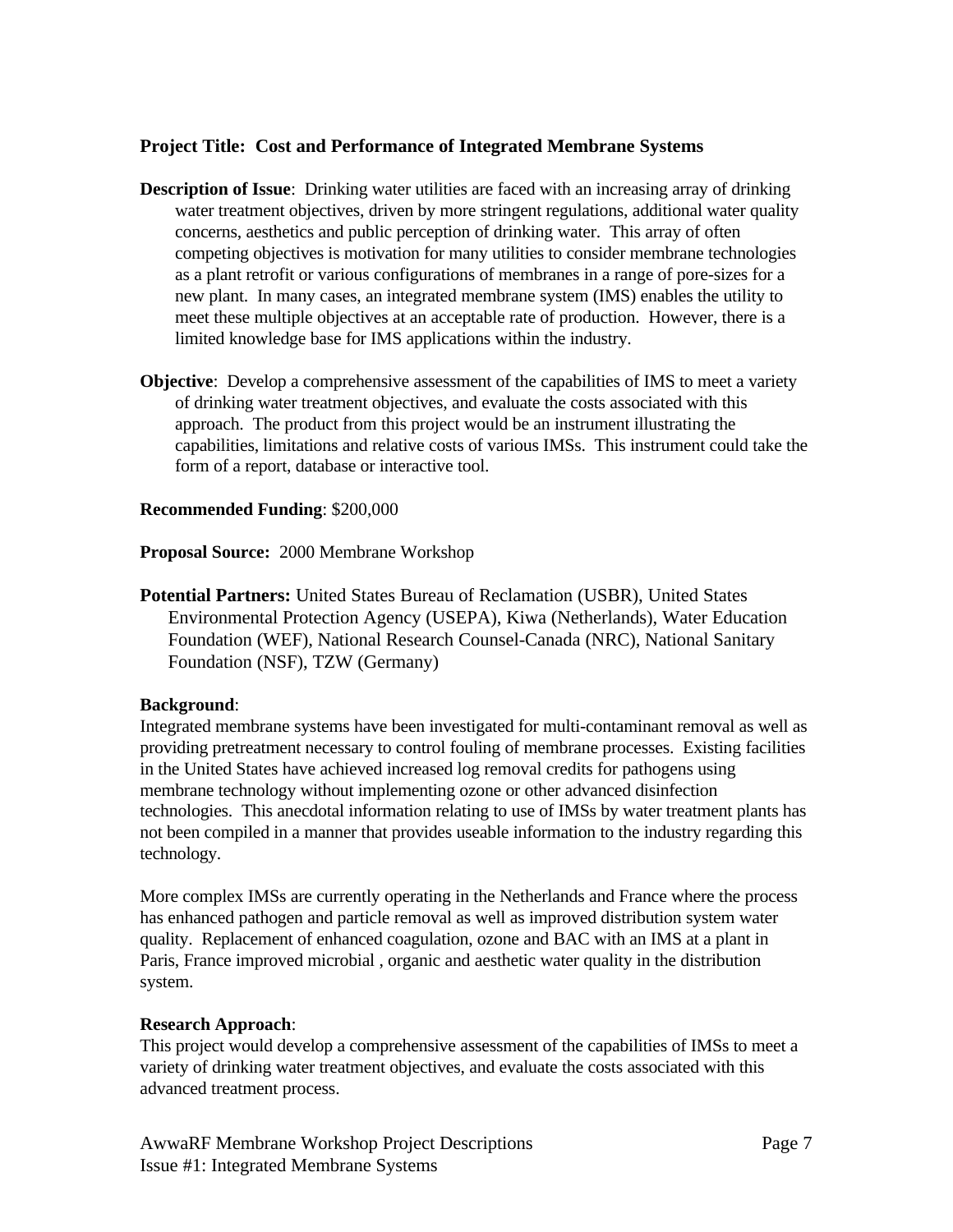This project would require the compilation and analysis of data from the literature as well as field data demonstrating the performance and cost of IMSs. In general, the project would include the following tasks:

- Review of existing literature and information including utilities and consultants.
- Evaluation of field data from existing full-scale IMSs as well as pilot and demonstrationscale studies.
- Analysis and compilation of information collected from the literature and field sites.
- Conduct an engineering evaluation of IMSs. This analysis should consider additional process combinations and applications as well as those identified in the literature review and field evaluations.
- Prepare final product (could be in the form of a report, database or interactive tool).

**Contact**: Steve Allgeier, USEPA, (513) 569-7131, allgeier.steve@epa.gov.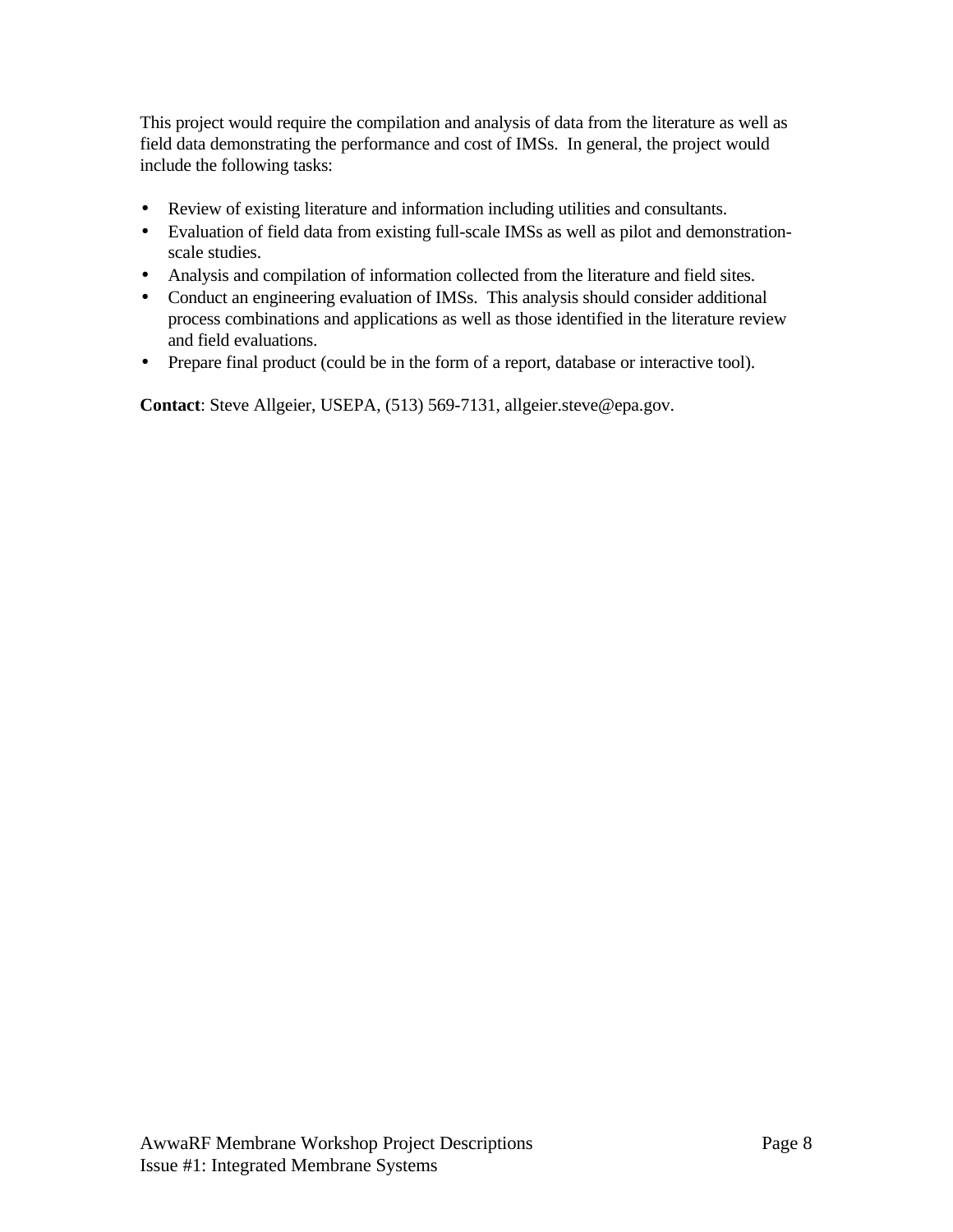## <span id="page-19-0"></span>**AwwaRF Membrane Workshop Project Descriptions**

## **Issue 4: Knowledge Base/Rationale for Membrane Selection**

## **Project Title: Development of Microporous Membrane Knowledge Database**

- **Description of issue:** Microfiltration (MF) and ultrafiltration (UF) membrane processes are at a critical stage in their development. A recent rapid increase in the installation of MF/UF systems in water treatment plants has resulted in a fragmented data and experience base. Although this situation has not impeded the use of MF/UF systems in smaller utility applications, larger metropolitan utilities will need to draw on an integrated knowledge base when making decisions during the planning, permitting, installation start-up, and operation of membrane systems in their facilities.
- **Objective:** This project would compile and develop a comprehensive information database on existing MF/UF facilities greater than  $20,000 \text{ m}^3/\text{day}$  (5 mgd) located throughout the world. This database would be developed with the intent of delivery and dissemination through the internet.

## **Recommended Funding:** \$250,000

**Proposal Source:** 2000 Membrane Workshop

**Potential Partners:** None identified.

### **Background:**

General knowledge of MF/UF membrane system planning, permitting, start-up, operations/maintenance, and costs is fragmented among consultants, membrane manufacturers, and different research organizations. A utility considering applying MF/UF systems should be able to access one location or source for this type of information. This database would provide an easy-to-use and accessible knowledge and experience source for MF/UF applications.

## **Research Approach:**

The first phase of the project would be the development and distribution of a questionnaire (survey) designed to glean information pertinent to the planning, development, permitting, and long-term operation and maintenance of large  $[20,000 \text{ m}^3/\text{day}$  (5 mgd)] MF/UF drinking water plants. The questionnaire would be distributed to manufacturers, consultants, utilities, and regulatory agencies involved in membrane installations. Data should be collected from a geographically representative number of large MF/UF drinking water facilities. The information collected should include: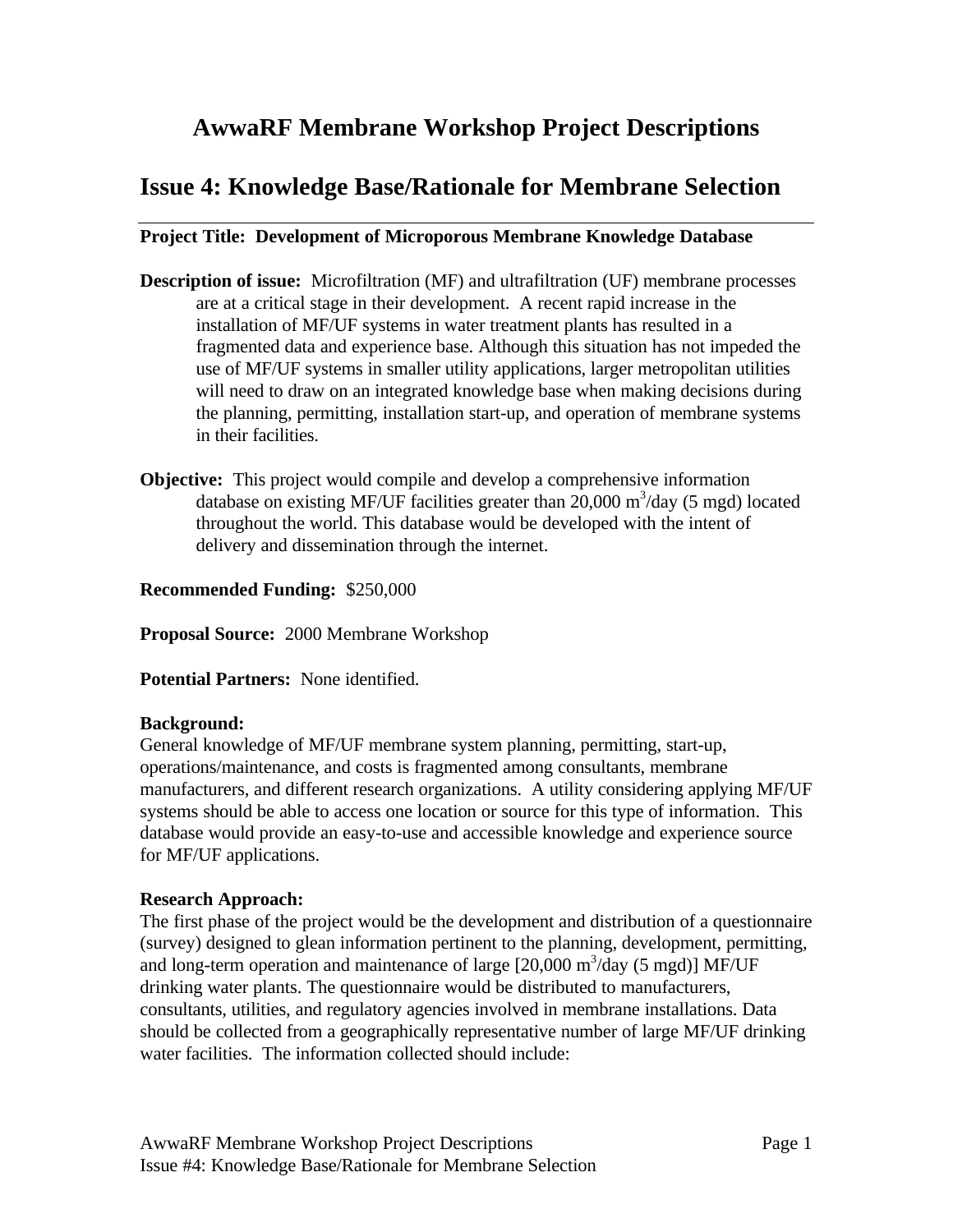Characteristics of municipality/service area

- population demographics and growth
- age of infrastructure
- water rates and revenue base

Overall water quality and treatment objectives

- influent (source) water quality
- final water quality objectives

Facilities planning

- existing pumping and distribution facilities
- membrane selection criteria
- alternative water treatment processes considered
- alternative membrane processes considered
- pretreatment requirements
- disinfection requirements
- post treatment and distribution system requirements
- projected capital and operation costs

Environmental impacts

- noise/sound abatement
- concentrate disposal
- chemical handling and on-site storage issues
- issues related to provision of primary and standby power
- traffic impacts

Identification of regulatory requirements

- permitting requirements
- plant monitoring and reporting requirements
- membrane system integrity monitoring requirements

Design and start-up issues

- use of existing facilities
- plant layouts (footprints)
- project delivery methods
- pilot vs Full scale performance
- start up and installation issues
- operation issues

Outcomes and Recommendations

- actual capital and O&M costs
- impacts on water rates
- impacts on distribution system and water quality at the tap
- good and bad experiences during project development and implementation
- suggested improvements for other facilities

The second phase of this project would focus on selected follow-up interviews and site visits to consolidate and validate the information collected in the survey. The database would be structured to provide the ability to easily access facility information through key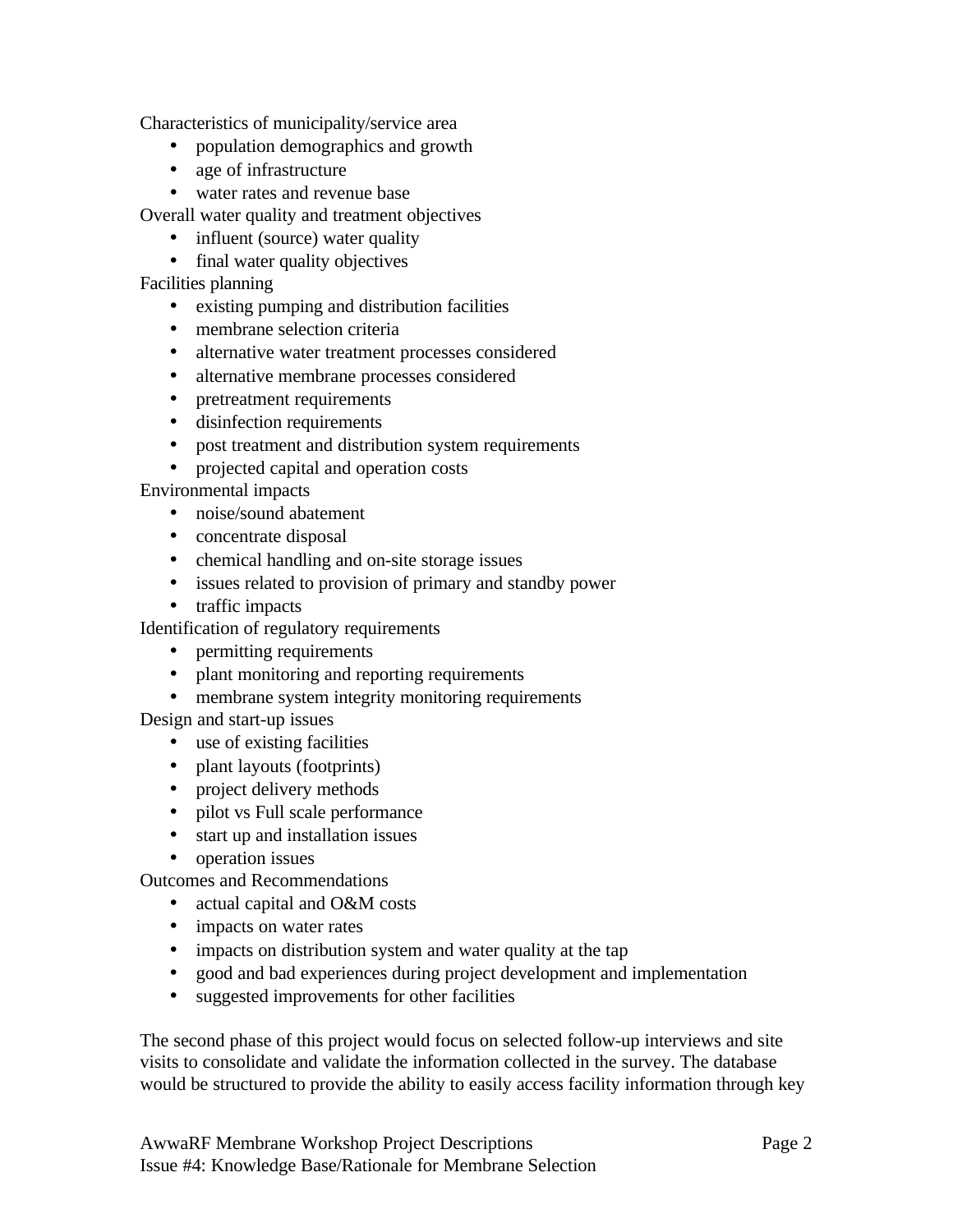categories including location, source water, regulatory requirements, process type, operation history and costs.

The final product of this project would be a report and interactive web site for the purposes of disseminating information on MF/UF facilities and providing links to individuals, institutions, and manufacturers involved in each facility.

**Contact:** Greg Leslie, Orange County Water District/CH2M Hill, 011 61 2 9966 1166, gleslie@ocwd.com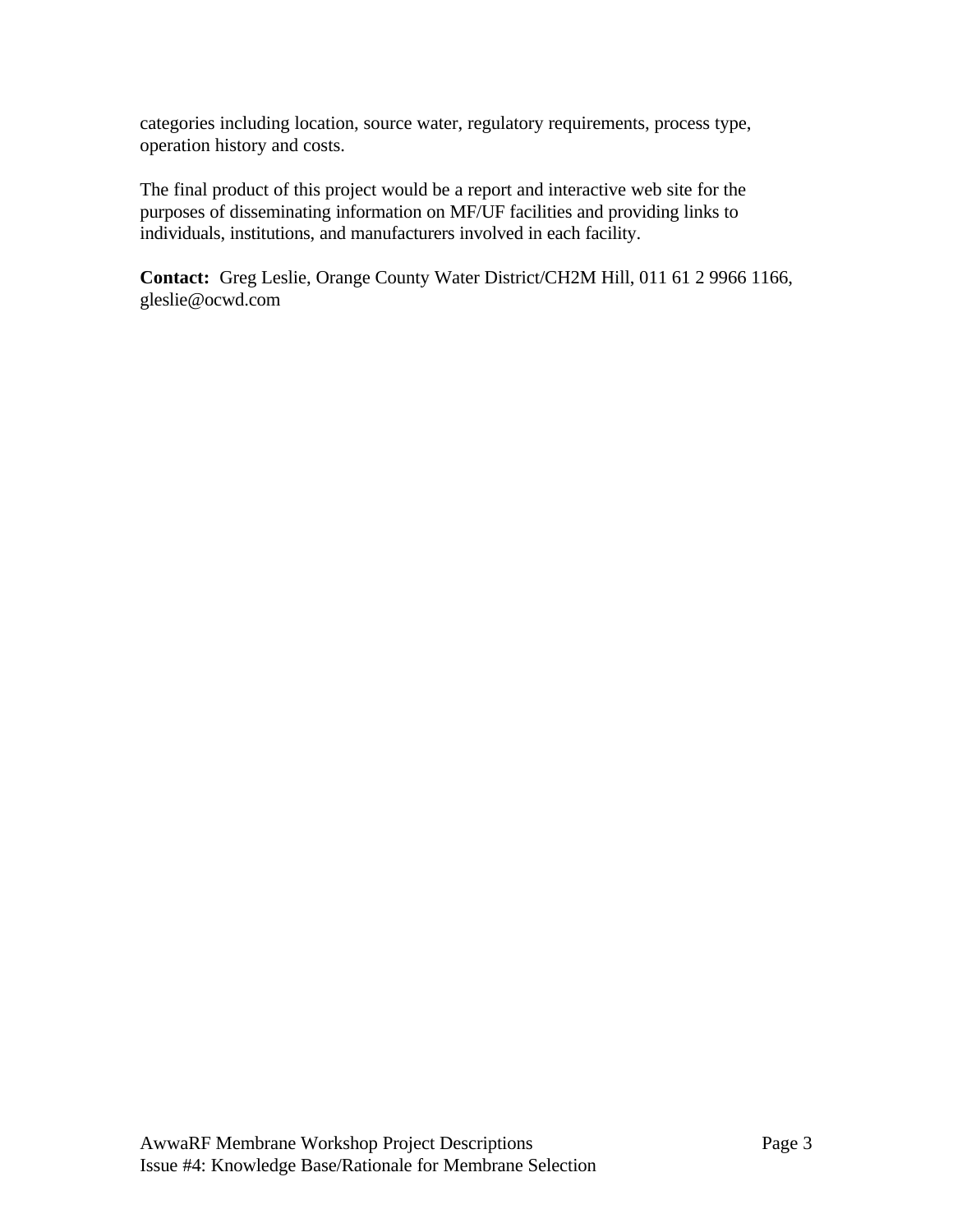## **Project Title: The Development of a Decision-Making Tool to Assist in the Selection of a Membrane Process**

- **Description of Issue**: Once a utility has made the commitment to use a membrane technology (e.g., MF or UF) for the production of drinking water, the process to select an appropriate membrane technology (i.e., the specific configuration) based on specific source or site characteristics begins. The decision-making process needs to integrate several related and non-related issues into the selection of a specific membrane technology. Because these issues may have different priorities, their level of importance, and hence their influence on the overall decision making may vary between locations. No decision-making process is completely linear considering issues such as source water quality; current and future water quality requirements; physical siting needs; and operation and maintenance costs. There is a need to ensure the optimal or "best" solution can be derived from the assemblage and coalescence of these various factors.
- **Objective**: The objective of this project would be to develop a decision-making tool that would facilitate the selection of a membrane system. It would create a means of assisting utilities and their consultants in the selection of a suitable membrane technology (or technologies) for a specific source water application prior to pilot studies. In addition, the decision-making tool should provide appropriate membrane process design guidance for the scale-up to larger facilities.

### **Recommended Funding**: \$150,000

**Proposal Source:** 2000 Membrane Workshop

**Potential Partners:** US Bureau of Reclamation, AMWA, NWRI

### **Background:**

Once the "Development of a Microporous Knowledge Database" project has been completed, data derived from the project can be used to facilitate the selection of future membrane processes. While there are current efforts to benchmark conventional and membrane processes, such benchmarks would be used to facilitate the selection of conventional or membrane processes.

### **Research Approach:**

The development of a decision-making tool project would build on the results of the "Development of a Microporous Knowledge Database" project. Data from the project "Development of Life Cycle Approaches to Support MF/UF Process Selection" (Issue #5), should also be used. Using the database and information derived from that project, the investigator should outline how they would develop a decision-making tool that would assist utilities in the selection of an appropriate membrane technology for the production of drinking water. The decision-making tool should aid in the selection of a membrane process and membrane process design. Since the basis for the decision-making tool would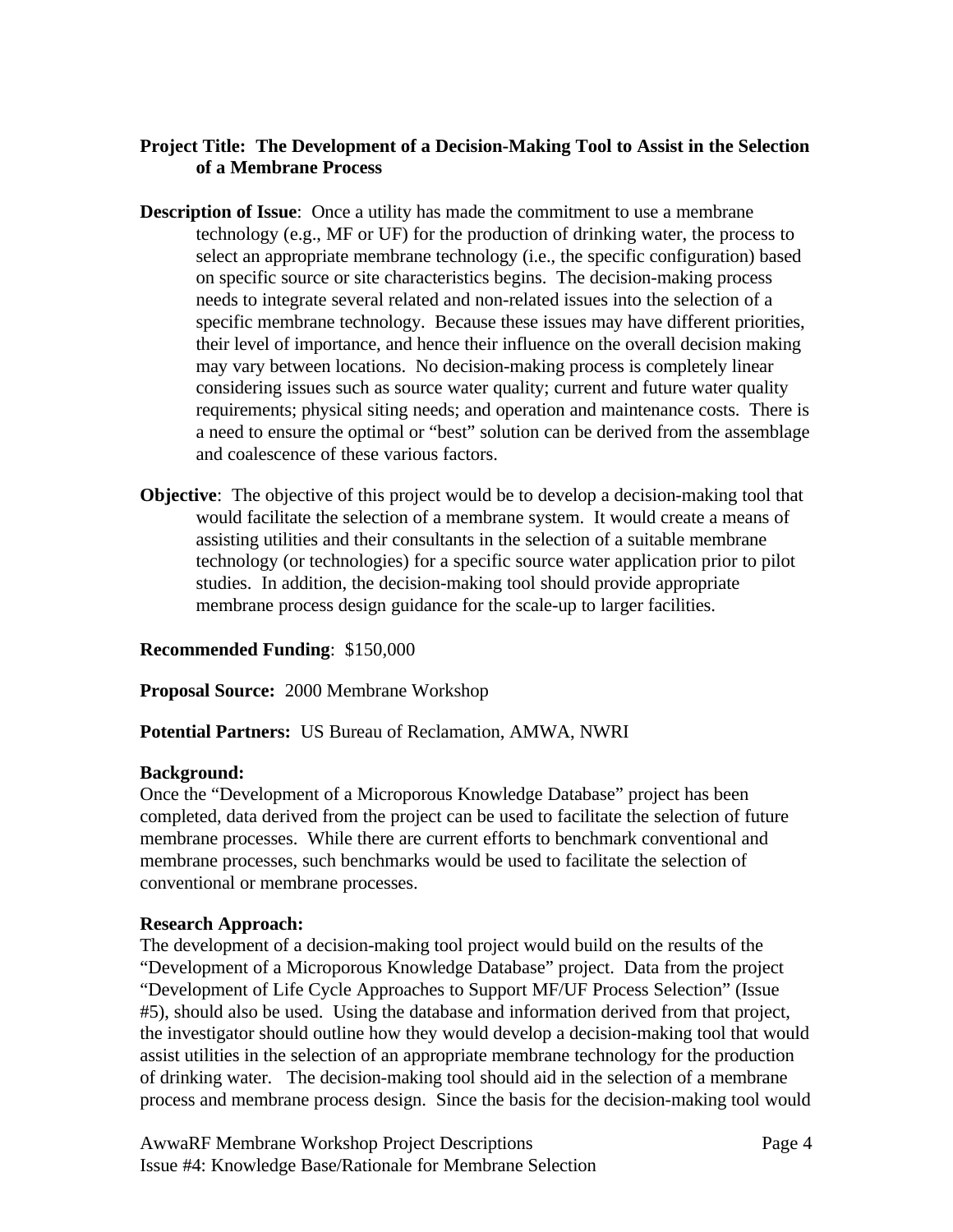be data from operating facilities equal to or greater than 5 MGD, the output from the decision-making tool should also delineate the impacts on large-scale membrane applications.

The decision-making tool itself would not be limited to a computer or computer-based model. The tool might also take the form of a non-computer based decision tree or guidance manual. The product from this project should be integrated into the decisionmaking tool that facilitates the selection of a membrane process over conventional treatment.

**Contact:** Gary Amy, University of Colorado – Boulder, (303) 492-6274, gary.amy@colorado.edu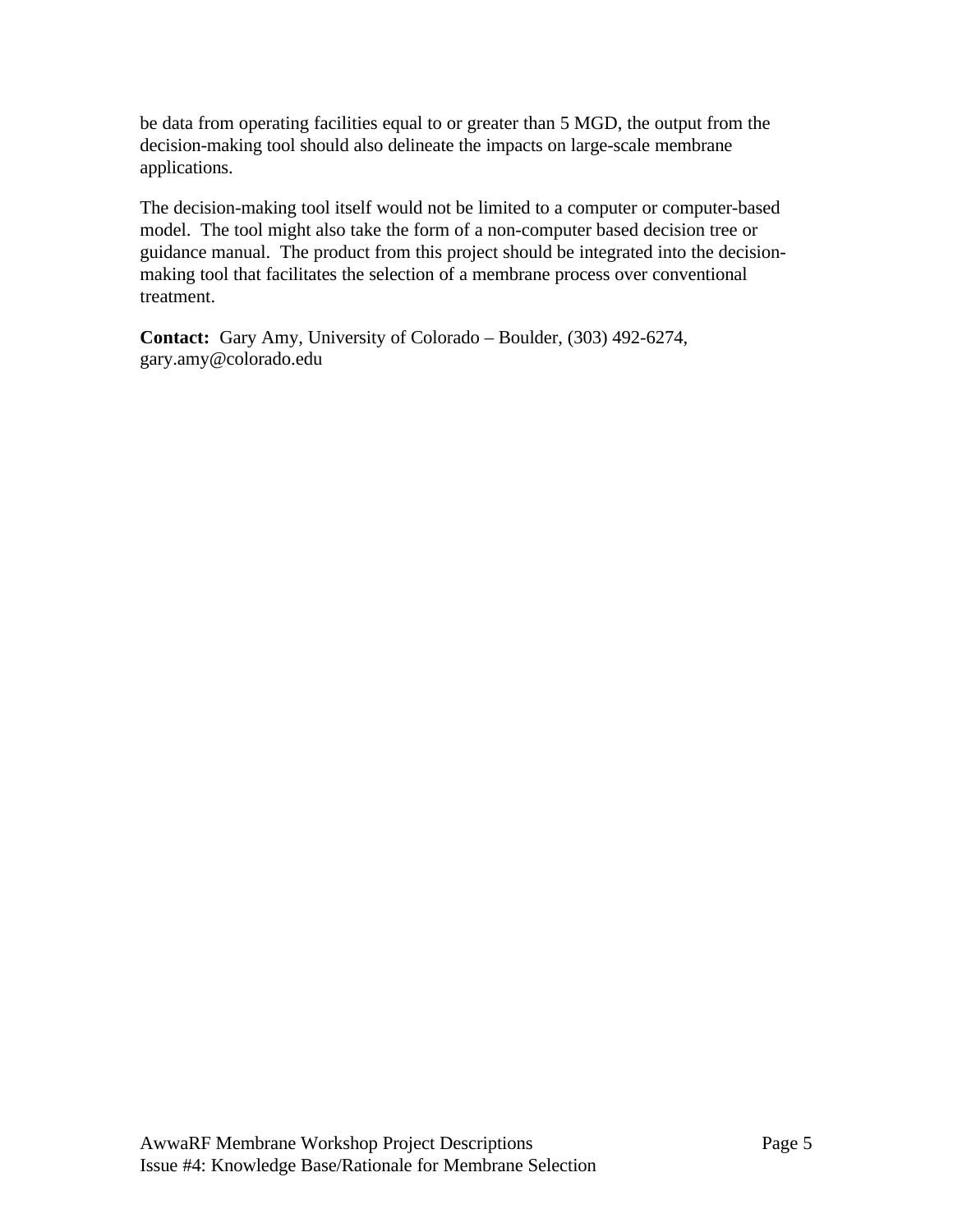## <span id="page-24-0"></span>**AwwaRF Membrane Workshop Project Descriptions**

## **Issue 6: Standardization of Test Methods, O&M**

## **Project Title: Bench-Scale Assessment of MF and UF Fouling: Development of a Fouling-Assessment Protocol and Associated Fouling Indices**

- **Description of Issue:** The membrane industry has developed fouling indices (e.g., SDI) for the assessment and prediction of fouling of spiral-wound (RO and NF) membranes. There is a need to develop a bench-scale protocol(s) to assess fouling trends and delineate fouling indices for hollow fiber (MF and UF) membranes as a function of water quality (e.g., SUVA) and simulated operational conditions (e.g., pretreatment and chemical cleaning).
- **Objectives:** The objectives of this project would be: (i) to develop a bench-scale protocol(s) to assess MF and UF fouling trends; (ii) to define the influence of water quality and simulated operational conditions on fouling; (iii) to preliminarily define quantitative fouling indices (e.g., flux decline trends) to describe fouling; (iv) to classify combinations of source water-membrane types in terms of fouling propensity; and (v) to identify problematic foulants and cleaning strategies.

**Recommended Funding:** \$250,000

**Proposal Source:** 2000 Membrane Workshop

**Potential Partners:** None identified.

### **Background:**

Utilities considering implementation of UF or MF membrane systems have limited protocols available to assess the fouling trends of those membranes. The application of membrane technologies is limited greatly by membrane fouling. Fouling deteriorates membrane performance and ultimately shortens membrane life, causing an increase in operation and maintenance costs. There is a need to develop protocols to assess fouling potential for MF and UF membranes.

## **Research Approach:**

This project should develop a bench-scale protocol(s) (conceptually similar to a stirred cell to assess disk specimens of spiral wound membranes) to assess MF and UF fouling. This would be accomplished with the following considerations:

- MF and UF manufacturers should be contacted to determine the present range of practice in bench-scale assessment.
- Different membrane materials and configurations (e.g., inside-out vs. outside-in, pressure-driven vs. vacuum) should be tested.

AwwaRF Membrane Workshop Project Descriptions Page 1 Issue #6: Standardization of Test Methods, O&M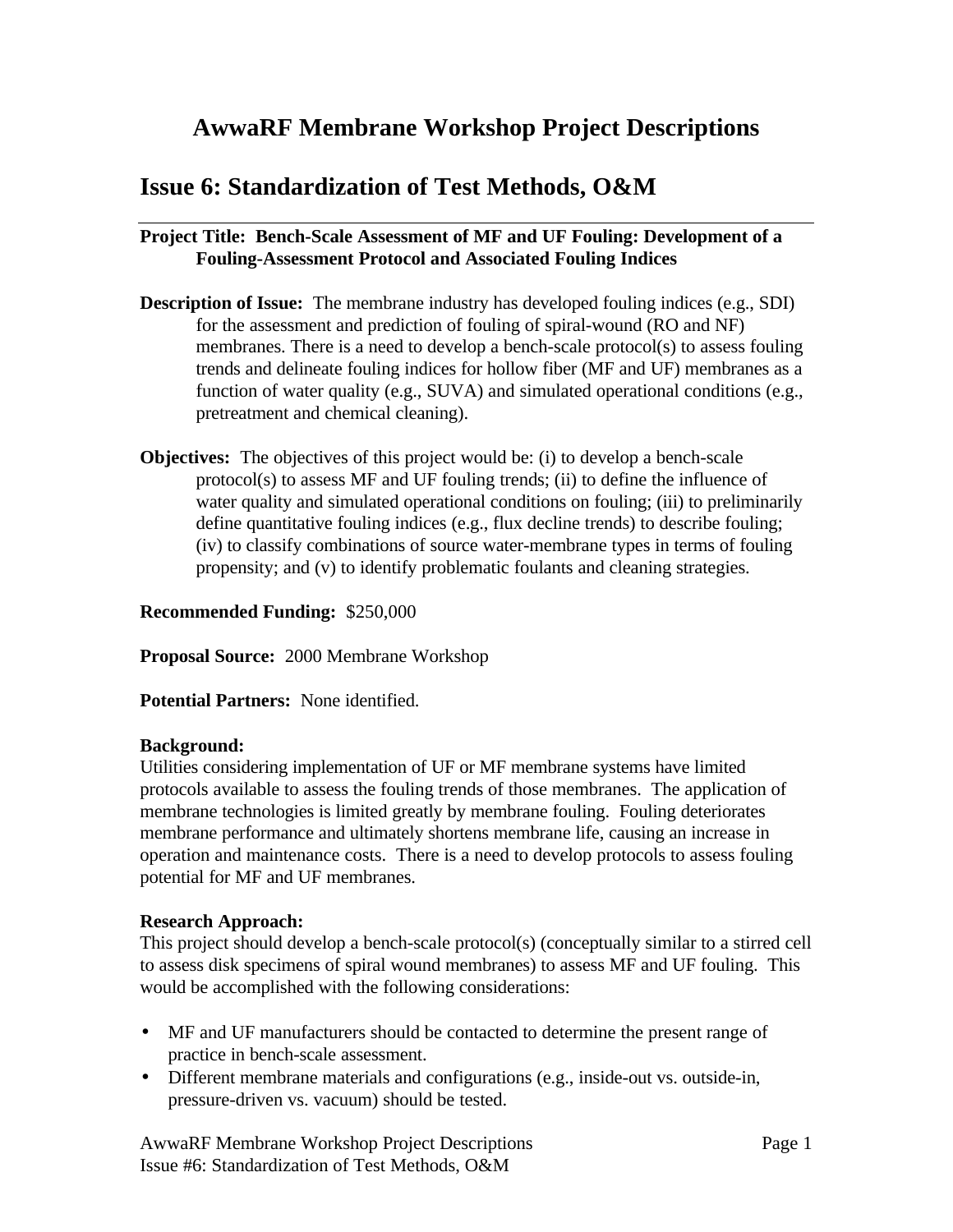- A range of natural source waters should be studied, possibly augmented by synthetic waters (e.g., model colloids). Feed-water quality should be defined in terms of parameters/analytical protocols potentially predictive of fouling trends (e.g., SUVA).
- The focus should be on NOM and colloidal fouling, recognizing the size continuum of macromolecules (e.g., < 0.01 um) to (organic) colloids (e.g., >0.01 um). Resultant fouling indices are not intended to be fully predictive of fouling at the pilot-/full-scale (e.g., hydraulic cleaning/backwashing cannot be simulated) but rather to quantitatively describe bench-scale fouling trends (it is intended that a subsequent project focusing on pilot-/full-scale fouling would adjust the indices for predictive purposes).
- Various pretreatments (e.g., coagulation, PAC, oxidant) should be simulated. Consideration should be given to chemical cleaning strategies (combinations/sequence) on flux recovery, as well as foulant(s) identification. It is expected that fouling indices would be based on flux decline trends and related to water quality.

A guidance matrix should be developed that relates fouling to water quality and membrane material. A synthesis of previous research on MF and UF fouling (including AWWARF studies) should also be provided. The product of this research would be protocol that assesses fouling and associated fouling indices for MF and UF membranes.

**Contact:** Gary Amy, University of Colorado – Boulder, (303) 492-6274, gary.amy@colorado.edu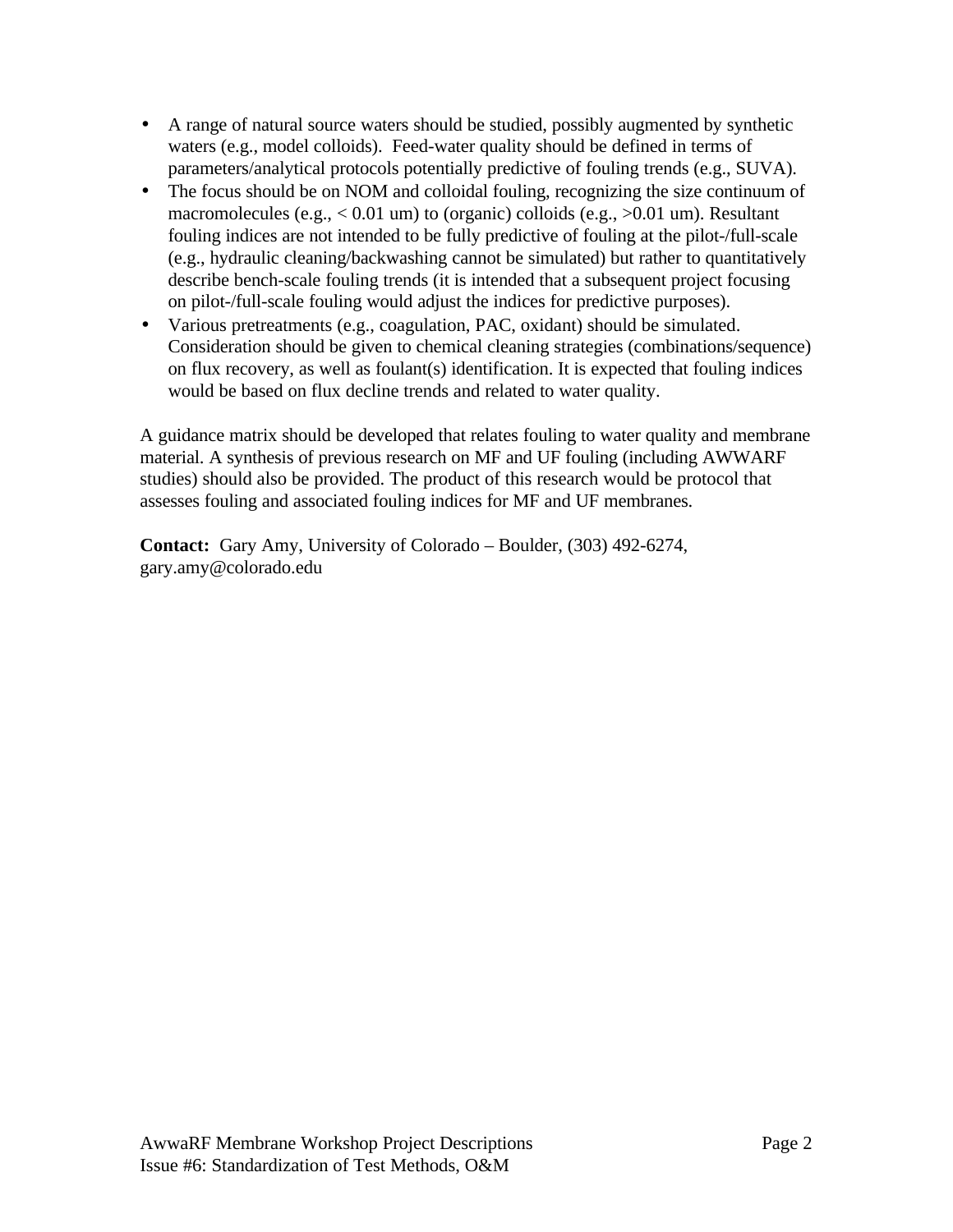## **Project Title: Evaluation of MF/Uf Performance and Operation: Pilot- and Full-Scale Studies**

- **Description of Issue:** Quantifying and evaluating MF and UF fouling continues to be an impediment to the wide application of membrane technologies, especially at larger plant scales. A tool for prediction of fouling would be developed under the project entitled "Bench-Scale Assessment of MF and UF Fouling: Development of a Fouling Assessment Protocol and Associated Fouling Indices." However, no tool is useful unless it can be validated. This project would focus upon validating the fouling trends predicted by the fouling indices developed in the aforementioned project. This project would use pilot scale testing to focus upon making adjustments to the indices developed in the previous project.
- **Objective:** The objective of this study would be to validate, calibrate, and adjust the MF and UF fouling indices developed in the project entitled "Bench-Scale Assessment of MF and UF Fouling: Development of a Fouling Assessment Protocol and Associated Fouling Indices." The fouling indices would be validated under pilotand full-scale conditions.

## **Recommended Funding:** \$350,000

**Proposal Source:** 2000 Membrane Workshop

**Potential Partners:** USBR, KIWA, CRC for Water Quality and Treatment (Australia)

## **Background**

The use of MF and UF membranes has increased dramatically over the past decade. Decreases in adequate water resources, an emphasis on water reuse, and an increased sensitivity to less operator-intensive water treatment processes have also contributed to increased membrane use. Additionally, there have been substantial decreases in membrane costs due to technological advancements, thus promoting their use as alternatives to long established conventional water treatment methods. Nonetheless, membrane fouling still remains a salient issue when considering the use of MF and UF membranes. In order to better assess fouling, MF/UF fouling indices would be developed in the project entitled "Bench-Scale Assessment of MF and UF Fouling: Development of a Fouling Assessment Protocol and Associated Fouling Indices." However, any tool to predict fouling must be validated in the field. Thus, a study that focuses on validating and calibrating the predictive tool is warranted.

## **Research Approach**

This study should be conducted at two scales: pilot- and full-scale. Pilot studies should be undertaken at utilities that have full-scale plants so that side by side comparisons could be made. Plants that would allow evaluation of a wide range of water qualities, particularly as pertains to natural organic matter and particulate material, should be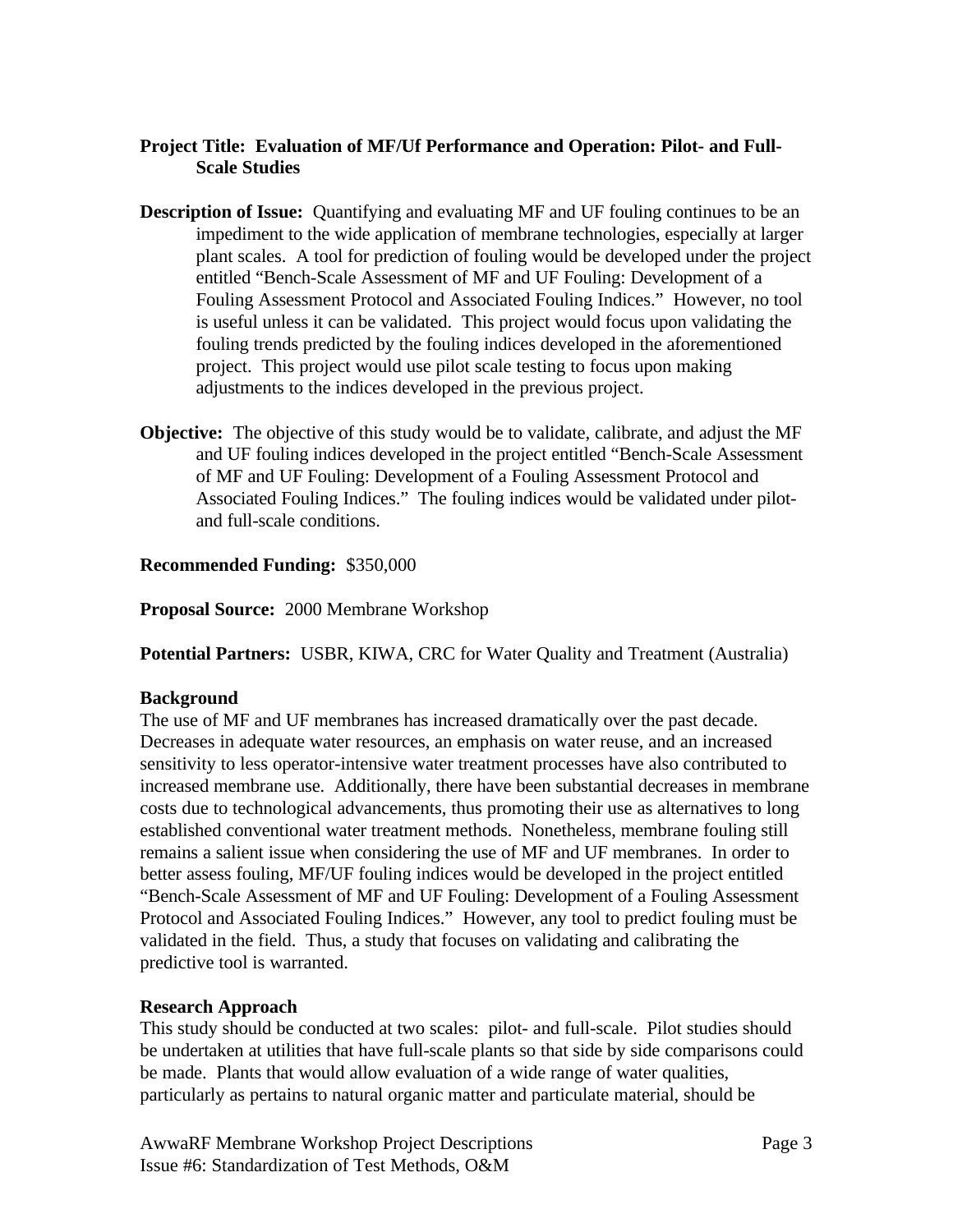employed as test sites. Additionally, the investigator should consider some plants that use pretreatment (such as coagulation or PAC adsorption) to the membranes.

In addition to water quality variations, the investigator should also evaluate as many different types of membrane systems as possible. At least one UF and one MF, as well as one pressure-driven and one vacuum driven system should be included in the study.

The project should be executed in two phases. The first phase would be at pilot scale. The bench-scale fouling indices developed in the aforementioned project should be reviewed and then validated through a carefully controlled-pilot study at each site. Based on results obtained, the fouling indices (as developed using the standardized bench-scale protocol) should be adjusted to better reflect performance under real-world operating conditions. Operational parameters that cannot be adequately evaluated at bench scale, such as backwash frequency and duration, and chemical cleaning, should be considered in the adjustment of the indices.

The second phase of the project would be conducted at a full-scale operating facility. The indices that were refined at pilot-scale should then be used to predict full-scale performance of the membrane plant. Attention should be paid to the operational strategy of the full-scale plant so that accurate prediction of fouling tendencies can be made.

The end product of this study should be a validated MF and UF fouling index that can be used by current and potential users of these processes to help predict the fouling tendency of their source water.

**Contact**: Joe Jacangelo, Montgomery Watson, (540) 822-5873, joe.jacangelo@mw.com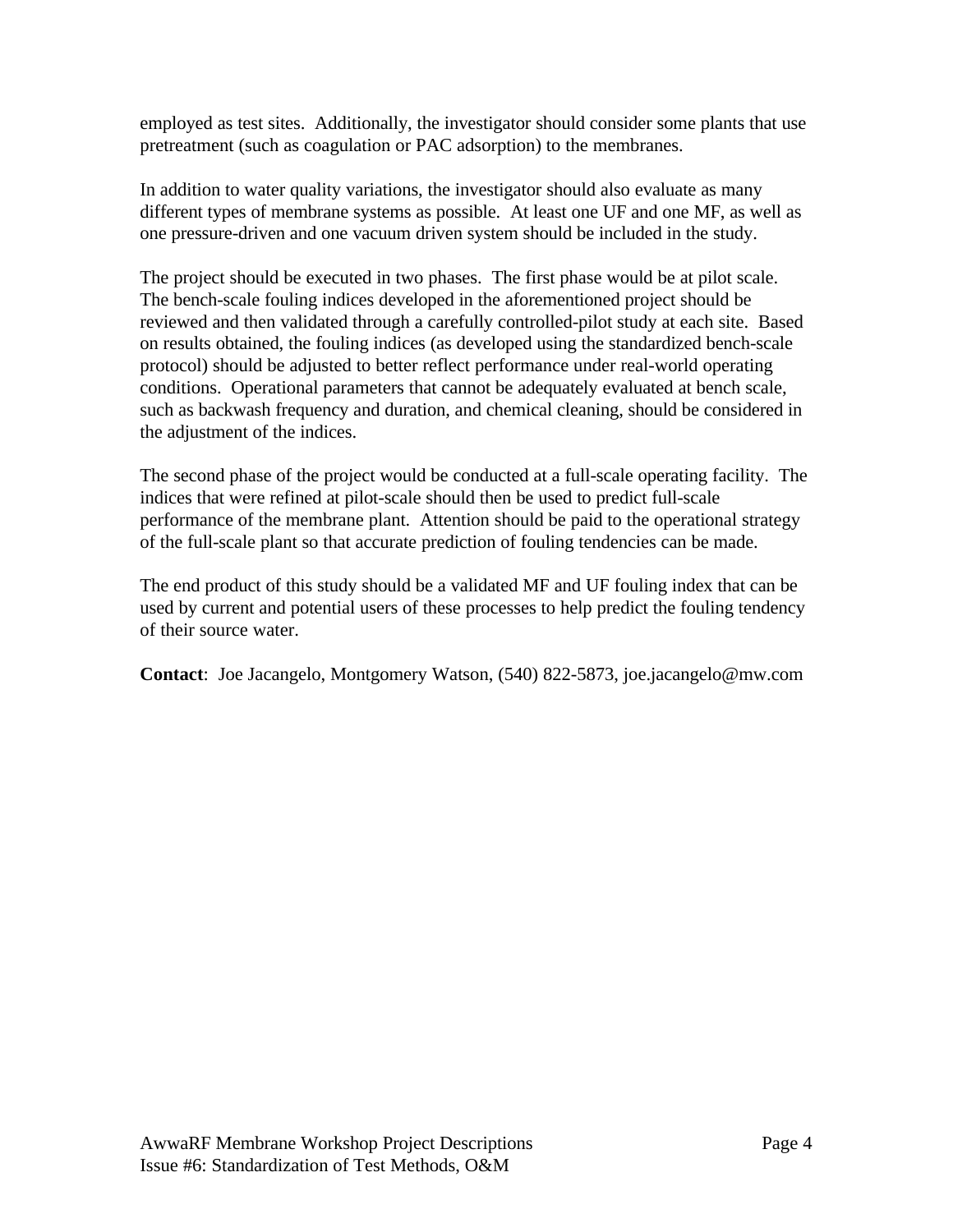## <span id="page-28-0"></span>**AwwaRF Membrane Workshop Project Descriptions Issue 3: Concentrate Issues**

## **Project Title: Development of Effective Communication Tools Regarding Current Information on Reverse Osmosis/Nanofiltration (RO/NF) Concentrate Issues**

- **Description of Issue:** Regulatory and applicable political entities require current and accurate information regarding environmental issues associated with discharging concentrate streams from Reverse Osmosis and Nanofiltration (RO/NF) plants. A lack of current, accurate, concise information in an applicable format may cause regulatory criteria to be inconsistent and overly strenuous.
- **Objective:** Develop communication tools that would provide current, accurate, concise information associated with concentrate disposal from RO/NF facilities. These RO/NF concentrate communication tools would incorporate scientific findings associated with environmental impacts, in combination with value and benefit information. This cost/benefit analysis would enhance the ability of decision-makers to make informed decisions.

## **Recommended Funding: \$100,000**

Phase I: \$70,000 for development of tools Phase II: \$15,000 for up-dating and evaluation Phase III: \$15,000 for up-dating and evaluation

**Proposal Source:** 2000 Membrane Workshop

**Potential Partners:** None identified

## **Background:**

Communities in need of additional water supply or supplies of improved quality often have limited options today. Traditional water supply alternatives may be too costly or have such severe environmental impacts that they are not acceptable to today's societal values. RO and NF technologies can offer many of these communities additional options that will augment or improve their water supply. Significant barriers exist in many states and communities that prevent utilization of RO/NF technologies due to rigid concentrate disposal regulations that are inconsistent between states.

AWWARF, the U.S. Bureau of Reclamation, and others have funded and conducted a number of scientific studies that investigate the environmental impacts of residuals and concentrate disposal from RO/NF plants. An effective tool that communicates the science and cost/benefit information that exists in the research and consultant community is not readily available to the appropriate decision-makers at the local, state, and national level in a format that can be easily used to make regulatory decisions. In addition, there currently is not an adequate method to ensure that scientific information regarding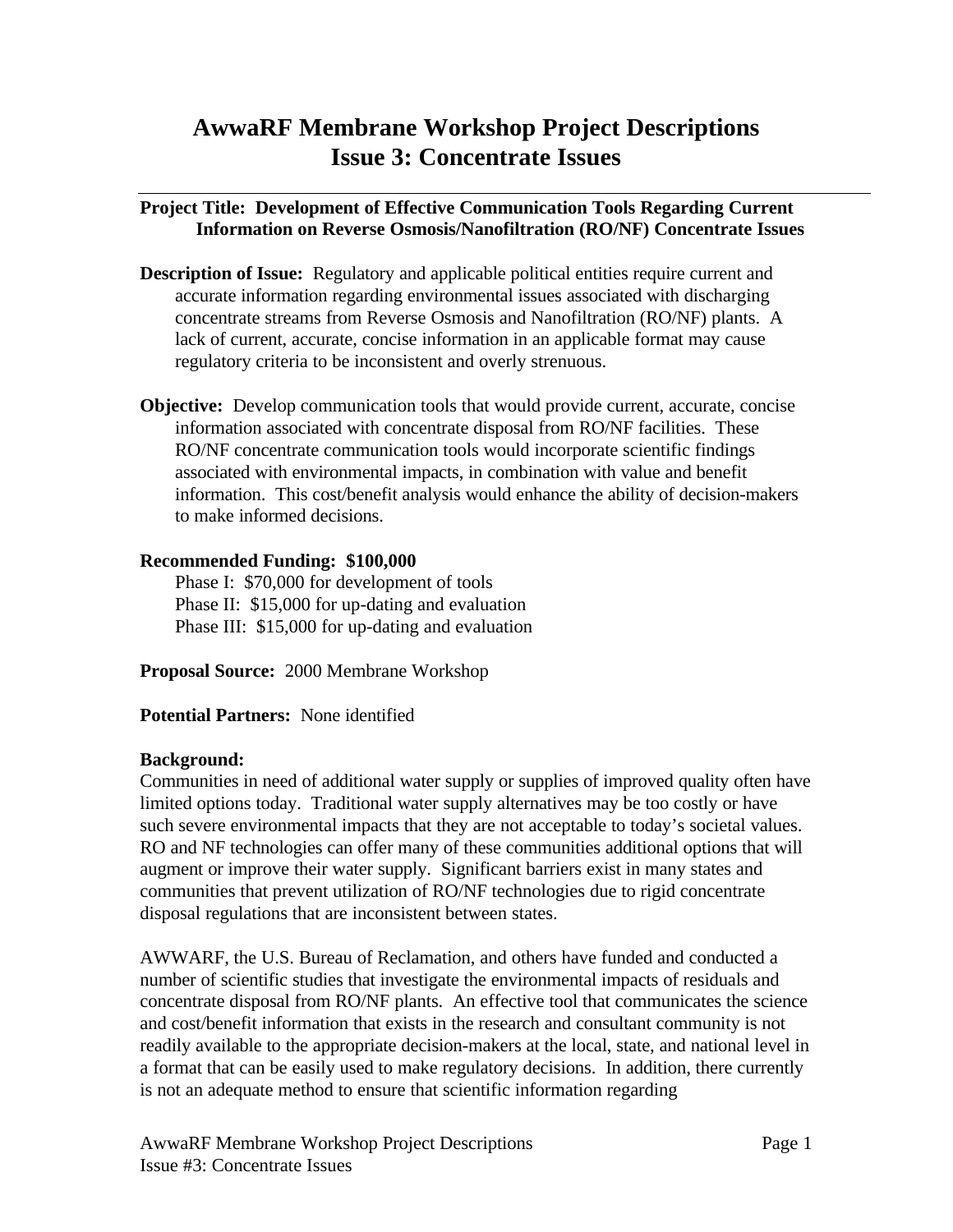concentrate/residuals in a cost/benefit format can consistently be up-dated and communicated on a regular basis.

## **Research Approach:**

This project would provide information regarding pertinent RO/NF concentrate issues, the associated environmental impacts, and current research in a cost/benefit format for use by regulators and decision-makers.

## **Phase I: Development of Tools**

Review and synthesize current literature and existing scientific findings:

- Evaluate existing literature and ongoing research activities to determine environmental impacts of concentrate discharge under different conditions and treatment scenarios;
- Determine any data gaps that exist;
- Develop summary of findings.

Develop benefit and value documentation for communities of different size and economic standing:

- Evaluate case studies and literature, and interview community leaders and project developers to develop benefit and value data;
- Develop classification of communities based on size and economic standing;
- Create comprehensive summary compilation of benefit and value data for the different classification of communities.

Develop deliverables (tools)

- Meet with appropriate groups which could play a role in implementation, in order to gain their insight into how best to structure and format the deliverables, what information is most critical, etc.
- Document overall findings into a 7 to 10 page White Paper, including documentation of reference material
- Develop a 2 to 3 page visually stimulating document which provides an overview of the White Paper, focusing on the most critical issues, including graphics, photos, quotations, etc, to increase its effectiveness and ability to be read.

Create a recommended approach for implementation:

- Document appropriate entities and groups which are the "Audience" which should be provided with the developed tools;
- Document appropriate groups which can act as the "Implementation Teams" to deliver the tools;
- Develop and include a suggested "Game Plan" in the report by which to most effectively reach the Audience.
- Implementing the plan is beyond the intended scope of work.

## **Phase II: Evaluation of the Effectiveness of the Developed Tools and Up-date the Information**

Evaluate effectiveness of the information provided

AwwaRF Membrane Workshop Project Descriptions Page 2 Issue #3: Concentrate Issues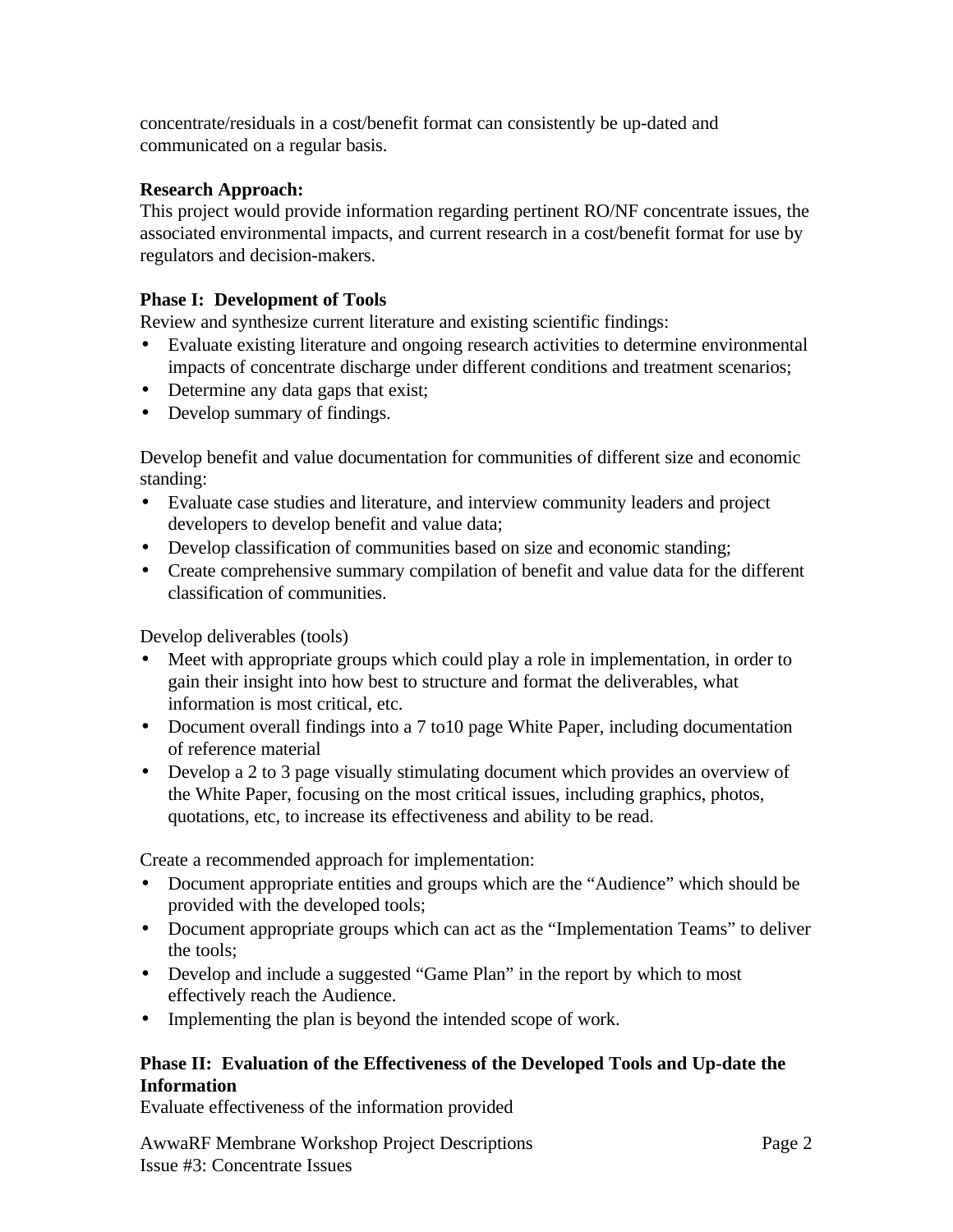- Utilize a network of key individuals, including representatives from the Implementation Teams, to provide an assessment of the effectiveness of the development tools
- Utilize the above feedback to structure needed changes to the tools or implementation approach

Revise tools

## **Phase III: Evaluation of the Effectiveness of the Developed Tools and Up-date the Information**

Same as Phase II above.

**Contact:** Lisa Henthorne, Aqua Resources International, (303) 670-1414, lisahenthorne@cs.com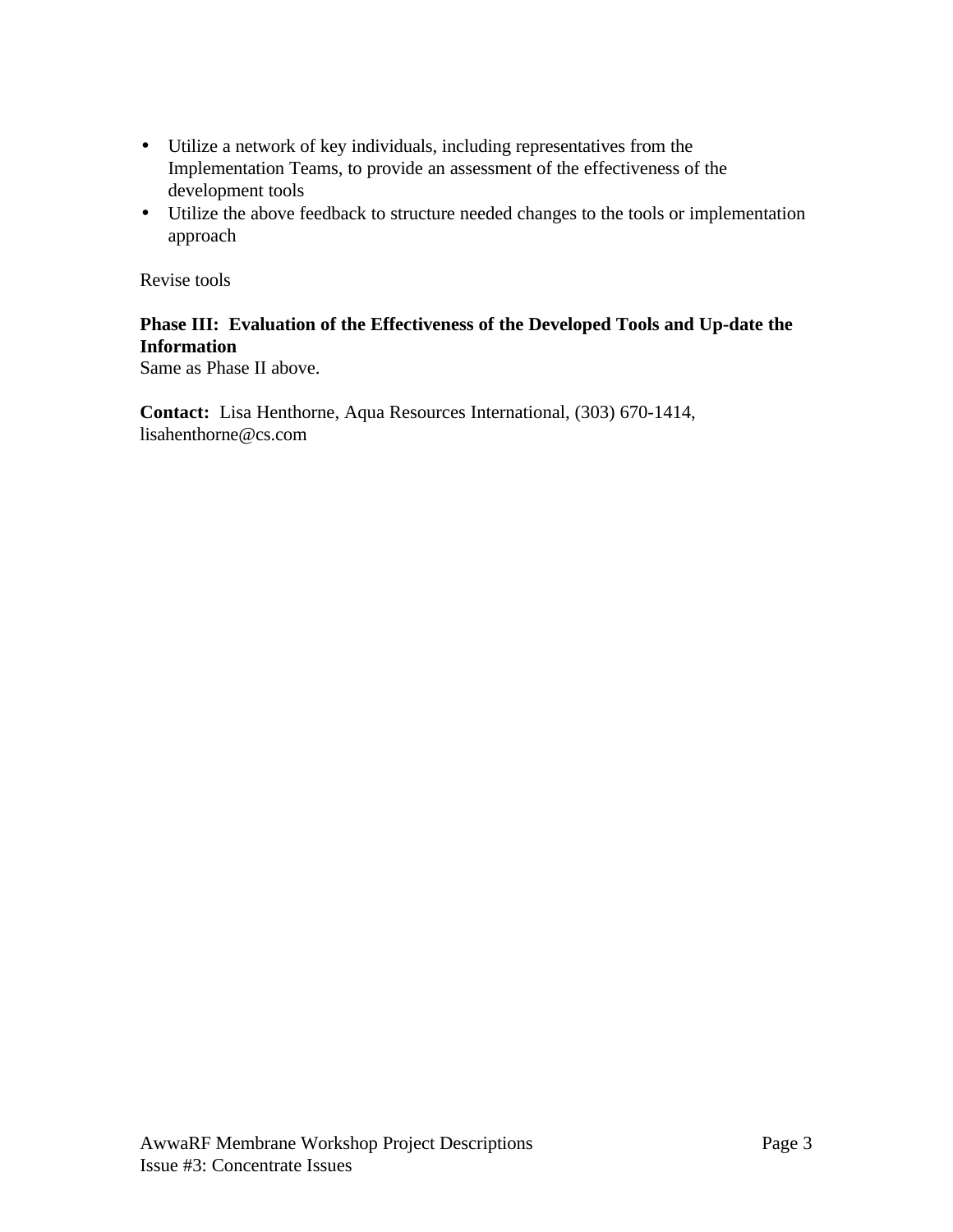## **Project: Evaluate and Confirm Innovative, Non-Chemical Approaches to Maximize RO/NF/UF/MF Recovery Rates**

- **Description of Issue:** Innovative new technologies have been introduced that claim to increase and maximize the water recovery of RO/NF/UF/MF membrane systems using magnetic fields, vibration, alternate geometries, and other non-chemical techniques. Data is needed to clearly evaluate and confirm the efficacy of these innovations to maximize system recovery.
- **Objectives:** This project would evaluate and test non-chemical approaches to maximize recovery rates in all types of membranes. This would be done by screening candidate innovations and selecting three or less for further evaluation. Field testing would evaluate and confirm maximum recovery, operating in parallel with conventional membrane systems where appropriate.

## **Recommended Budget:** \$260,000

**Proposal Source:** 2000 Membrane Workshop

## **Potential Partners:** None identified

## **Background:**

Membrane systems have recently been introduced that claim to operate at higher water recovery than conventional membrane system designs. These innovations appear interesting but there is little or no data comparing performance to a typical membrane system. Technical and economic data needs to be gathered to evaluate and confirm these innovations. This information is needed for utilities who need to maximize their water resource and minimize costs associated with the disposal of residuals.

## **Research Approach:**

Phase 1: Screen new innovations such as magnetic fields, vibration, alternate geometry RO/NF/UF/MF systems. Examples include Mineral Water Development International (magnetic field and alternate geometry), New Logic (vibration), and Rochem (high pressure), and others. Review published materials and rank based on potential for successful increased recovery. Select three or less candidates for confirmation evaluation.

Phase 2: Acquire test equipment and locate appropriate site for testing. Where necessary/appropriate test equipment in parallel to conventional membrane technology or system. Conduct controlled experiments to test and gather data to evaluate and confirm increased/maximum recovery operation, including but not limited to fouling rate, cleaning cycles (if needed), chemical consumption, differential pressure change, flux, and maximum recovery.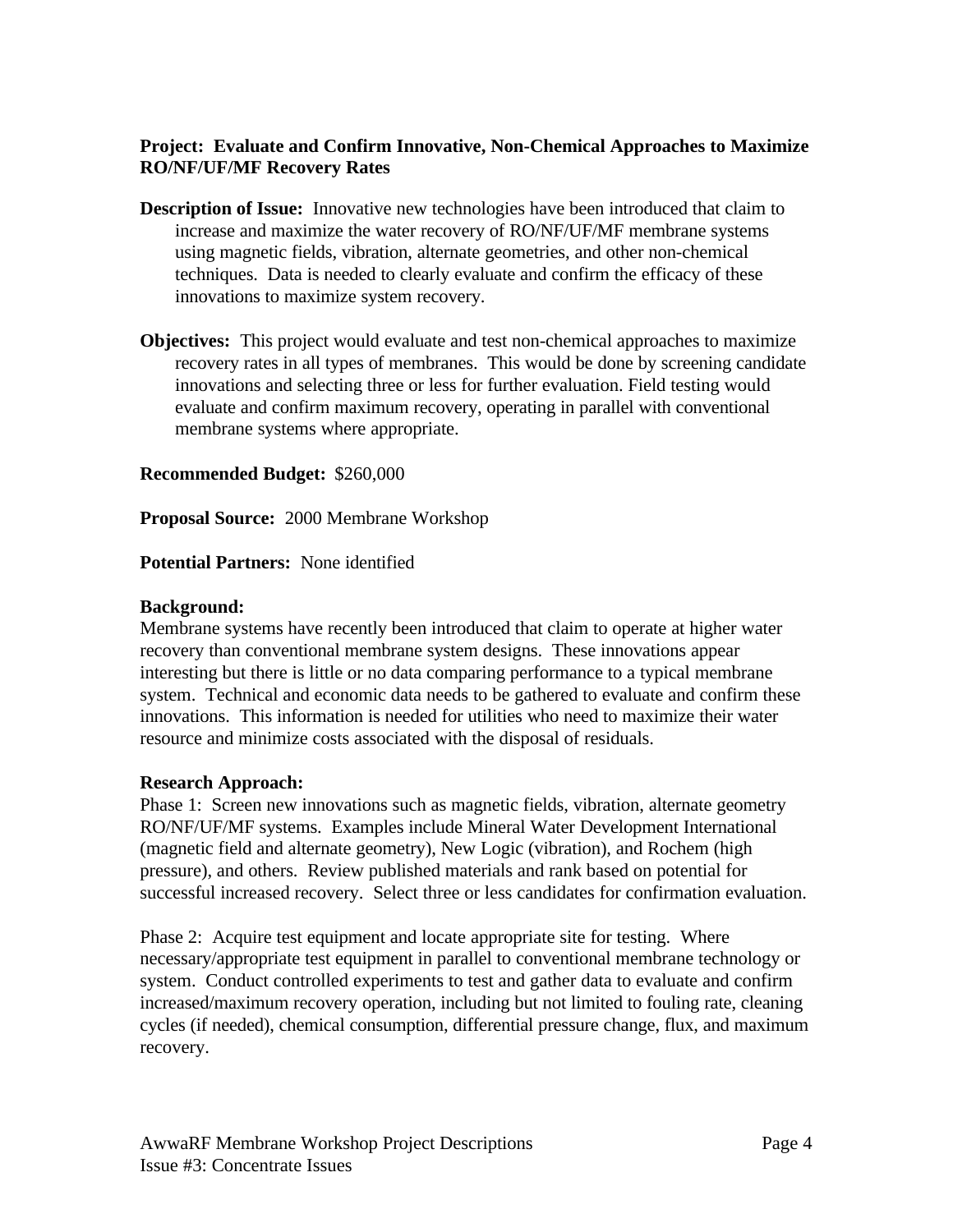Phase 3: Publish data complete with normalized comparative graphs that confirm increased/maximum recovery. Where possible, comment on economic impact of innovation, specifically operating cost reductions (if any).

**Contact:** Randy Truby, Koch Membrane Systems, (858) 653-1010, trubyr@kochind.com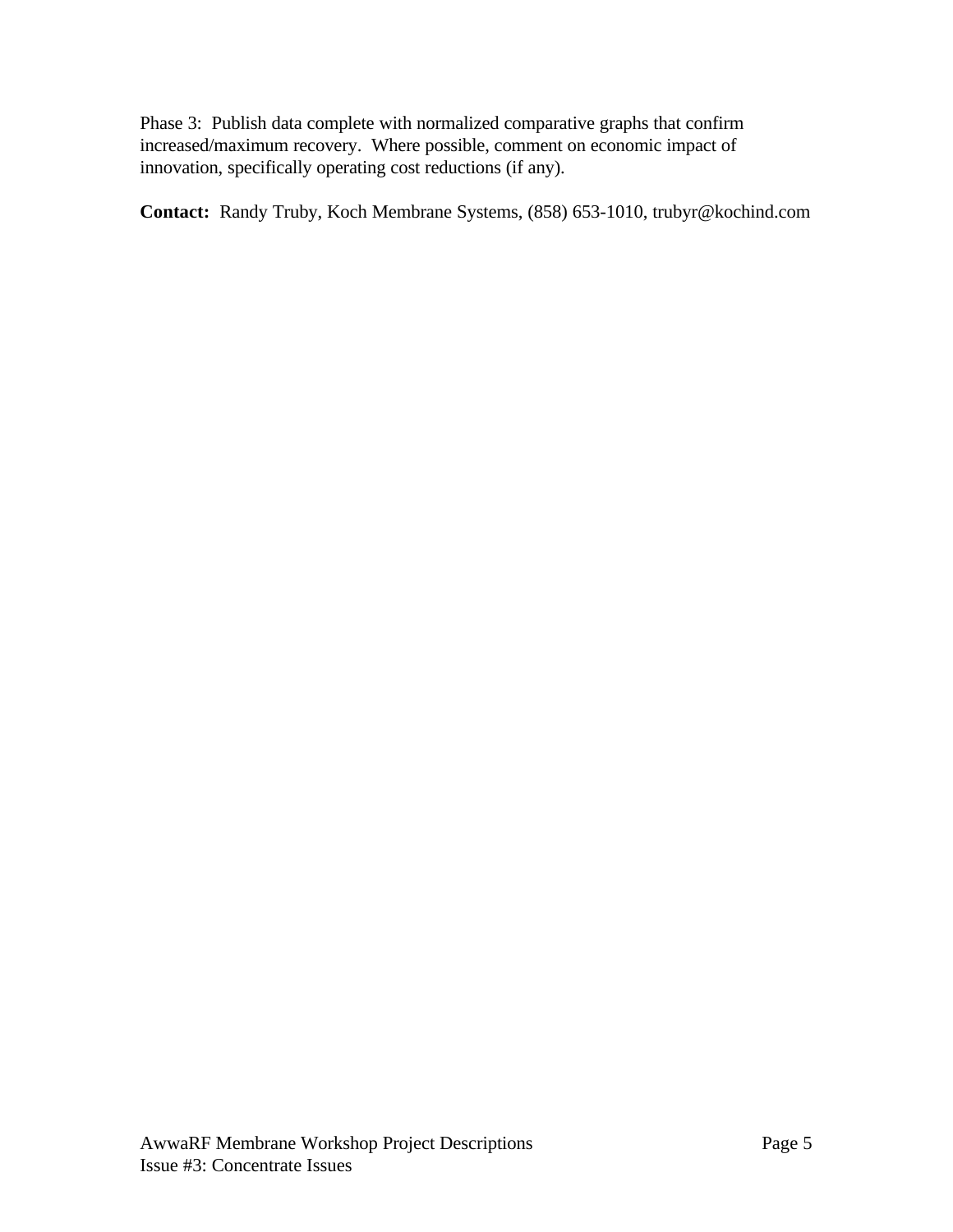## <span id="page-33-0"></span>**AwwaRF Membrane Workshop Project Descriptions**

## **Issue 2: Fouling and Scaling**

## **Project: Development, Standardization, and Evaluation of Fouling Indices Using Ultrafiltration Membranes to Measure Fouling Potential of RO/NF and UF/MF Feedwaters Due to Particles**

- **Description of Issue:** A substantial number of Reverse Osmosis/Nanofiltration (RO/NF) plants are suffering from fouling. The control and reduction of fouling is severely hindered by lack of reliable fouling indices for the raw and pretreated wastes. Fouling can be categorized in four groups:
- **1.** Scaling
- **2.** Organic fouling
- **3.** Biofouling
- **4.** Particulate fouling

This project deals with improved fouling indices for particulate fouling. The Silt Density Index (SDI) is commonly applied to indicate the colloidal fouling potential of water as it flows through a RO/NF membrane system. However, the general feeling is that it does not accurately and reliably predict the fouling potential of RO/NF feedwater. There are strong indications that particles much smaller than 0.45 microns are responsible for particulate fouling.

The water treatment industry needs a reliable method to indicate the fouling potential of feed water for RO/NF systems. There is also a need to predict the rate of flux decline or pressure increase in Ultrafiltration/Microfiltration UF/MF membrane systems. Furthermore, there is a need for standardizing methods worldwide.

In response the poor ability of SDI to predict fouling, the MFI UF, which makes use of ultrafiltration membranes, was developed. This index may more accurately predict the fouling potential of RO/NF feedwater. Additionally, it potentially predicts the rate of flux decline or pressure increase in UF/MF membranes systems between backwash cycles. This system needs further evaluation for use as an index to predict fouling.

**Objective:** Develop and evaluate the MFI-UF index including approaches to record and control the system with software.

### **Recommended Funding:** \$250,000

**Proposal Source:** 2000 membrane Workshop

**Potential Partners:** KIWA (Netherlands), Vivendi (France), TZW (Germany)

AwwaRF Membrane Workshop Project Descriptions Page 1 Issue #2: Fouling and Scaling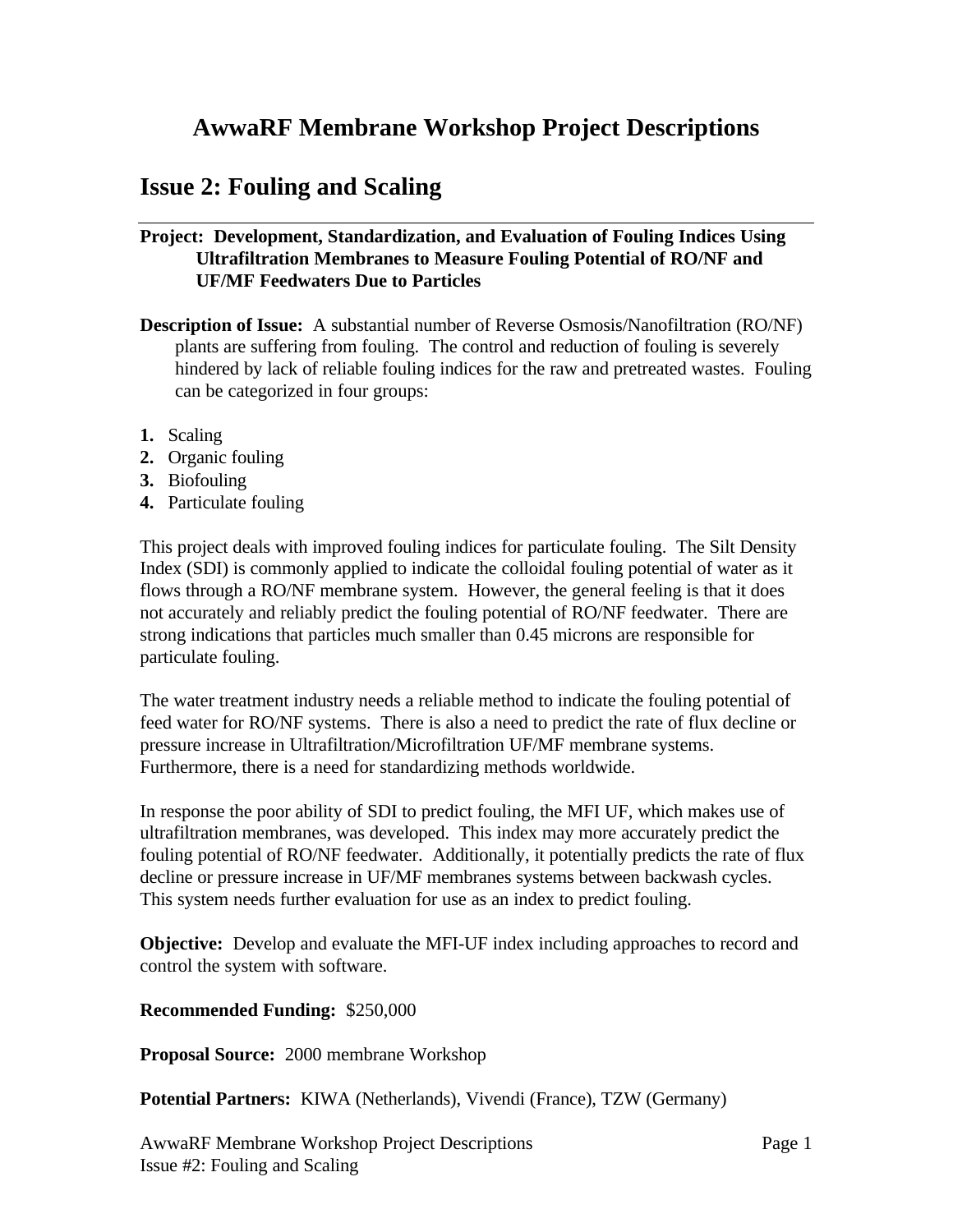## **Background:**

The SDI, which has been generally used for many years, does not reliably measure fouling potential due to particles. The deficiencies and drawbacks of the SDI method are:

- It is not based on a filtration mechanism (lack of scientific base);
- There is no linear relationship to the concentration of colloids;
- It is not corrected for temperature;
- It utilizes membranes with 0.45-micron pores even though there are strong indications that particles much smaller cause fouling of RO/NF membranes;
- The reproducibility and accuracy are doubtful.

The MFI-UF index, which makes use of ultrafiltration membranes, is based on the formation of a cake/gel layer on the membrane and does not suffer from the deficiencies and drawbacks of the SDI. A linear relationship between indices and colloid concentration exists. These indices can be measured in either constant flux mode or constant pressure mode. The constant pressure mode is close to a stage where it can be evaluated. The constant flux mode is even more promising but needs further development before it can be evaluated. These indices are derived from MFI (0.45 micron).

## **Research Approach:**

- 1. Develop the MFI-UF measured at constant flux to a stage where it can be implemented.
- 2. Develop methods to calibrate the membranes to be used and to correct for quality variations in membrane material.
- 3. Select preferable membrane (maybe two, one for MF as well) to become a world standard.
- 4. Build and make available prototypes of apparatus (including software) for testing.
- 5. Evaluate performance and reproducibility of MFI-UF index using both constant pressure and constant flux modes. Recommend which of these modes is most appropriate to become world standard.
- 6. Describe how MFI-UF should be measured.

**Contact:** Jan Schippers, KIWA NV – Research & Consultancy, 011 31 3 0606 9532 (Netherlands), jan.schippers@kiwa.nl.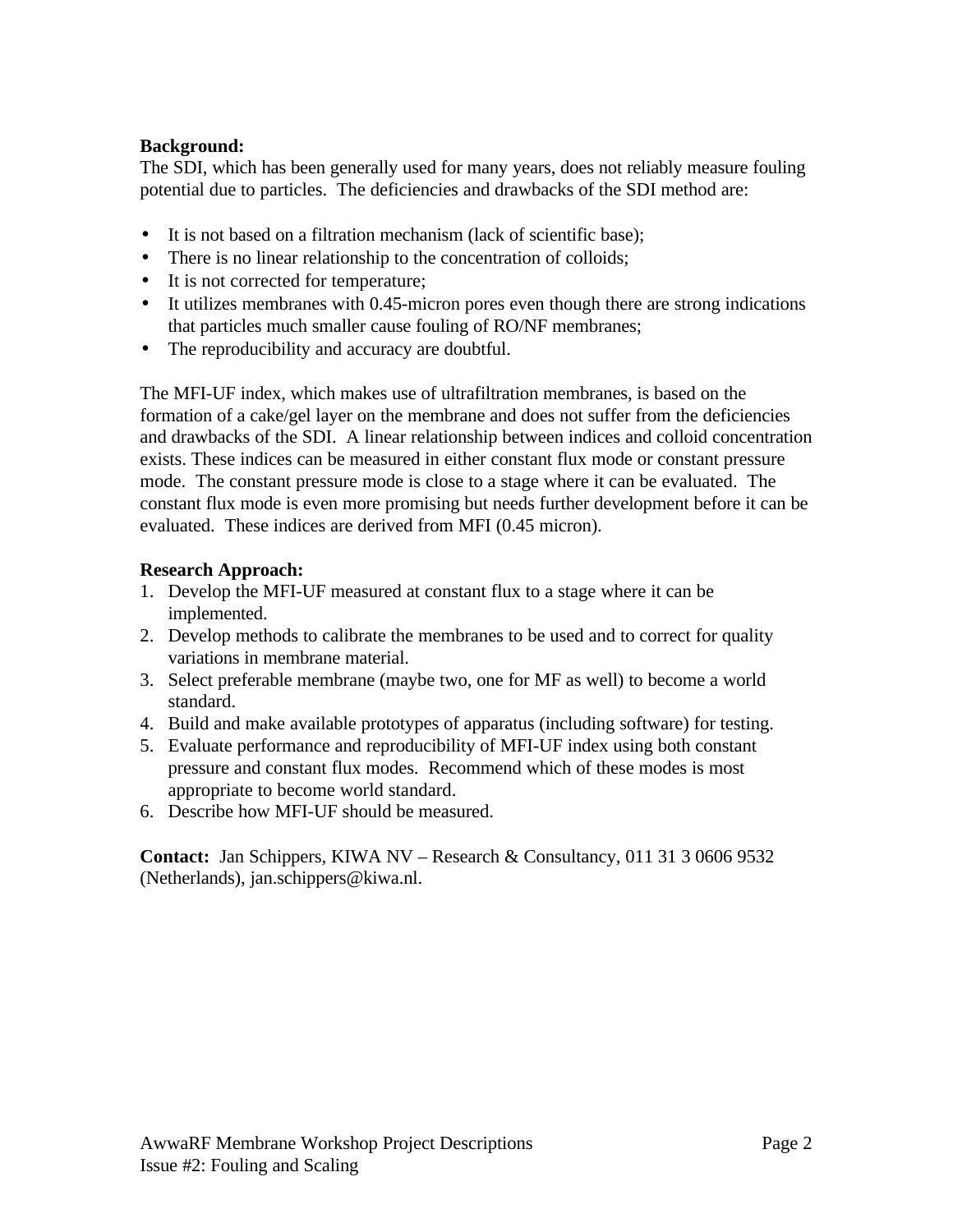## **Project Title: Development and Evaluation of Method(s) to Maximize Recovery Conditions and Effectively Monitor Scaling in Full-Scale RO/NF Plants**

- **Description of the Issue:** Water utilities are faced with the strong need to maximize recovery in Reverse Osmosis/Nanofiltration (RO/NF) plants. This is to save raw water and to minimize the cost of concentrate disposal. Maximization of recovery is held back due to the lack of a method to accurately determine when scaling is threatening an RO or NF process. One of the reasons that this problem exists is that utilities do not have an accurate and realistic method(s) to determine the required dose of synthetic antiscalants, or presence of natural antiscalants, and the associated acid dose requirement. In addition, utilities need an operational method and/or equipment to continuously monitor scaling before irreversible membrane damage is done.
- **Objective:** To develop a method for determining the dose of antiscalant required for maximizing recovery in RO/NF plants. To develop and evaluate accurate/realistic lab-scale method(s) for detecting scaling in a full-scale plant. Develop and test a continuous, on-line monitor that detects scaling continuously in an early stage.

## **Recommended Funding**: \$400,000

**Proposal Source:** 2000 Membrane Workshop

## **Potential Partners:** KIWA, Vivendi

### **Background:**

Water utilities often operate plants without scaling, with or without the addition of antiscalants. Plants are designed conservatively to avoid scaling. The actual conversion or recovery estimates and antiscalant doses are based either on jar tests, which lack a fundamental scientific base, and/or recommendations of antiscalant suppliers. These recommendations tend to be conservative.

In addition, adequate methods are not available to monitor scaling in full-scale plants. Existing methods to monitor scaling measure the development of MTC and are inadequate. Determining the deposition rate of sparingly soluble compounds by calculating mass balances is very costly, time consuming, and inaccurate.

## **Research Approach:**

The result of this research would be a method to better determine the dose of antiscalants required for an RO/NF treatment process.

The research should investigate and develop one or more lab tests that are more accurate than the currently applied jar tests. Using induction time to determine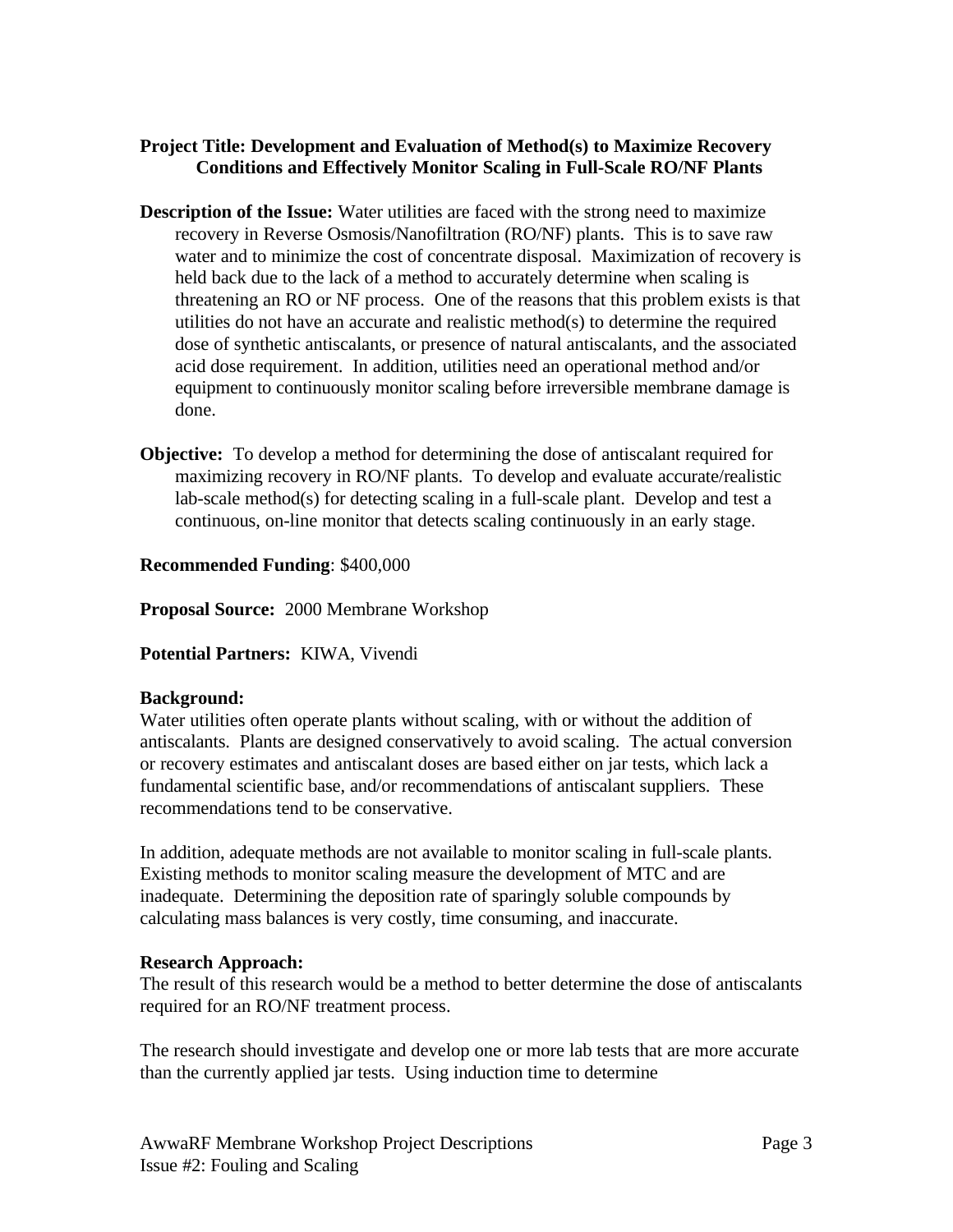recovery/conversion should be evaluated and calibrated with data from pilot tests and fullscale plants as well. Scaling monitors are essential for this research.

A prototype of a scaling monitor is under development. This prototype configuration, including software, should be further developed to a point where it can be applied in fullscale plants. For this purpose, the performance and accuracy of the monitor should be evaluated in pilot plants and different full-scale RO/NF plants.

**Contact:** Jan Schippers, KIWA, 011 31 3 0606 9532 (Netherlands), jan.schippers@kiwa.nl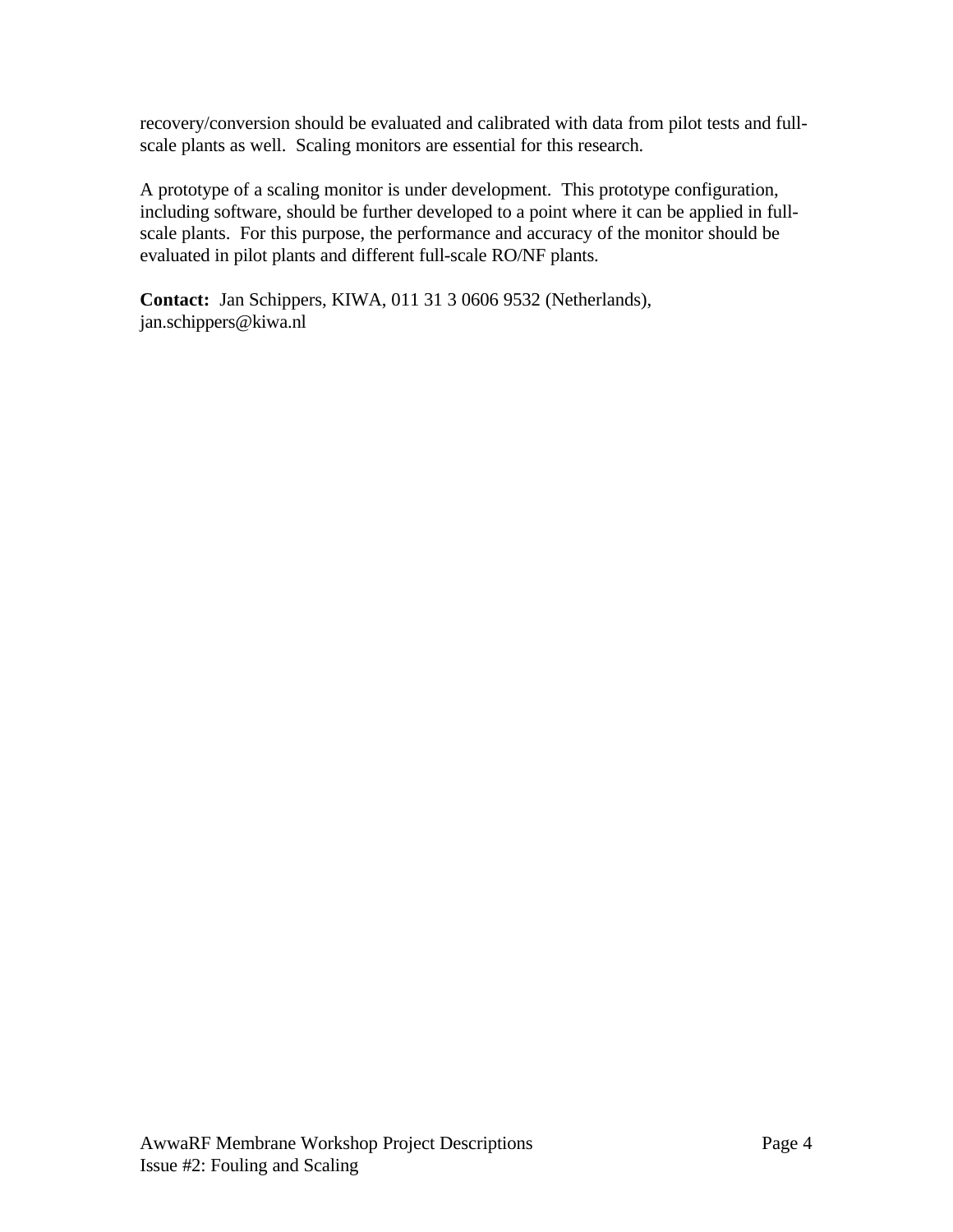- **Project Title: Develop Improved Understanding of Chemistry of Membrane Fouling Caused by Natural Organic Materials (NOM) and Interaction With Commercial Antiscalants and Dispersants and Membranes**
- **Description of Issue:** There is a severe membrane fouling problem associated with Natural Organic Matter (NOM), particularly humic acids that occur in surface waters, surficial well waters, and treated wastewaters used in Nanofiltration (NF) and reverse osmosis (RO) processes**.**
- **Objective:** Characterize the fundamental chemistry of how NOM is attracted to and absorbed onto the Membrane, including effects of pH, presence or absence of other major ions, and compare effects of various classes of antiscalants and dispersants on fouling rates.

**Recommended Budget:** \$350, 000

**Proposal Source:** 2000 Membrane Workshop

**Potential Partners:** None identified.

## **Background:**

A majority of the large municipal nanofiltration plants in the USA are used to soften water, remove disinfection by product (DBP) precursors, and remove color. The DBP precursors and color are a result of NOM, predominantly humic acids. Fouling of the membrane occurs as the NOM is drawn to the membrane along with water permeating across the membrane. Typically the membrane and the humic acids both exhibit a negative charge and therefore have a net repulsive force keeping them apart. It is suspected that lowering the pH and / or adding certain antiscalants or dispersants alters the repulsive charges allowing the NOM to be absorbed onto the membrane surface causing a loss of flux.

There is a current AWWARF project being conducted by University of Colorado, University of Illinois, and National Institute of Standards and Technology entitled NOM rejection by, and fouling of, Nanofiltration and Ultrafiltration membranes. The project description states that it will assess the mechanisms of NOM-membrane surface interaction. This project may overlap the work by the current AWWARF project. The approach and methodologies proposed for this project would be different from the current project cited above because it would focus on interactions with antiscalants and dispersants typically used in RO/NF plants.

Recent tests by Professors Winters and Suratt at the Boca Raton, Florida facility have shown that it is possible to operate without fouling by NOM at 85% recovery rates without lowering the pH or using antiscalants or dispersants. These tests indicate that the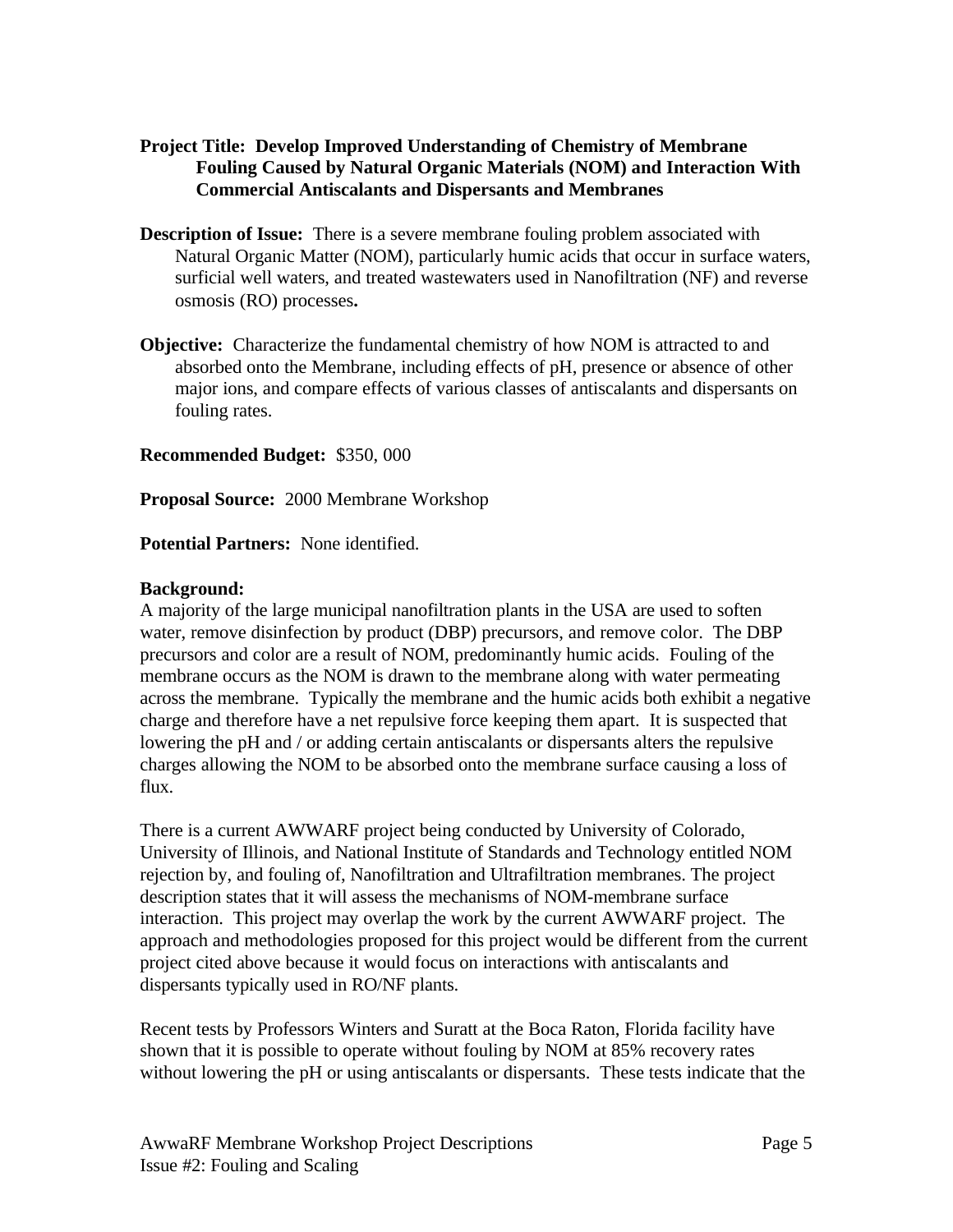NOM is acting as effective antiscalant and that use of acid and antiscalants increased fouling by NOM.

## **Research Approach:**

## **Phase I – Bench Scale Studies**

- 1. Select candidate feed waters from various regions of country where this type of fouling is apparent. Also examine those waters where current pretreatment is relying on the use of large quantities of acid for pH adjustment or antiscalants and dispersants to control fouling. Also include some sample reclaimed water that is being used in an RO system
- 2. Develop test matrix of currently available nanofilters and reverse osmosis membranes that are in widespread use at municipal membrane plants.
- 3. Develop test matrix of a representative number of antiscalants and dispersants. Determine the major classes and types of chemical antiscalants and dispersants
- 4. Conduct electrophoresis and Zeta Potential tests to measure attraction between NOM and the membrane surface. Test runs would include the following:
- Measure effect of pH;
- Measure effect in presence of variety of antiscalants and dispersants;
- Measure effect in presence or absence of other major ions;
- Compare effects with different membrane surfaces;
- Measure effects on membrane already fouled by NOM.

## **Part Two – Second Phase – Conduct Pilot Scale Tests**

Conduct Pilot Scale Tests to confirm findings from Phase I – Bench Scale Testing Using four-inch two-stage 80 to 85% recovery pilot unit. Arrange pilot to be able to test two or more membranes or chemicals in same pilot at same time to run accurate side-byside tests.

**Contact:** Bill Suratt, Camp, Dresser and McKee, (954) 776-1731, surattwb@cdm.com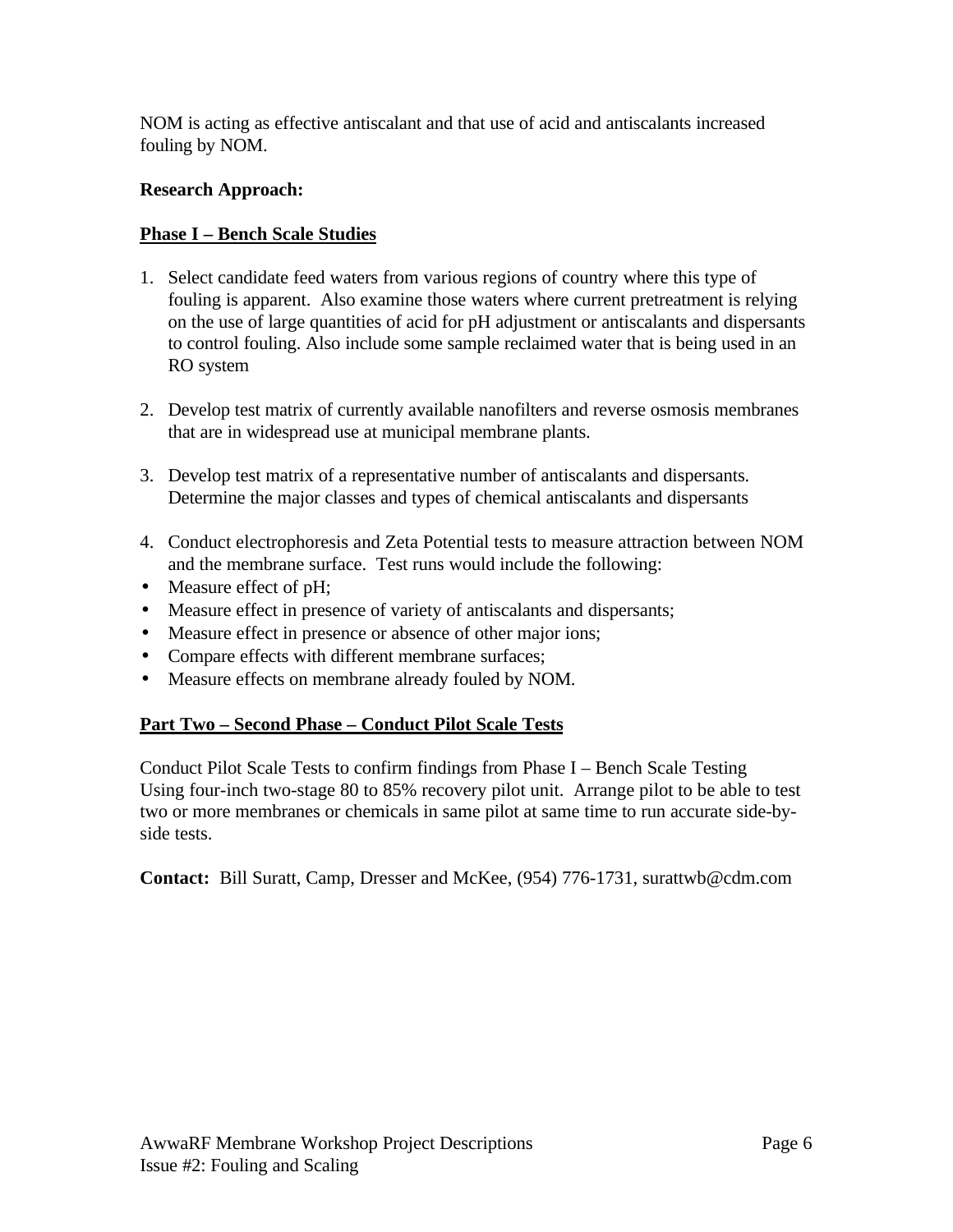## **Project Title: Demonstration and Verification of New Biofouling-Resistant and Chlorine-Tolerant Membranes**

- **Description of Issue:** Biofouling of reverse osmosis (RO) and nanofiltration (NF) membranes has limited the widespread application of these technologies in the water industry. Uncontrolled biofouling will decrease membrane performance and increase O&M costs significantly. A common way to control biofouling is to add an oxidant (e.g. chlorine or chloramines) to the process water and then dechlorinate prior to the membranes. Development of chlorine-resistant membranes would eliminate the dechlorination step and reduce O&M costs. Another method to control biofouling is by using robust, biofouling-resistant membranes. Membrane manufacturers have recently developed experimental membranes that minimize the growth and colonization of bacteria on the membrane surface. If proven effective, these membranes could make RO/NF technologies viable for many water utilities.
- **Objective:** The objectives of this research would be to evaluate and verify the performance of new, robust biofouling-resistant RO and NF membranes using multiple natural waters including brackish surface water and reclaimed municipal wastewater. It would also evaluate and verify the performance of new chlorinetolerant RO and NF membranes using multiple natural waters including brackish surface water and reclaimed municipal wastewater.

### **Recommended Funding:** \$300,000

**Proposal Source:** 2000 Membrane Workshop

**Potential Partners:** None identified.

### **Background:**

## **Research Approach:**

General tasks would include 1) literature surveys, 2) manufacturer surveys, and 3) benchand pilot-scale evaluations. In order to evaluate different water matrices, at least three different water utilities should be involved. The research approach would include the following tasks:

- 1. Conduct a literature search of all pertinent data to help identify products which merit evaluation.
- 2. Survey manufacturers to identify promising membranes which merit further evaluation and verification.
- 3. Conduct bench-scale studies of new experimental products. Side-by-side comparisons should be made with similar membranes which are not biofouling-resistant and chlorine-tolerant. Appropriate membrane performance indices should be collected and monitored. Microscopic analyses, including scanning electron microscopy and atomic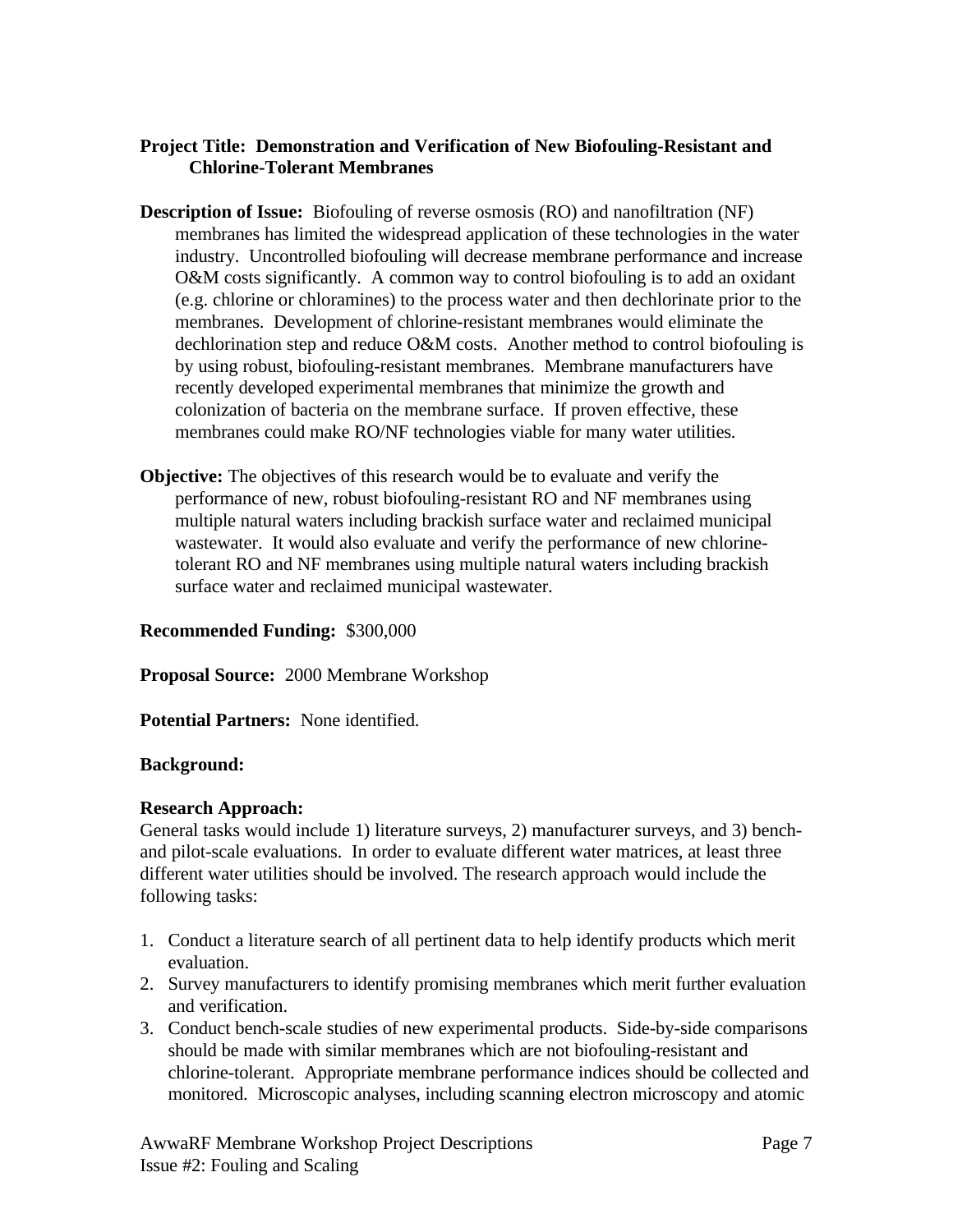force microscopy, should be conducted to identify and characterize biological fouling. For chlorine-tolerant membranes, methods to detect and quantify oxidative damage should be used. Bench-scale testing should last approximately 12 months.

- 4. Conduct pilot-scale studies of products which performed well in Task #3. Run sideby-side comparisons. Collect and monitor performance indices including SEM and AFM analyses. Pilot-scale testing should last 12-18 months.
- 5. Interpret findings and prepare final reports.

**Contact:** Jim Green, Metropolitan Water District – Southern California, (909) 392-5130, jgreen@mwd.dst.ca.us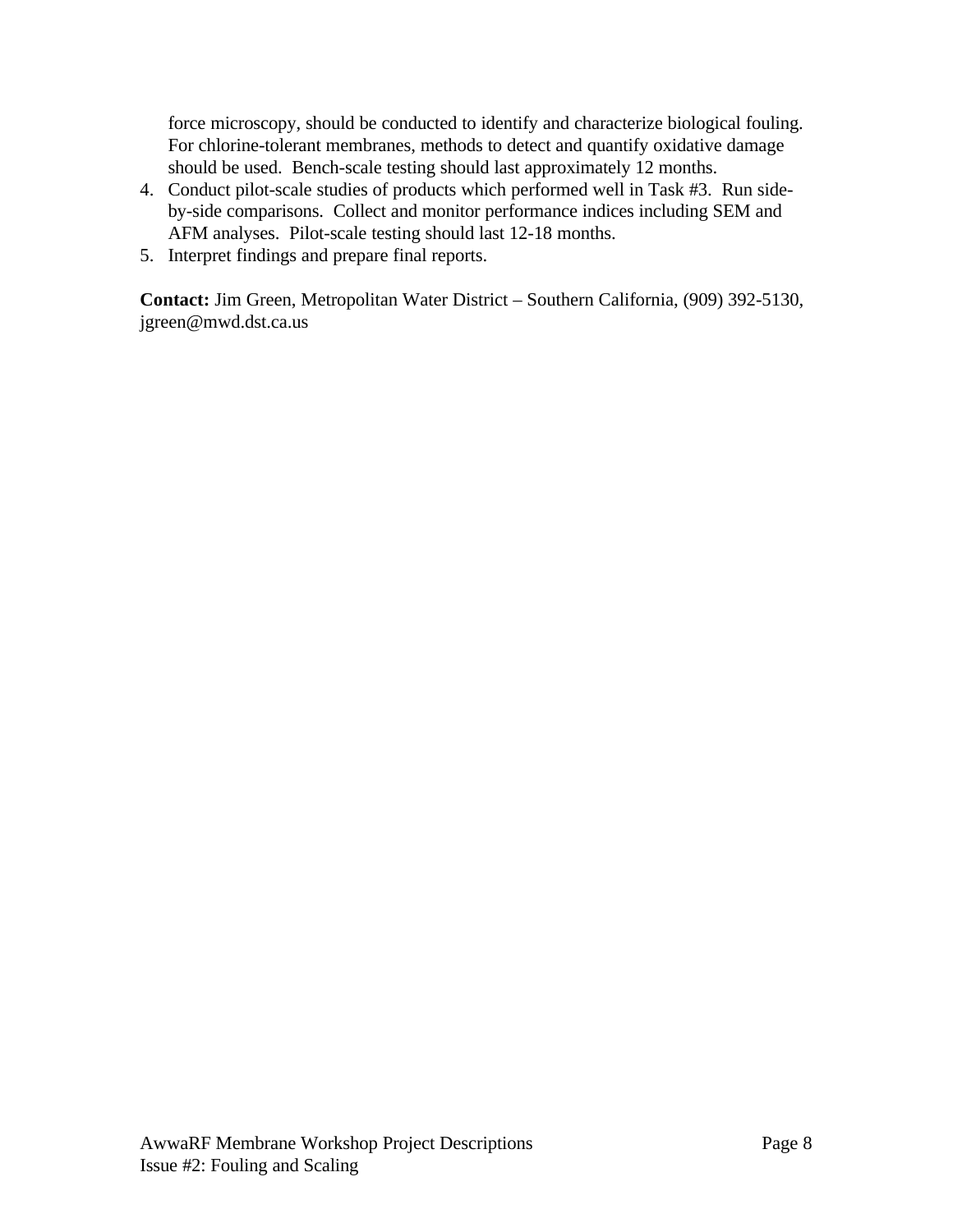## <span id="page-41-0"></span>**AwwaRF Membrane Workshop Project Descriptions**

## **Issue 5: Design of MF/UF Plants**

## **Project Title: Innovation in the Design of Large (>50 MGD / 200 ML/D) MF/UF Membrane Systems**

- **Description of Issue:** Existing MF/UF membrane plants have production capacities in the range of 1 to 20 MGD. They are based on building blocks of 1 to 2 MGD capacities that are not optimized for larger plants. While membranes are currently being considered for implementation in larger plants, the various approaches proposed by membrane manufacturers and consultants to provide economies of scale must be evaluated on a common basis.
- **Objective:** This project would address changes in membrane equipment, system design, engineering, construction, operations, and monitoring techniques required to realize economies of scale for plants larger that 50 MGD. The outcome would be conceptual design and operation strategies for large plants. All designs would be evaluated using a uniform life cycle approach developed in a separate project.

## **Recommended Funding:** \$200,000

**Proposal Source:** 2000 Membrane Workshop

**Potential Partners:** None identified.

### **Background:**

The economies of scale for membrane systems are lower than for conventional processes. Membrane surface area scales-up linearly (doubling the flow rate requires doubling the membrane surface area). Therefore, economies of scale must be sought in building large membrane and system modules. Both approaches reduce the relative importance of ancillary equipment with impact on both capital and operating cost.

Current system module sizes of 1 to 2 MGD are too small for larger plants and thus limit the applicability of MF/UF systems. Membrane manufacturers have introduced several concepts to allow for the construction of larger system modules. Ideally, the system module size should be dictated by operational requirements and not by technological limitations.

### **Research Approach:**

This project would focus on design, engineering, and costing of large MF/UF water treatment plants. The research should include the following:

• Design concepts for both pressurized and immersed membranes

AwwaRF Membrane Workshop Project Descriptions Page 1 Issue #5: Design of MF/UF Plants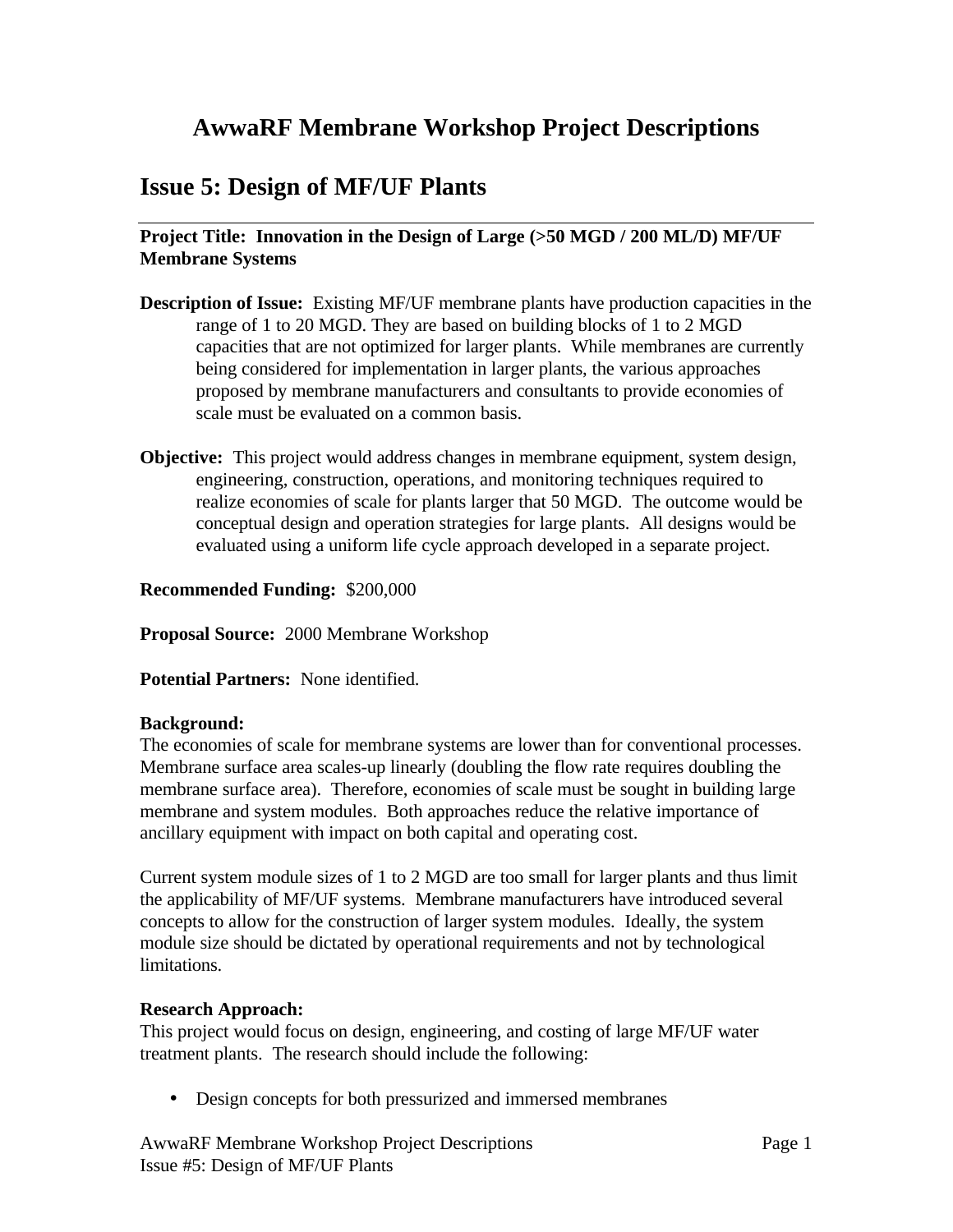- Preliminary designs for both new plants and retrofitting of existing plants for 2 sizes, 50 and 200 MGD
- Design packages to include design basis, process flow diagram, process and instrumentation diagram, plant layout, bill of materials.
- Operation and maintenance package to include operation procedures, maintenance schedule.
- Life cycle cost analysis (using standard methodology developed in another project)
- Analysis and identification of needs for technology developments and further research needed to enable this transition.

**Contact :** Pierre Côté, Zenon Environmental, Inc., 905-465-3030 ext 3080, pcote@zenonenv.com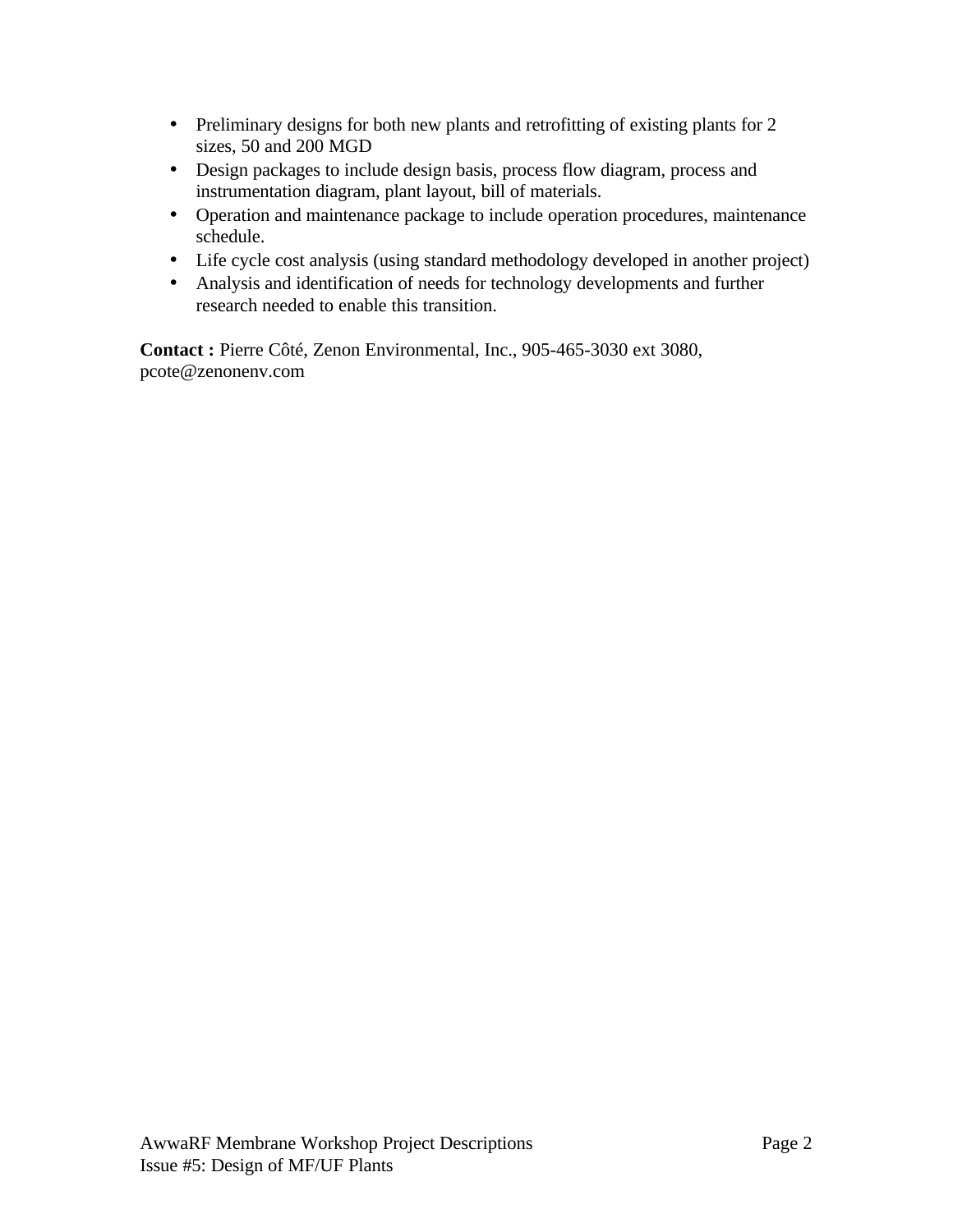## **Project Title: Development of Life Cycle Approaches to Support Mf/Uf Process Selection**

- **Description of issue:** The design and use of MF and UF membrane systems in water treatment plants is normally based on a balance between performance and operating requirements and capital and operating costs. The selection of the most appropriate system for a particular application should not be based on any single criterion. Rather, it should be based consideration of all the criteria over the life of the water treatment plant. Life cycle analysis (LCA) tools potentially allow researchers to consider and manipulate all of the criteria and come up with a rational basis for design.
- **Objective:** This project would develop a protocol for life cycle approaches (LCA) of UF and MF membrane processes to assist plant designers and utilities in selecting appropriate membrane technologies. This project would identify the necessary criteria for such an analysis and use real data collected from operating membrane systems to demonstrate the LCA protocol. The protocol would be used to perform a sensitivity analysis on UF and MF systems to identify where development in these technologies would provide a major benefit to the drinking water industry.

## **Recommended Funding:** \$200,000

**Proposal Source:** 2000 Membrane Workshop

**Potential Partners:** CRC for Water Quality and Treatment (Australia)

## **Background:**

Process selection for water treatment technologies is normally based on an analysis of performance and costs. Depending on the utility, the decision to choose a particular technology or process configuration may be made purely on its ability to meet a particular performance standard at the lowest possible capital cost. With conventional water treatment technologies, there is significant knowledge of how system components behave over the life of a project. For membrane systems, this is not so clear and the following issues need to be included in any analysis of the technology:

- Size/capacity
- Hydraulic considerations
- Membrane life and replacement costs
- Pretreatment issues fouling
- Membrane materials eg. Hydrophobic vs hydrophilic
- Backwashing, cleaning, and waste disposal issues
- Disposal of elements, etc.
- Operational considerations remote control/telemetry

AwwaRF Membrane Workshop Project Descriptions Page 3 Issue #5: Design of MF/UF Plants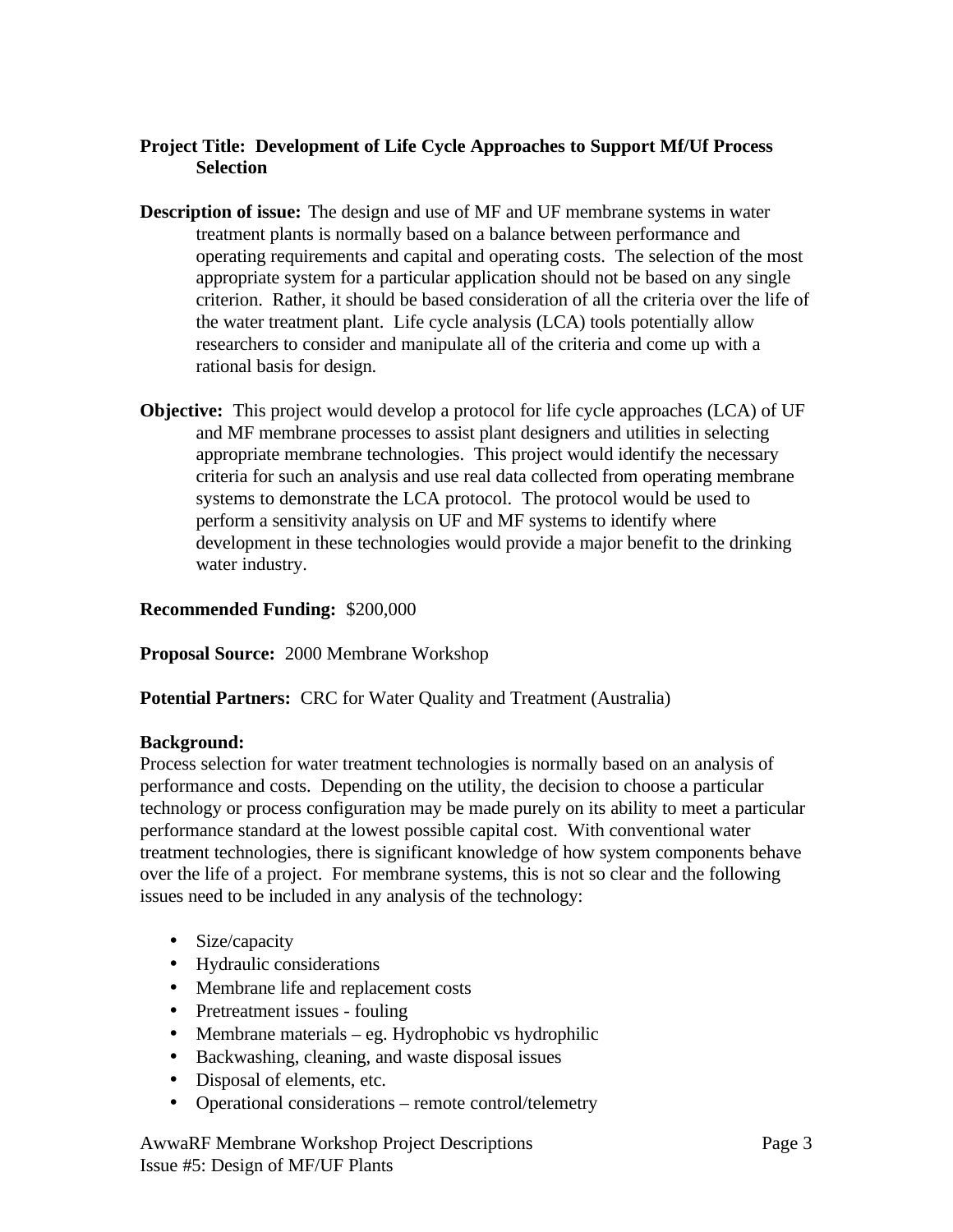- Redundancy
- Operating costs
- Capital costs

## **Research Approach**

This project would develop an LCA protocol for UF and MF membrane process design. It should focus on the design constraints for MF and UF plants with a capacity of greater than 50 MGD.

In order to develop an LCA protocol, the project should accomplish the following tasks:

- Define criteria and identify data necessary for LCA of UF and MF membrane processes
- Gather data to fit criteria for a range of sizes and configurations of MF and UF plants
- Develop LCA protocol for MF and UF water treatment plants
	- Perform LCA using collected data for existing and conceptual design configurations Check sensitivity of LCA to various system components and procedures
	- Report on recommended system configurations and operating practices that would yield least cost while also meeting performance requirements
	- Follow on research could include:
	- A complimentary LCA study of conventional technologies to enable a comparative assessment of UF and MF systems with these technologies

The final product of this research would be a protocol for LCA that utilities could use to select and design MF and UF membrane technologies for water treatment. This protocol could also be used to perform a sensitivity analysis on UF and MF systems to identify where development in these technologies would provide a major benefit to the drinking water industry.

**Contact:** Nic Booker, CSIRO Molecular Science, 011 61 3 95452269, n.booker@molsci.csiro.au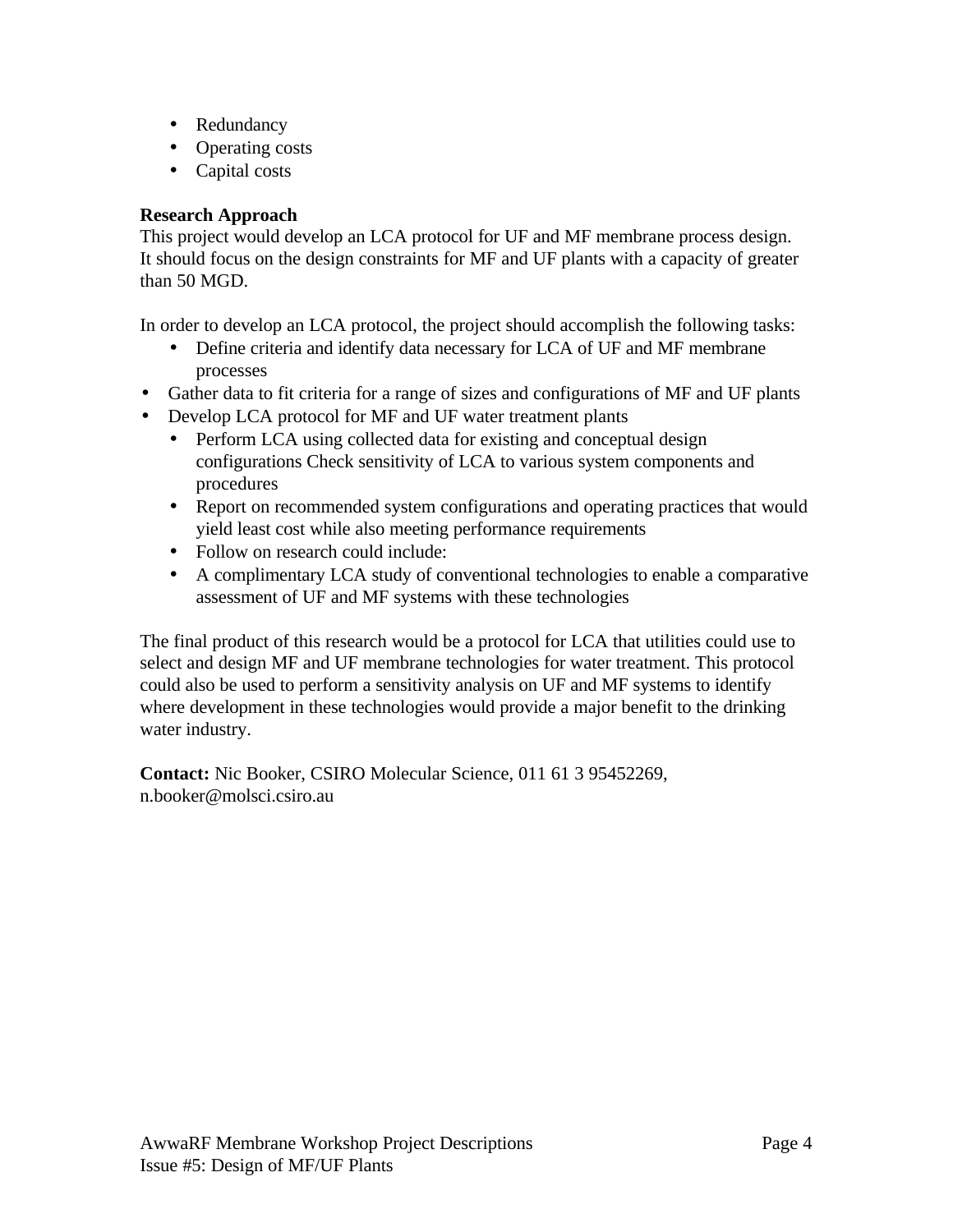## **Project Title: Identification of Generic and Proprietary Components in MF/UF Systems**

- **Description Of Issue:** Utilities operating MF/UF plants have to deal with the lack of standardization of UF/MF components in developing cost-effective long-term maintenance and upgrading strategies for such plants. While the membrane modules and specific operating conditions are usually specific to each vendor, there is a need to identify which component of MF/UF systems could be reused, upgraded, or interchanged while upgrading a plant or replacing modules with different ones. Such information is needed not only to optimize operating and maintenance strategies of existing plants but also in the early design of new membrane projects as design criteria to increase the flexibility of membrane plants (ie. provision for VFD, provision for extra blower capacities, requirement for flexible SCADA systems,…).
- **Objective:** The purpose of this research would be to identify interchangeable and standardizeable components amongst different types of membrane systems. This research should include recommendations and options for optimizing the flexibility of membrane plants to be upgraded or revamped with different module configurations, and give cost estimations for such options.

## **Recommended Funding:** \$200,000

**Proposal Source:** 2000 Membrane Workshop

**Potential Partners:** None identified.

### **Background:**

Little or no standardization exists in MF/UF systems. This lack of standardization, which translates into less flexibility and more long-term risks for utilities, has been identified as a limiting factor in the use of membrane applications (in particular to the development of large MF/UF plants). While membrane modules and specific operating conditions vary between vendors, it is often feasible to upgrade or revamp a MF/UF plant with different modules keeping most of the existing infrastructure. Very little hard data exists however, that clearly identifies plant components which need to be changed or modified in such scenarios. There is also a question of cost implications. This project is expected to enhance membrane acceptability among utilities having to choose between a growing number of membrane technology vendors and configurations in a more competitive MF/UF market.

## **Research Approach:**

This project would be a desktop study to be carried out in close collaboration with membrane manufacturers and engineering companies. The following tasks would need to be conducted:

AwwaRF Membrane Workshop Project Descriptions Page 5 Issue #5: Design of MF/UF Plants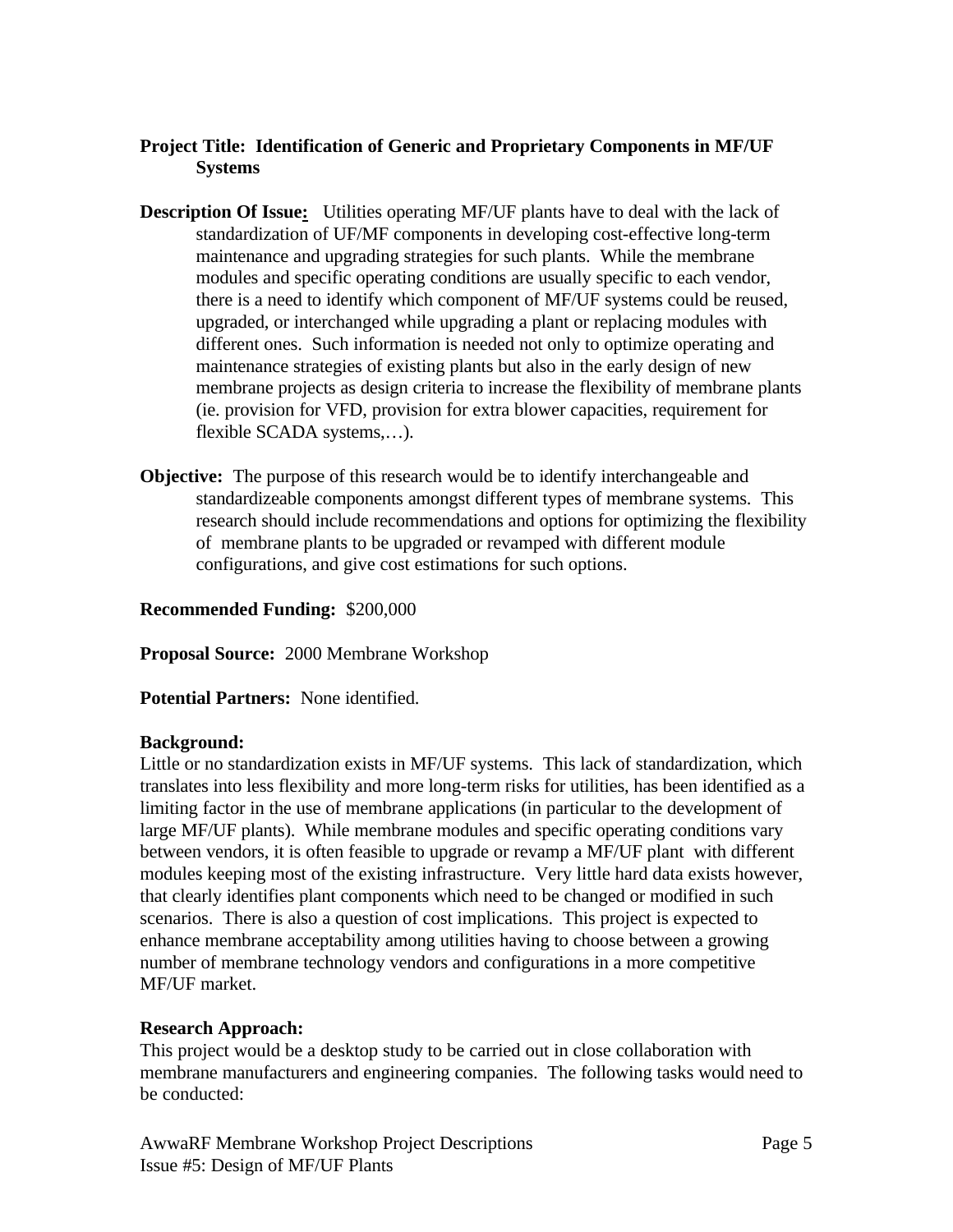- Identification of key interchangeable and standardizeable components in MF/UF plants (including pressurized and vacuum types) as well as of proprietary components and operating procedures (patents);
- Identification of process strategies and technological options to allow for more flexibility and interchangeability in such plants;
- Development of case studies for full-scale medium sized (5-20 MGD) and large (>50 MGD) plants in which different scenarios should be evaluated and for which cost implications should be given.

**Contact:** Herve Buisson, Vivendi Water – Anjou Recherche, 011 33 1 34 93 31 29, herve.buisson@generale-des-eaux.fr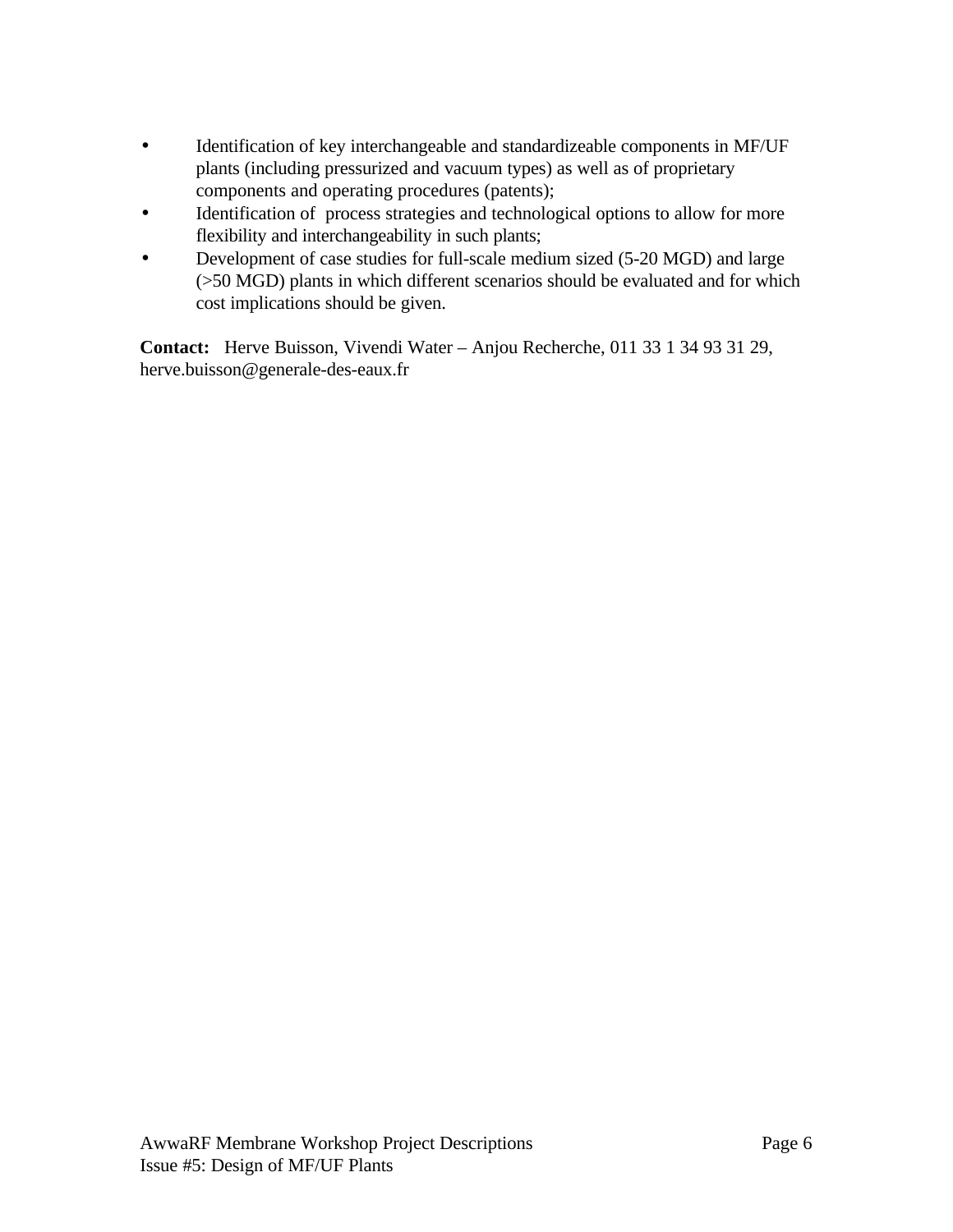## **Project Title: Accelerated Failure Analysis of MF/UF Membrane Modules**

- **Description of Issue:** All previous membrane studies have considered integrity monitoring, fouling, and water quality issues that pertain to relatively short time periods (of the order of weeks). Even though these studies have produced much useful information on membrane operation and performance, to date no protocols have been developed to predict long-term membrane behavior. Thus, very little information is available on the changes in structural and mechanical properties of membranes over long periods of time (on the order of years). When membranes are subjected to various stresses during operation (e.g. backwashing, chemical cleaning, and aeration) individual fibers may break and compromise system integrity. Additionally, as MF/UF membranes age, changes in their surface chemical properties may impact their water permeability as well as rejection.
- **Objective:** This project would develop a protocol for evaluating the long-term (order of years) failure of hollow fiber MF/UF membrane modules over shorter time frames (order of weeks). A standardized procedure for exposing membranes to various chemical, structural, and mechanical stresses in order to accelerate membrane failure should be documented. A framework to forecast results from these accelerated testing experiments to long-term failure should also be identified.

## **Recommended Funding:** \$350,000

**Proposal Source:** 2000 Membrane Workshop

**Potential Partners:** None identified.

### **Background:**

Currently, there is no scientific basis for predicting failure rates or expected life of membranes. Membrane replacement frequency is typically based on empirical recommendation from respective manufacturers. As more membrane plants are constructed, the effects of aging and failure need to be better understood. Results from this study will allow the development of a technical basis for predicting membrane life.

## **Research Approach:**

This project would proceed in three phases. During Phase I, historical information on module failures would be collected from existing MF/UF installations in order to identify aging and failure mechanisms. During Phase II, researchers would develop and verify experimental methods for accelerating module failure. Failure resulting from exposure to stresses induced during filtration, backwashing, and aeration, as well as the effects of attrition introduced by adsorbents and coagulants would also need to be included. The effects of chemicals employed intermittently (cleaning) and continuously (oxidants and carry over of pretreatment chemicals such as polymers) should be studied. Experimental design should span the range of all commercially available membranes employed in

AwwaRF Membrane Workshop Project Descriptions Page 7 Issue #5: Design of MF/UF Plants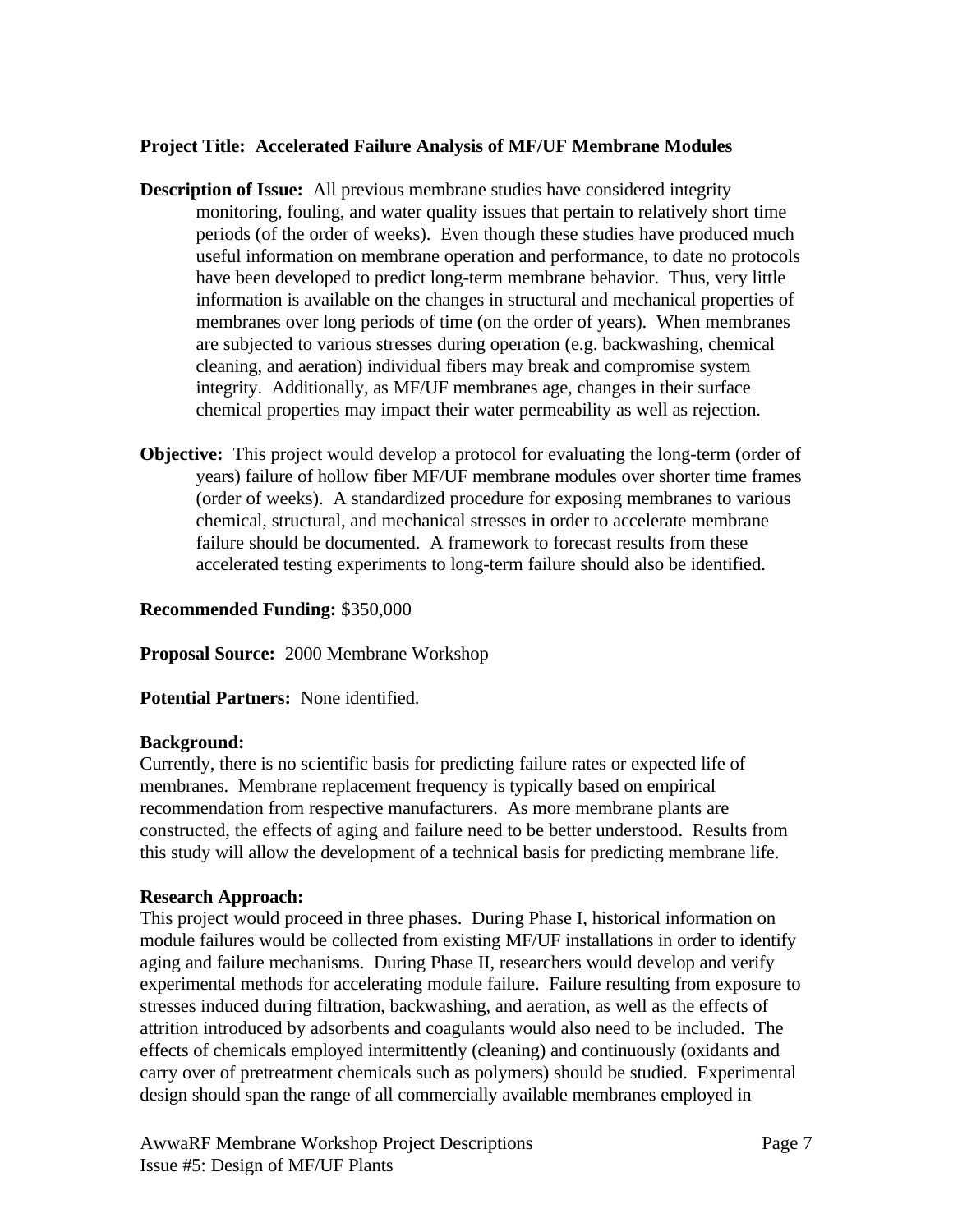municipal water treatment. Variables should include membrane structure (asymmetric and symmetric), mechanical properties (tensile strength and elongation), and module potting (static, centrifugal, and the use of elastomers). During the final phase of this study, the research team would develop a method to forecast long-term failure of modules based on experimental data collected in Phase II.

The final product of this research would be a standardized protocol for accelerated failure analysis of NF/UF membrane modules. The protocol would include experimental methods for accelerating module failure and methods to forecast long-term failure of modules.

**Contact:** Shankar Chellam, University of Houston, (713) 743-4265, chellam@uh.edu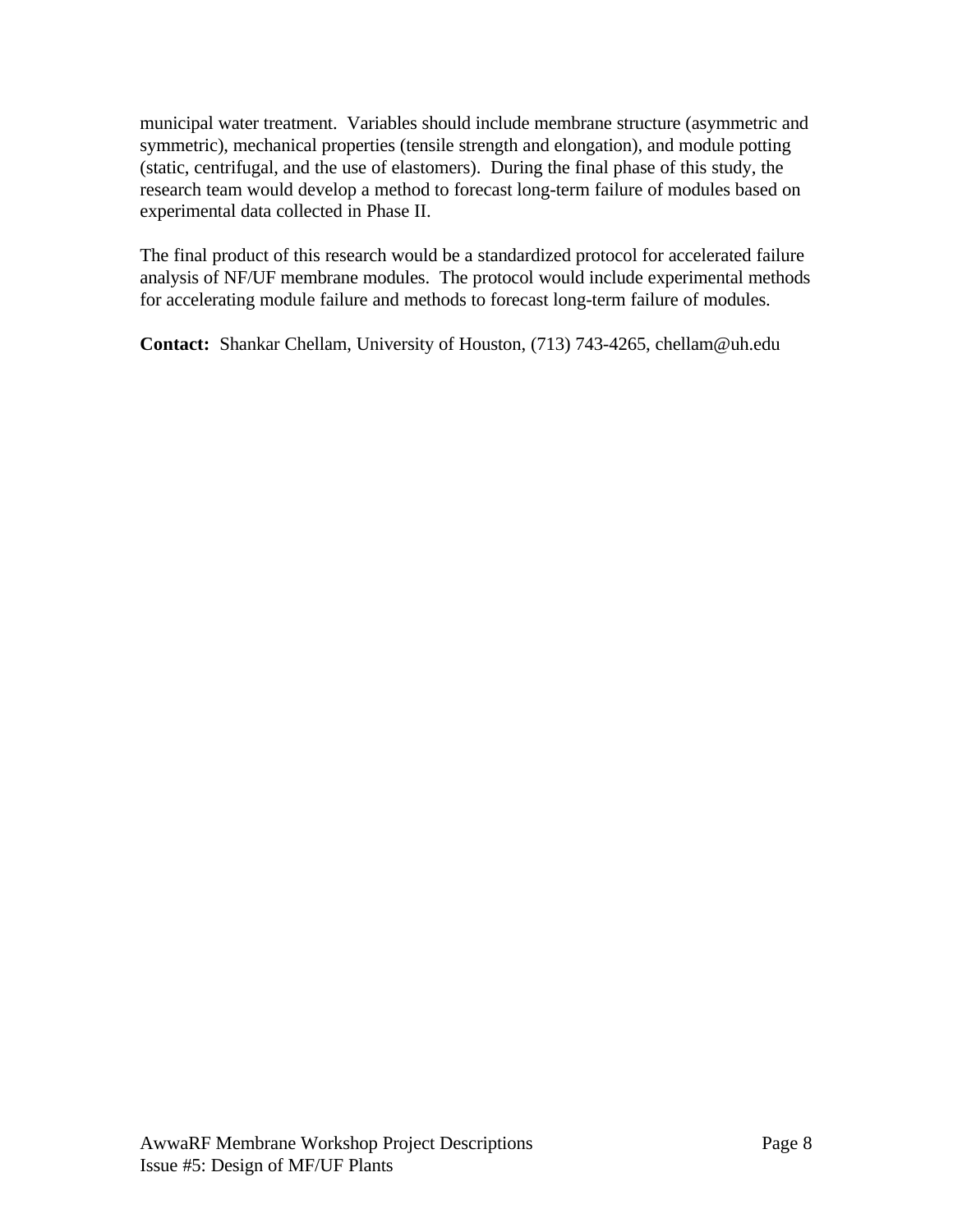<span id="page-49-0"></span>

# **Membrane Workshop**

# **Appendix 1**

# **Participants List**

Steve Allgeier USEPA 140 USEPA Facilities 26 West Martin Luther King Dr Cincinnati, OH 45268 (513) 569-7131 FAX: (513) 569-7191 [allgeier.steve@epa.gov](http://allgeier.steve@epa.gov/)

Gary Amy University of Colorado Department of Civil, Environmental, and Architectural Engineering Campus Box 428 Boulder, CO 80309-0428 (303) 492-6274 FAX (303) 492-7317 [gary.amy@colorado.edu](http://gary.amy@colorado.edu/)

Nic Booker CSIRO Molecular Science Private Bag 10 Clayton Sth MDC Clayton, Victoria, Australia 3169 011 61 3 95452260 FAX 011 61 3 95452415 [nick.booker@molsci.csiro.au](http://nick.booker@molsci.csiro.au/)

Shankar Chellam Dept of Civil and Env Engineering University of Houston 4800 Calhoun Rd Cullen Engineering Building Houston, TX 77581 (713) 743-4265 FAX (713) 743-4260 [chellam@uh.edu](http://chellam@uh.edu/)

Pierre Cote Zenon Environmental, Inc. 3239 Dundas Street West Oakville, Ontario L6M 4B2 Canada (905) 465-3030 x 3080 FAX (905) 465-3050 pcote@zenonenv.com [pruiz@zenonenv.com](http://pruiz@zenonenv.com/)

Steve Duranceau Boyle Engineering 320 East South Street Orlando, FL 32801 (407) 425-1100 ext 276 FAX (407) 422-3866 [sduranceau@boyleengineering.com](http://sduranceau@boyleengineering.com/)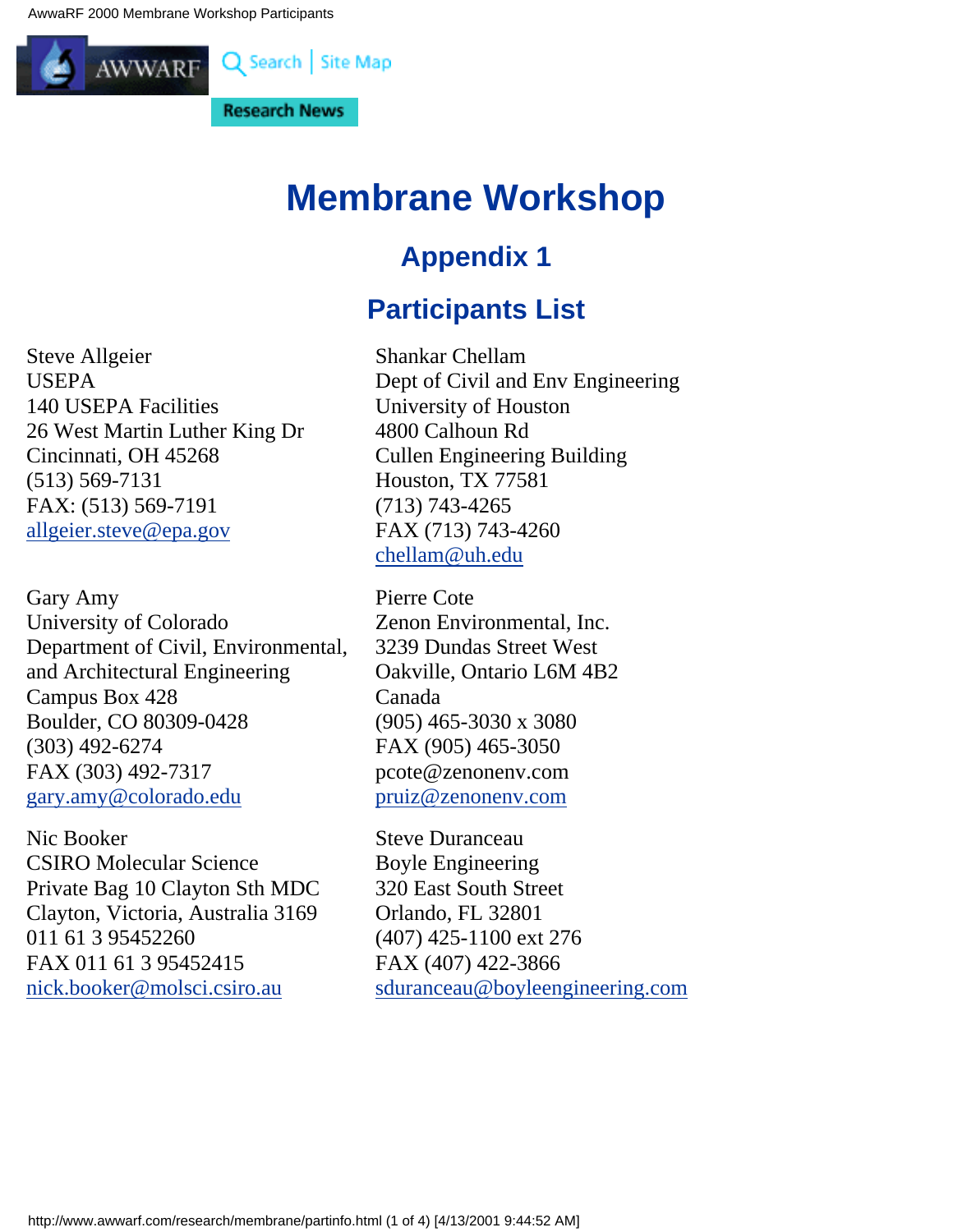AwwaRF 2000 Membrane Workshop Participants

Herve Buisson Vivendi Water - Anjou Recherche Chemin de la Digue 78603 MAISONS-LAFFITTE CEDEX FRANCE 33 1 34 93 31 29 FAX 33 1 34 93 31 10 [herve.buisson@generale-des-eaux.net](http://herve.buisson@generale-des-eaux.net/) Paul Gagliardo San Diego Water Utilities Depart 600 B Street, MS 907 San Diego, CA 92101 (619) 533-4222 FAX (619) 533-4267 [pzg@sdcity.sannet.gov](http://pzg@sdcity.sannet.gov/)

Jim Green Metropolitan Water District – Southern California 700 North Moreno Ave LaVerne, CA 91750-3399 (909) 392-5130 FAX (909) 392-5246 [jgreen@mwd.dst.ca.us](http://jgreen@mwd.dst.ca.us/)

Lisa Henthorne Aqua Resources International 31036 Tanoa Rd Evergreen , CO 80439 PO Box 2848, (ZIP: 80437) (303) 670-1414 FAX (303) 679 0227 [lisahenthorne@cs.com](http://lisahenthorne@cs.com/)

Joe Jacangelo Montgomery Watson 40814 Stoneburner Mill Lane Lovettsville, VA 20180-2245 (540) 822-5873 FAX (540) 822-5874 [joe.jacangelo@mw.com](http://joe.jacangelo@mw.com/)

Robert Kenyon Deputy Utility Director City of Boynton Beach Utilities Dept. 5469 W. Boynton Beach Blvd. Boynton Beach, FL 33437 (561) 742-6402 FAX: (561) 742-6298 [rkenyon@bellsouth.net](http://rkenyon@bellsouth.net/)

Adam Kramer Minneapolis Water Works 250 South 4th Street,Room 206 PH Minneapolis, MN 55415-1335 (612) 673-2418 FAX (612) 673-3723 [adam.kramer@ci.minneapolis.mn.us](http://adam.kramer@ci.minneapolis.mn.us/)

Larry Landsness Wisconsin Dept of Natural **Resources** Bureau of Water Supply PO Box 7921 Madison, WI 53707 FEDEX: 101 S. Webster St. (608) 267-7647 FAX (608) 267-7650 [landsl@dnr.state.wi.us](http://landsl@dnr.state.wi.us/)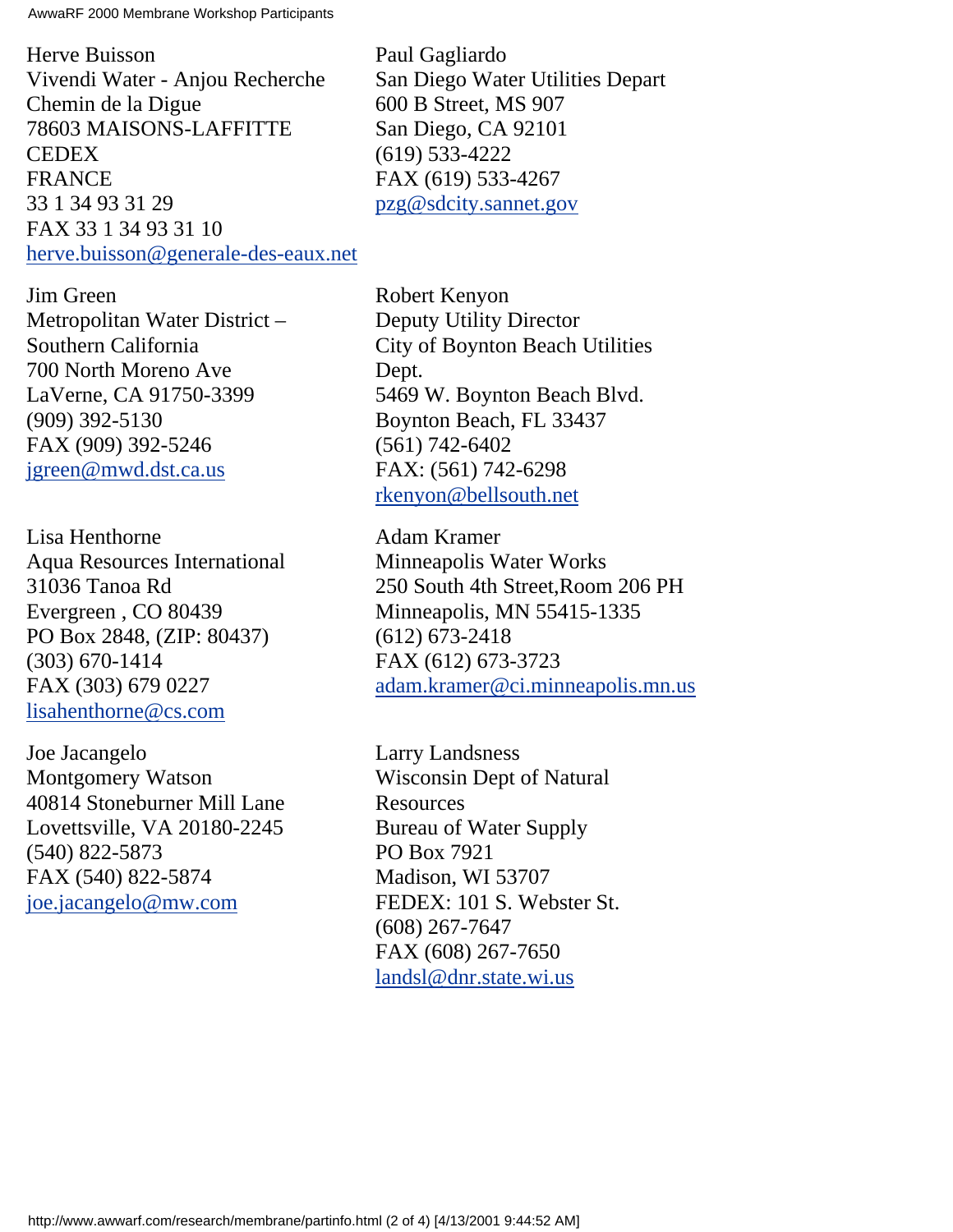AwwaRF 2000 Membrane Workshop Participants

Warren Johnson US Filter Memcor Locked Bag No. 1 1 Memtec Parkway South Windsor, NSW 2756 FEDEX: 40 Blackman Cres. South Windsor, NSW 2756 011-61-245-770922 FAX 011-61-245-770919 [wjohnson@usf.com.au](http://wjohnson@usf.com.au/)

Nilaksh Kothari Manitowoc Public Utilities 1303 South 8th Street Manitowoc, WI 54220-5313 (920) 686-4311 FAX (920) 686-4376 [nkothari@mpu.org](http://nkothari@mpu.org/)

Jim Lozier CH2M Hill PO Box 28440 Tempe, AZ 85285-8440 FEDEX: 1620 W. Fountainhead Pkwy Suite 550 Tempe, AZ 85282 (480) 966-8188 FAX (480) 966-9450 [jlozier@ch2m.com](http://jlozier@ch2m.com/)

Rick Sakaji California Department of Health 2151 Berkeley Way, Rm 449 Berkeley, CA 94704 (510) 849-5050 FAX (510) 540-2181 [rsakaji@dhs.ca.gov](http://rsakaji@dhs.ca.gov/)

Pia Lipp Technologiezentrum Wasser Karlsruhe (TZW) Karlsruher Str. 84 D-76139 Karlsruhe Germany 011 49 721 9678 127 FAX 011 49 721 9678 109 [lipp@tzw.de](http://lipp@tzw.de/)

Greg Leslie Orange County Water District ATTN: Julia Norman 10500 Ellis Avenue Fountain Valley FEDEX: Level 16, 111 Pacific Hwy North Sydney NSW 2060 AUSTRALIA 011 61 2 9966 1166 FAX: 011 61 2 9966 1453 [gleslie@ocwd.com](http://gleslie@ocwd.com/)

Jan Schippers KIWA NV - Research & **Consultancy** Groningenhaven 7, PO Box 1072 Nieuwegein 3430 BB **Netherlands** 011 31 3 0606 9532 FAX 011 31 30 60 69 606 [jan.schippers@kiwa.nl](http://jan.schippers@kiwa.nl/)

Bill Suratt Camp, Dresser and McKee 6365 NW 6th Way, suite 320 Fort Lauderdale, Fl 33309. (954) 776-1731 FAX (954) 928-1649 [surattwb@cdm.com](http://surattwb@cdm.com/)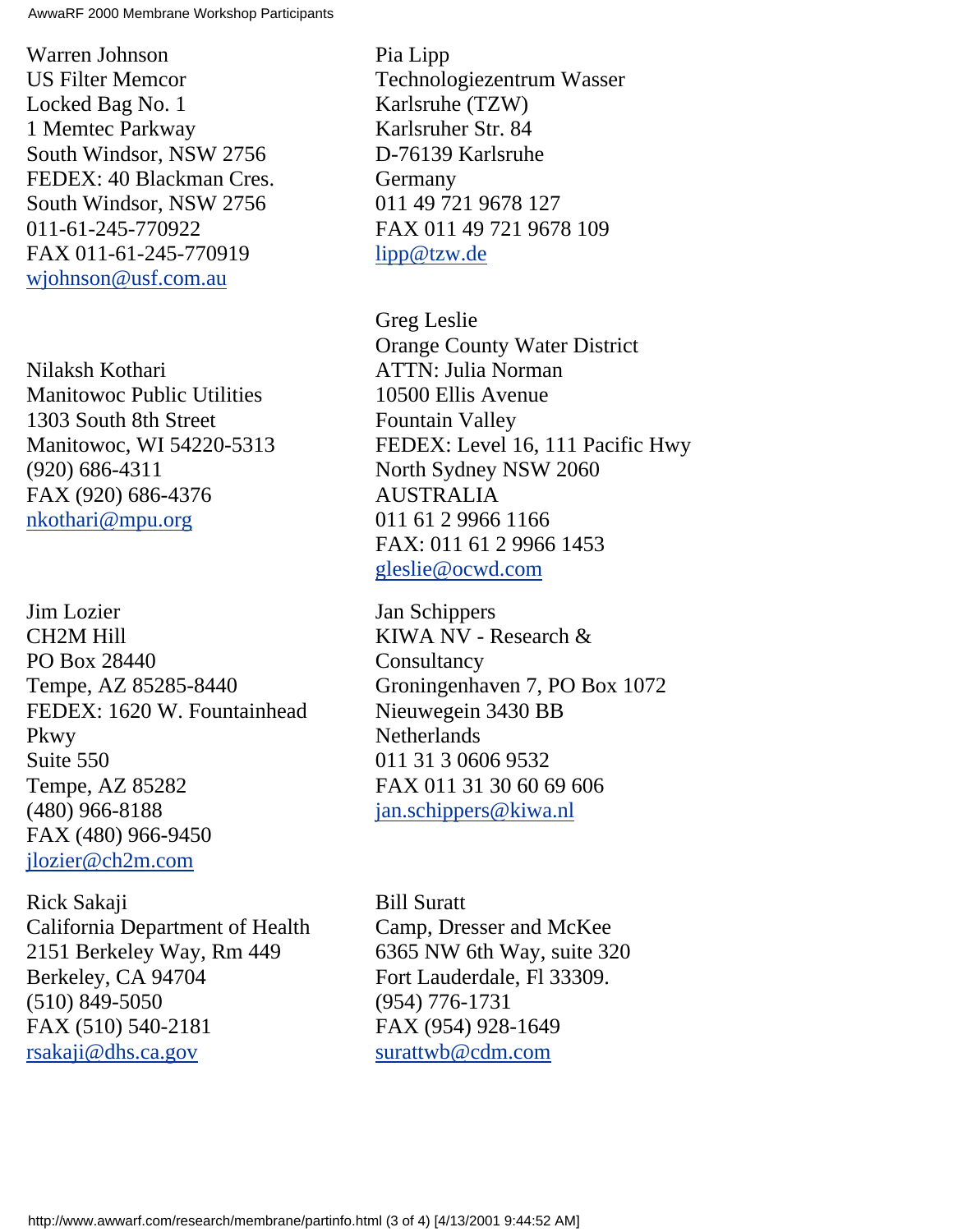AwwaRF 2000 Membrane Workshop Participants

Jim Taylor University of Central Florida 4000 CFB HPB131 Orlando, FL 32816 (407) 823-2785 FAX (407) 823-6562 [taylor@pegasus.cc.ucf.edu](http://taylor@pegasus.cc.ucf.edu/)

Randy Truby Koch Membrane Systems 10054 Old Grove Road San Diego, CA 92131 (858) 635-1010 FAX (858) 635-6208 [trubyr@kochind.com](http://trubyr@kochind.com/) [rltruby@earthlink.net](http://rltruby@earthlink.net/)

# **Staff**

Jeff Oxenford AWWARF 6666 West Quincy Ave Denver, CO 80235 (303) 347-6105 FAX (303) 730-0851 [joxenford@awwarf.com](http://joxenford@awwarf.com/)

Kevin Price USBR PO Box 25007 Denver, CO 80225 (303) 445-2260 FAX (303) 445-6329 [kprice@do.usbr.gov](http://kprice@do.usbr.gov/)

Traci Case AWWARF 6666 West Quincy Ave Denver, CO 80235 (303) 347-6120 FAX (303) 730-0851 [tcase@awwarf.com](http://tcase@awwarf.com/)

Scott Irvine USBR PO Box 25007 Denver, CO 80225 (303) 445 2253 FAX (303) 445-6329 [sirvine@do.usbr.gov](http://sirvine@do.usbr.gov/)

Kim Linton AWWARF 6666 West Quincy Ave Denver, CO 80235 (303) 734-3425 FAX (303) 730-0851 [klinton@awwarf.com](http://klinton@awwarf.com/)

**[View the workshop group photo](#page-70-0)**

**[Return to Membrane Workshop Homepage](#page-0-0)**

[home](http://www.awwarf.com/index.html) | [research news](http://www.awwarf.com/research.html) | [what's new](http://www.awwarf.com/whatsnew.html) | [new projects](http://www.awwarf.com/newprojects.html) | [calendar](http://www.awwarf.com/calendar.html) | [foundation](http://www.awwarf.com/meet/) | [www sites](http://www.awwarf.com/othersites.html)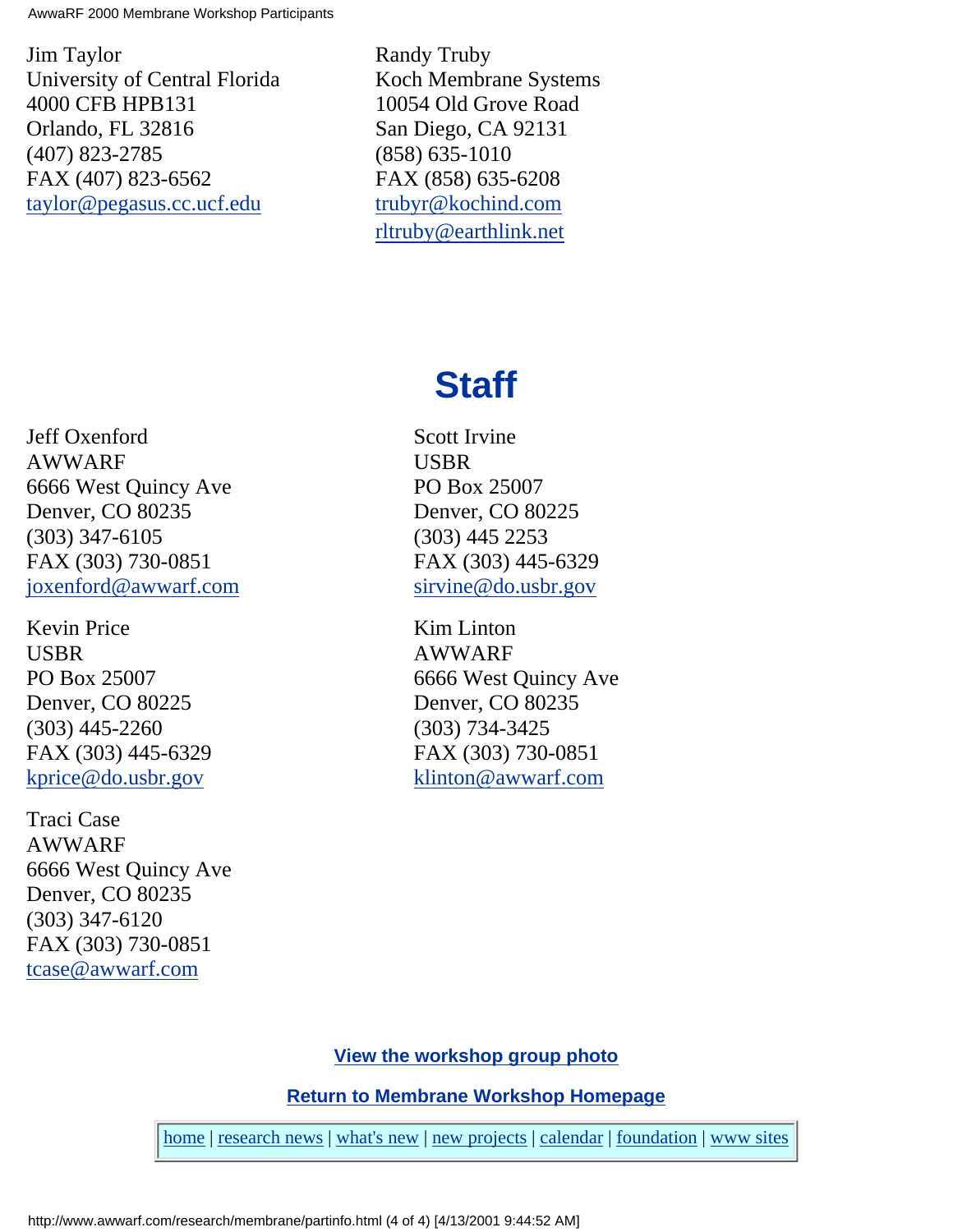<span id="page-53-0"></span>

# **APPENDIX 2**

# **Summary of the Major Issues From Pre-Workshop Survey**

## **Regulatory approval/ permitting - What can be done to make it easier to obtain regulatory approval?**

Integrity concerns Log removal credit Residuals issues Lack of standardization Monitoring to ensure reliability Concerns/compatibility with different regulatory requirements

## **Design issues**

No standardization of systems Integration with other technologies Biding problems for different systems Designing very large systems

## **Water quality**

Lack of predictive modeling (contaminant removal and fouling) Compatibility with other water quality objectives

## **Operations and maintenance issues**

Fouling Cleaning Life cycle/ replacement schedules Training for operators

## **New applications**

Reclaimed water Treatment of backwash water

## **Relative advantages/ disadvantages of membrane technology over conventional technologies**

Why would a water utility select membranes over conventional technologies? What are the competitive weaknesses of low-pressure membranes when competing against conventional-based technologies (high rate clarification, ozone, biological filtration, or high rate clarification, filtration, UV)? How can these advantages be improved? Will consumers pay more for a higher water quality?

## **[Return to Membrane Workshop Homepage](#page-0-0)**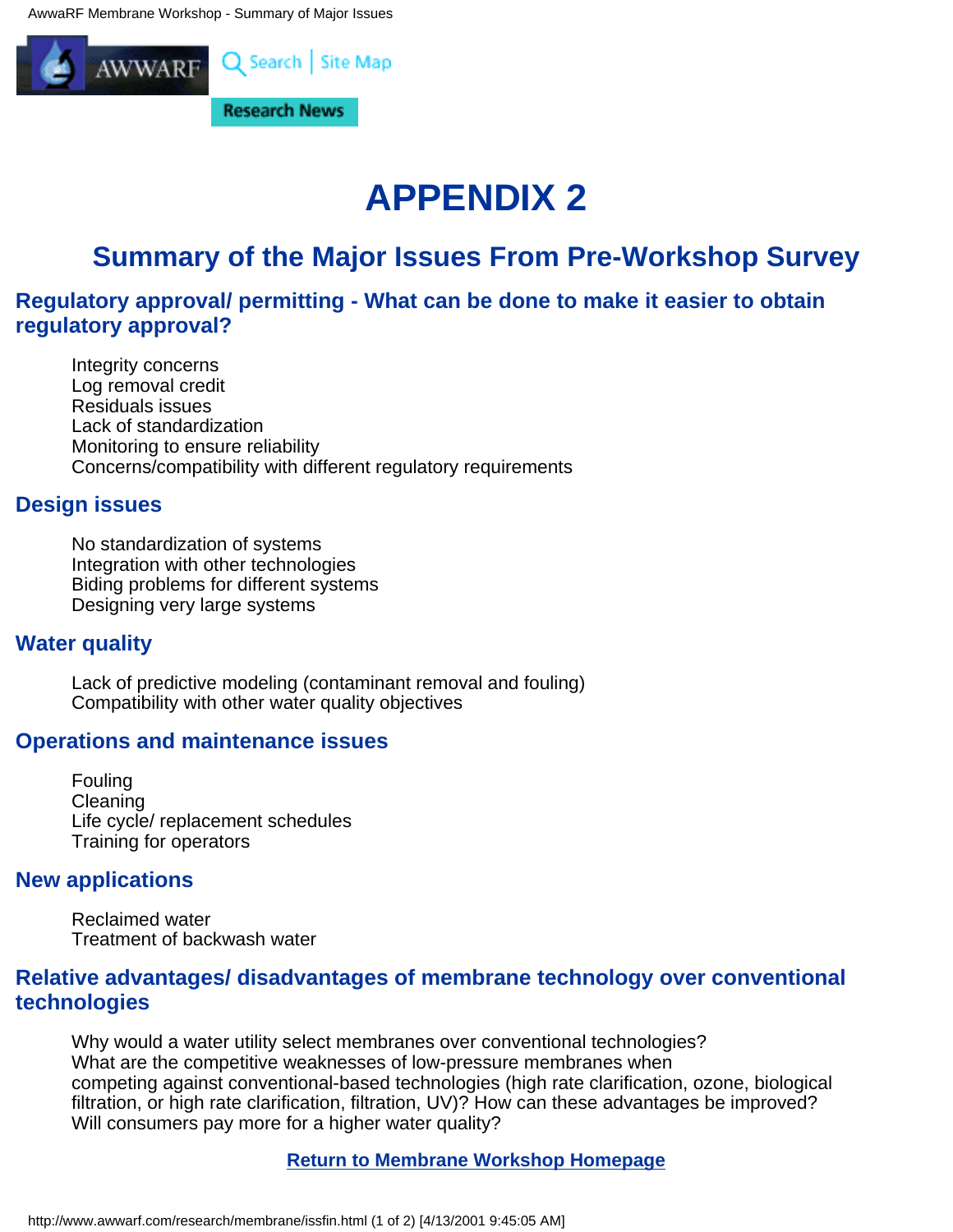[home](http://www.awwarf.com/index.html) | [research news](http://www.awwarf.com/research.html) | [what's new](http://www.awwarf.com/whatsnew.html) | [new projects](http://www.awwarf.com/newprojects.html) | [calendar](http://www.awwarf.com/calendar.html) | [foundation](http://www.awwarf.com/meet/) | [www sites](http://www.awwarf.com/othersites.html)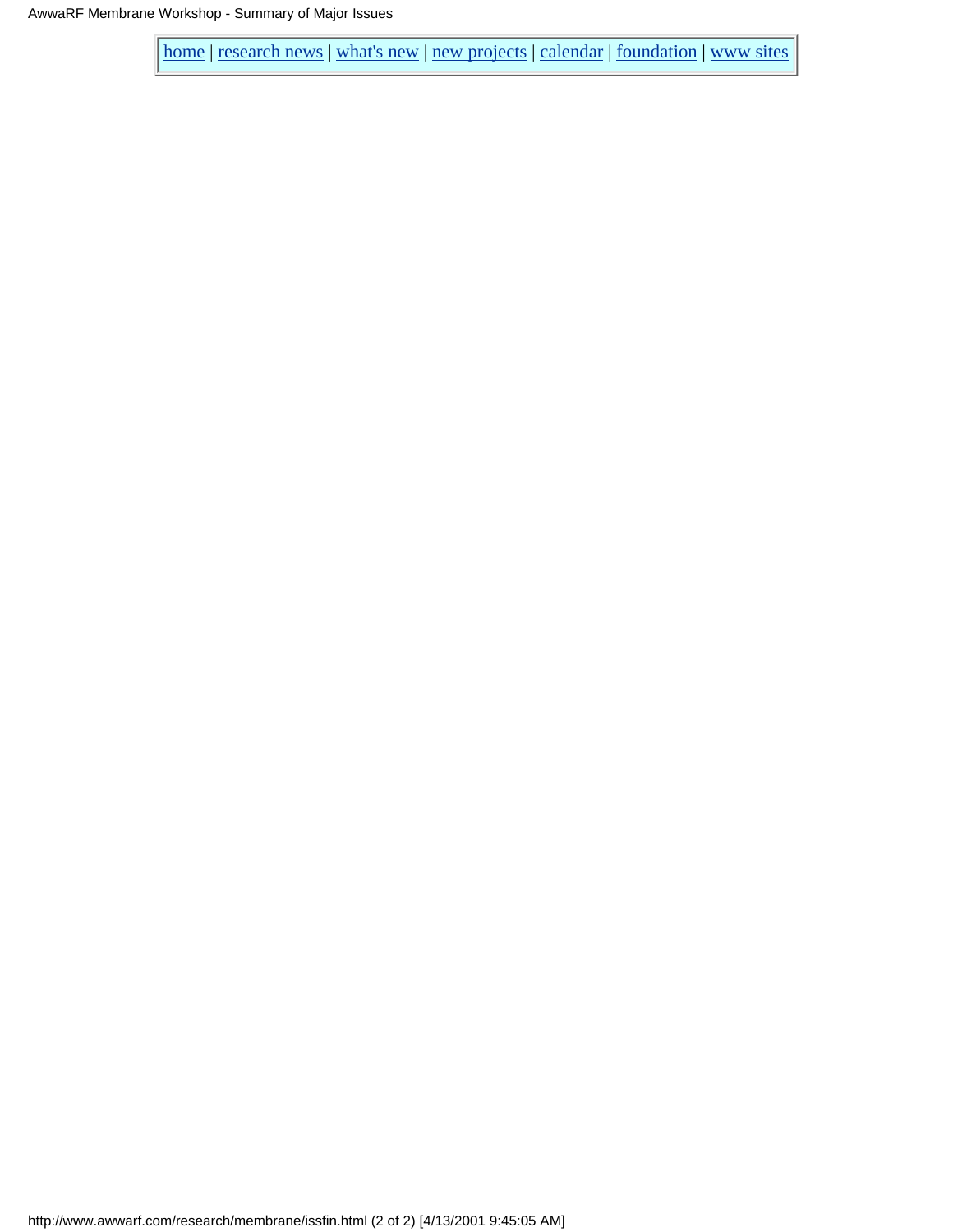<span id="page-55-0"></span>Membrane WorkShop Table of Contents



# **Membrane Workshop**

# **Appendix 3: Project Descriptions**

- [Issue 1: Integrated Membrane Systems](#page-11-0)
- [Issue 2: Fouling and Scaling](#page-33-0)
- [Issue 3: Concentrate Issues](#page-28-0)
- [Issue 4: Knowledge Base/Rationale For Membrane Selection](#page-19-0)
- [Issue 5: Design of MF/UF Plants](#page-41-0)
- [Issue 6: Standardization of Test Methods](#page-24-0)
- [Issue 7: Develop Uniform Permitting Criteria](#page-56-0)
- [Issue 8: Water Quality](#page-62-0)

**[Return to Membrane Workshop Homepage](#page-0-0)**

[home](http://www.awwarf.com/index.html) | [research news](http://www.awwarf.com/research.html) | [what's new](http://www.awwarf.com/whatsnew.html) | [new projects](http://www.awwarf.com/newprojects.html) | [calendar](http://www.awwarf.com/calendar.html) | [foundation](http://www.awwarf.com/meet/) | [www sites](http://www.awwarf.com/othersites.html)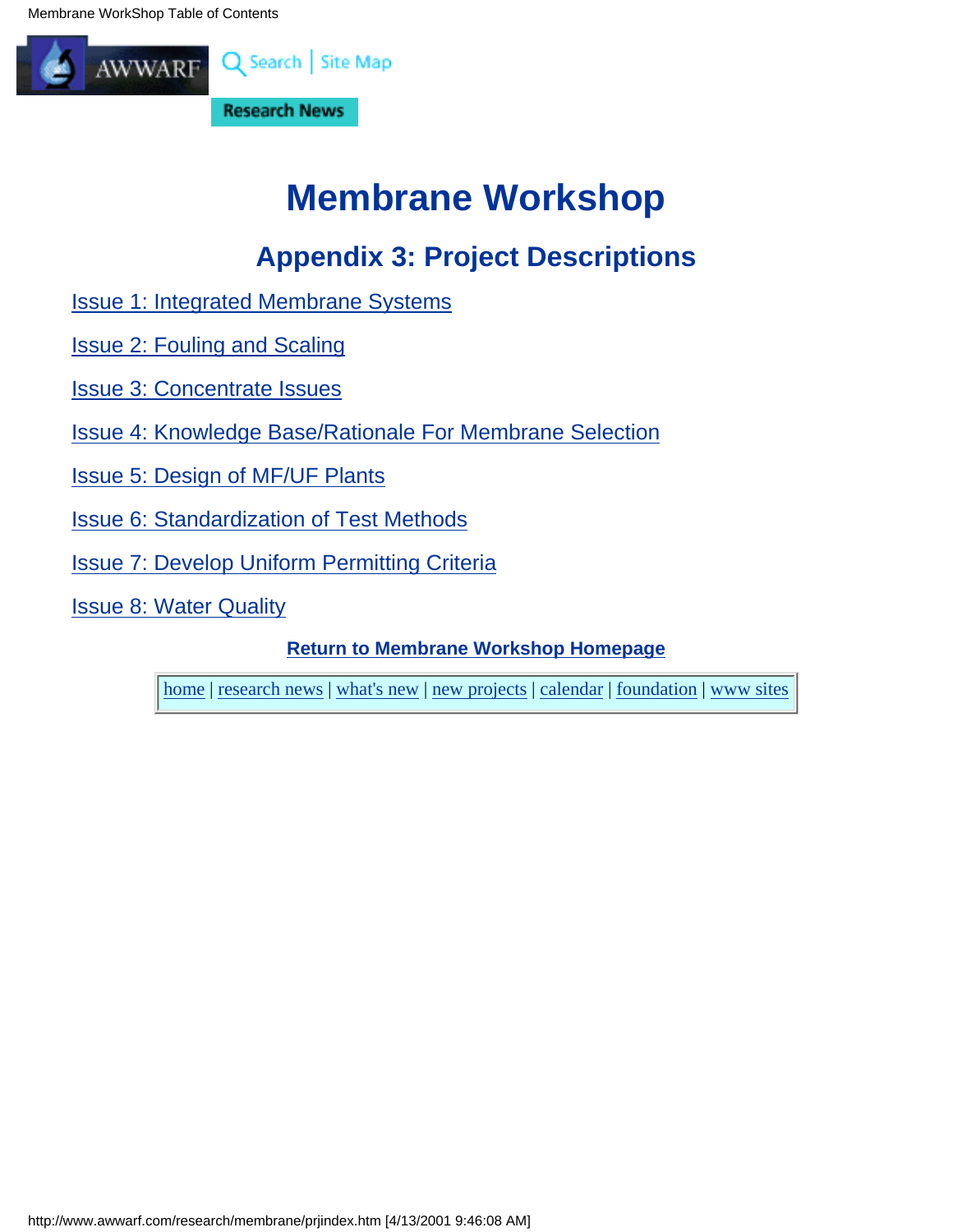## <span id="page-56-0"></span>**AwwaRF Membrane Workshop Project Descriptions**

## **Issue 7: Develop Uniform Permitting Criteria**

## **Project Title: Benchmarking Study of MF/UF Membrane Systems vs Conventional Water Treatment Systems**

- **Description of Issue:** Current regulations do not adequately reflect the state of art of membrane-based treatment systems. Regulations and regulatory approaches to new treatment technologies are not consistent nationwide. Because the application of membrane technologies to water treatment systems is relatively new, the federal government has not provided satisfactory guidance related to membrane water treatment technologies. In order to promote membrane water treatment technologies, a uniform regulatory approach must be developed.
- **Objective:** This project would be compare MF/UF systems to conventional water treatment unit processes through a benchmarking study. Unit process comparisons would be performed for any and all specific removal/inactivation/neutralization capabilities. These analyses would then be compared to federal regulations in order to determine how consistent regulations can be promulgated that do not negatively impact the ability of membrane systems to successfully be implemented. This project would develop recommendations and a strategy to provide federal guidance to states and local authorities. It would also develop a transition strategy to allow utilities to move toward applying membrane technologies.

### **Recommended Funding:** \$200,000

**Proposal Source:** 2000 Membrane Workshop

#### **Potential Partners:** None identified.

#### **Background:**

MF/UF membrane systems are being considered and utilized more frequently to address water quality and regulatory requirements at drinking water treatment facilities. Regulations are becoming more stringent and are impacting the ability of conventional water treatment systems to meet the regulatory standards. Membrane systems are a viable alternative to conventional unit processes due to their ability to provide a higher quality water product. Regulations have not kept pace with new technology developments. Regulations and technology must be matched to insure the most appropriate options are selected to insure regulatory compliance and to protect public health.

### **Research Approach:**

This project would compare MF/UF membrane systems to conventional water treatment processes with a benchmarking study. The study would include the following tasks:

AwwaRF Membrane Workshop Project Descriptions Page 1 Issue #7: Develop Uniform Permitting Criteria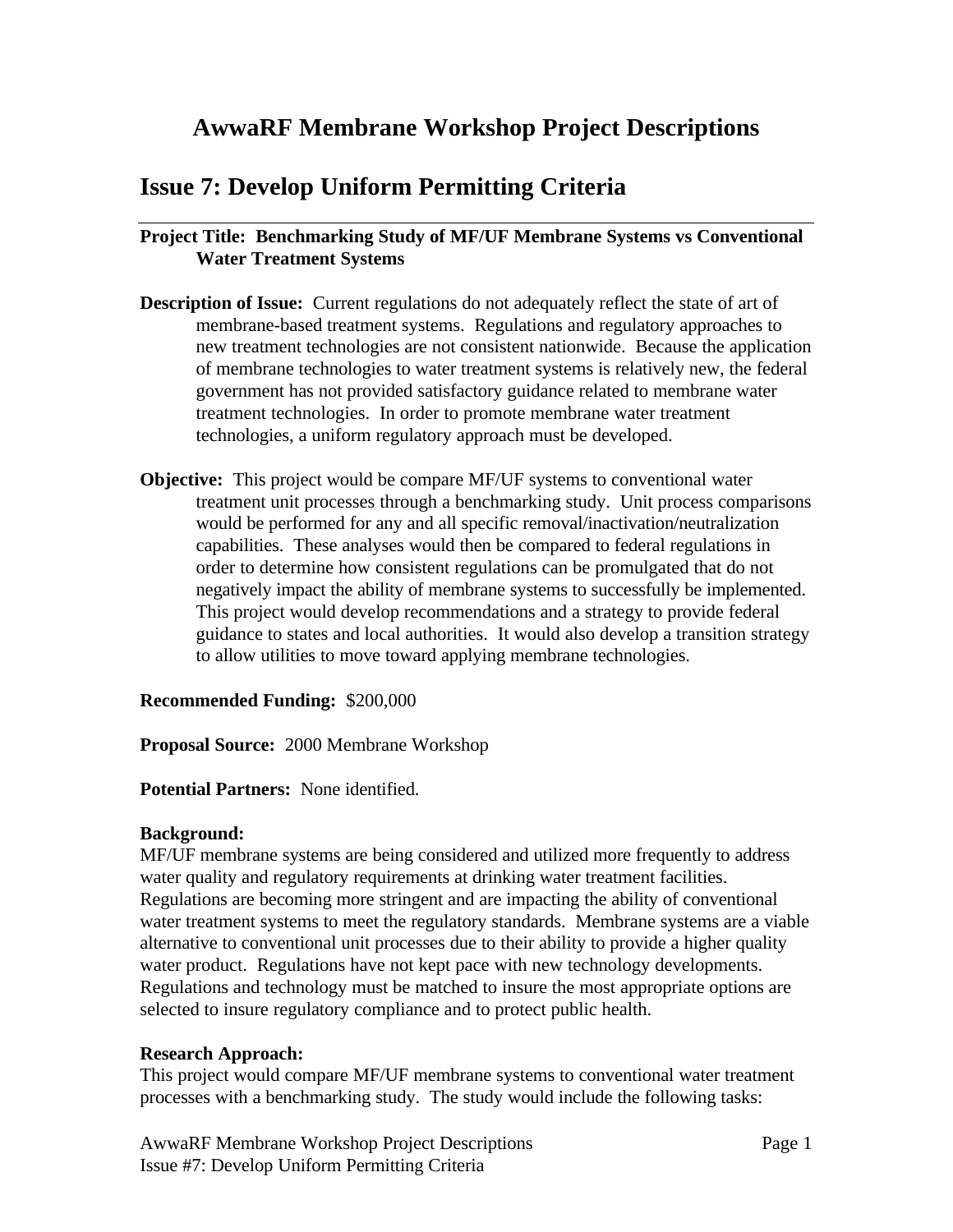- Compile a list of state and federal regulations that impact the ability of MF/UF membrane systems to be successfully implemented in water treatment facilities.
- Develop sets of conventional and MF/UF membrane processes that are utilized for similar water treatment objectives (eg.pathogen removal/inactivation). Compile lists of similarities and differences between the conventional processes and the membrane processes using the conventional treatment unit process as the benchmark.
- Relate the benchmarked unit processes to existing and proposed regulations to determine if the conventional and membrane technologies are treated equitably. Document areas of inequity.
- Develop a strategy to ensure that future regulations take into account the reality of membrane technologies.
- Develop and implement a strategy to gain federal guidance to states related to the preparation of uniform equitable regulations that do not put any technology at a strategic disadvantage.

The final product of this project would provide recommendations and strategies to provide federal guidance to the states concerning the application of membrane technologies in water treatment plants. The final product would also provide a transition strategy for water utilities to apply membrane technologies to reach water quality and regulatory goals.

**Contact:** Paul Gagliardo, San Diego Water Utilities Department, (619) 533-4222, pzg@sdcity.sannet.gov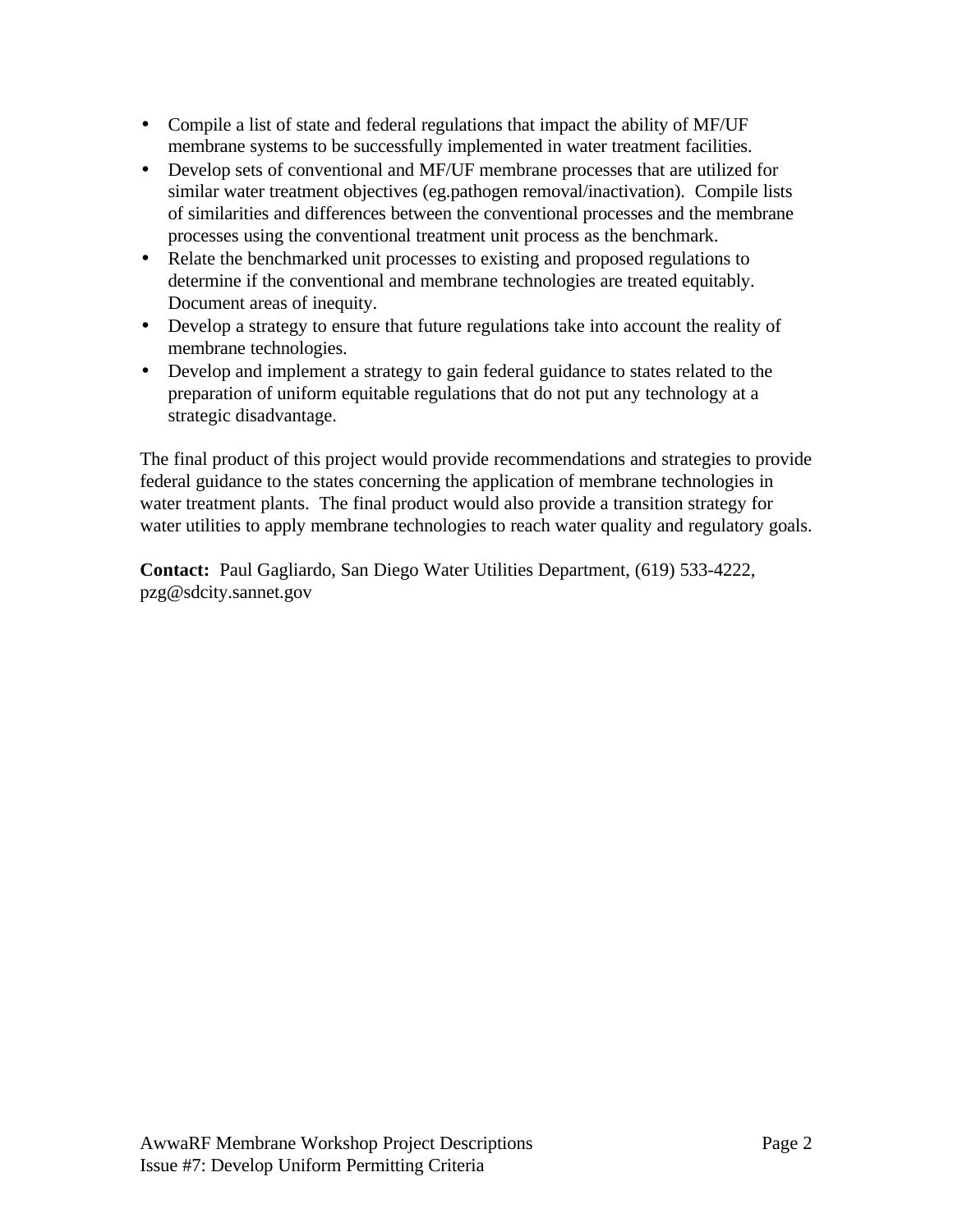## **Project Title: Develop Operating Criteria for MF/UF Membranes**

- **Description of Issue**: For membrane filtration systems there is limited or no experience base for treatment plant operators on the relationship between measured parameters and the operational impact of a change in those parameters on system efficiency or effluent water quality. Development of a guidance manual for treatment plant operators outlining the operating criteria for MF/UF membranes is needed for efficient and effective plant operation.
- **Objective**: This project would determine the relationship between measurable predictive tools and the resultant operational impact in MF/UF membrane systems. It would also develop operational criteria to address the issues identified.

**Recommended Funding**: \$ 250,000

**Proposal Source:** 2000 Membrane Workshop

**Potential Partners:** None identified.

### **Background:**

The traditional methods for measuring conventional plant performance, turbidity, and particle counting have been shown not to be well suited for measuring membrane filter performance. In general, neither measure has the sensitivity necessary that is necessary to maintain optimal performance from membrane systems. In addition, there are no indicators available to measure membrane fouling, degradation of the membranes and the results of membrane degradation.

### **Research Approach:**

The first phase of this project would be a literature review/utility survey to obtain the following information:

- parameters typically measured to measure plant performance
- operational issues experienced with using traditional methods for measuring plant performance
- a review of the AWWARF Predictive Tools Report
- a review of the AWWARF Benchmarking Report

The research team would then conduct a field study with:

- utility visits
- data review

 A pilot plant study would then be conducted to assess the potential for application to plant operations by:

- Determining the relationship of the measured parameter to plant operations
- Developing operational guidance

## **Test Results**

• Verify by testing the operational guidance criteria

AwwaRF Membrane Workshop Project Descriptions Page 3 Issue #7: Develop Uniform Permitting Criteria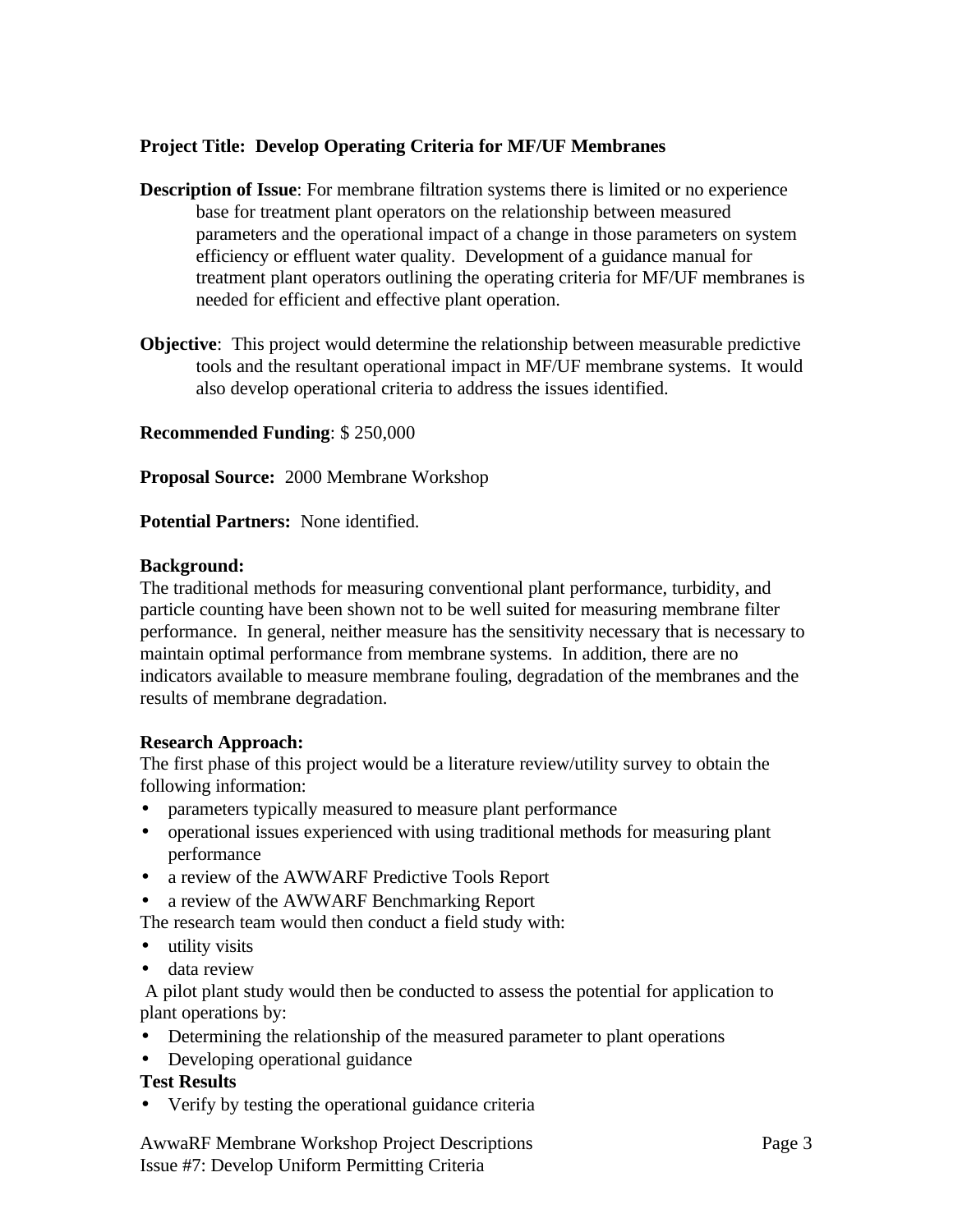The final product of this research would be an operational guidance manual for treatment plant operators that outlines the criteria needed for efficient and effective MF/UF membrane plant operations.

**Contact:** Larry Landsness, Wisconsin Department of Natural Resources, (608) 267- 7647, landsl@dnr.state.wi.us and Adam Kramer, Minneapolis Water Works, (612) 673- 2418, adam.kramer@ci.minneapolis.mn.us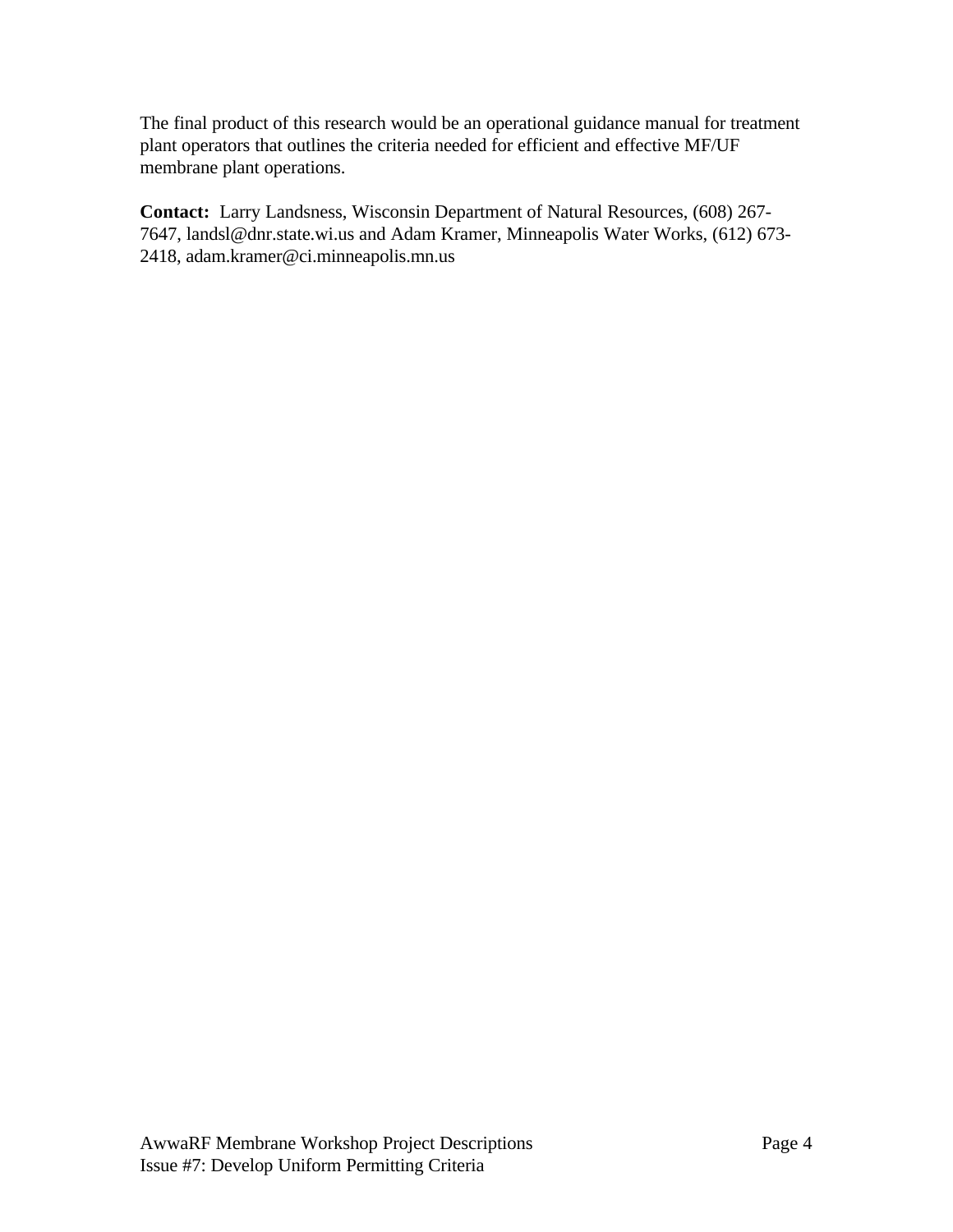## **Project Title: Testing of Standardized Predictive Tools For On-Line, Real-Time Integrity Monitoring of MF/UF Systems**

- **Description of Issue:** Integrity monitoring of MF/UF membrane systems is a critical component of the regulatory compliance scheme. Integrity monitoring must be able to detect small problems with the membranes that may affect water quality and public health. The monitoring techniques must be inexpensive, reliable, accurate, and precise. Development and documentation of such tools are necessary when implementing MF/UF membrane applications.
- **Objective:** This project would field-test integrity monitoring techniques developed in AWWARF Project 2681 "Low Pressure Membrane Integrity Monitoring Tools." Monitoring equipment of the same type (e.g., particle counters) would be used to confirm the results of AWWARF Project 2681. A guidance manual would be prepared to assist designers, operators, and regulators in selecting monitoring schemes and equipment to ensure integrity of MF/UF membranes.

## **Recommended Funding:** \$250,000

**Proposal Source:** 2000 Membrane Workshop

**Potential Partners:** None identified.

## **Background:**

Conventional methods of determining unit process performance and regulatory compliance are not necessarily applicable to MF/UF membrane systems. Since most MF/UF systems are comprised of bundles of hollow fibers, detection of compromised fibers is the most direct way to ensure unit process performance. Online, real-time integrity monitoring techniques need to be developed, so that compromised fibers can be detected and repaired before water quality is adversely affected.

## **Research Approach:**

This project would focus on further developing and field-testing the monitoring techniques developed in AWWARF Project 2681.

This project would include the following tasks:

- A literature review of previous studies should be performed to compile results of completed integrity monitoring work.
- Develop an experimental plan for the side-by-side comparison of the range of available integrity monitoring methods and systems. The experimental plan should include work to determine the sensitivity and precision of the various monitoring methods and the relationship to influent water quality.
- Perform monitoring studies on a range of influent water types with various membrane systems using the monitoring equipment identified. Compare

AwwaRF Membrane Workshop Project Descriptions Page 5 Issue #7: Develop Uniform Permitting Criteria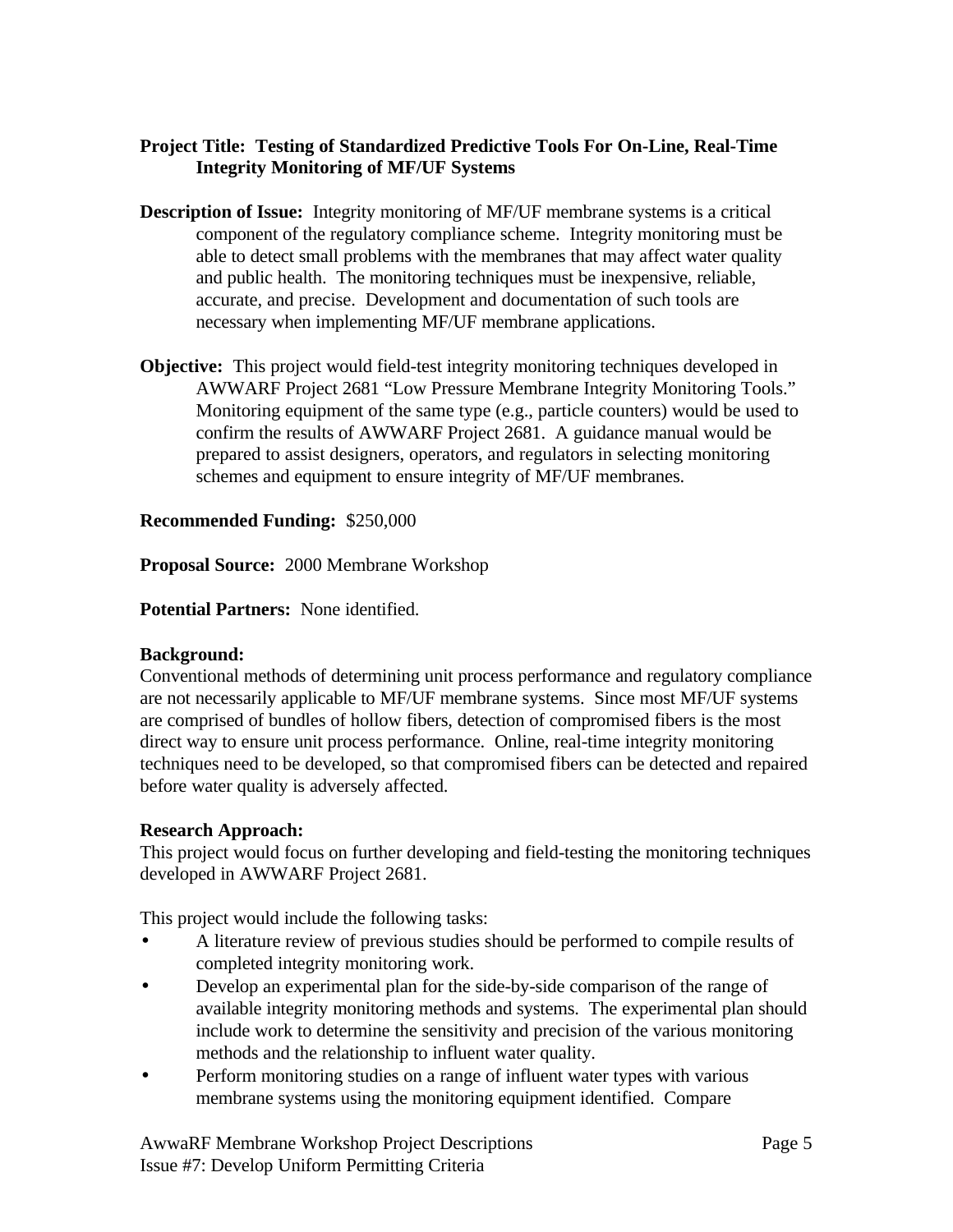performance, ease of operation, reliability, cost, and precision of the various systems tested. Relate monitoring systems tested to regulatory compliance parameters (eg. log pathogen removal).

The final report would be a guidance manual on the selection and operation of integrity monitoring equipment and systems. The manual should relate monitoring systems to potential regulatory compliance schemes.

**Contact:** Paul Gagliardo, San Diego Water Utilities Department, (619) 533-4222, pzg@sdcity.sannet.gov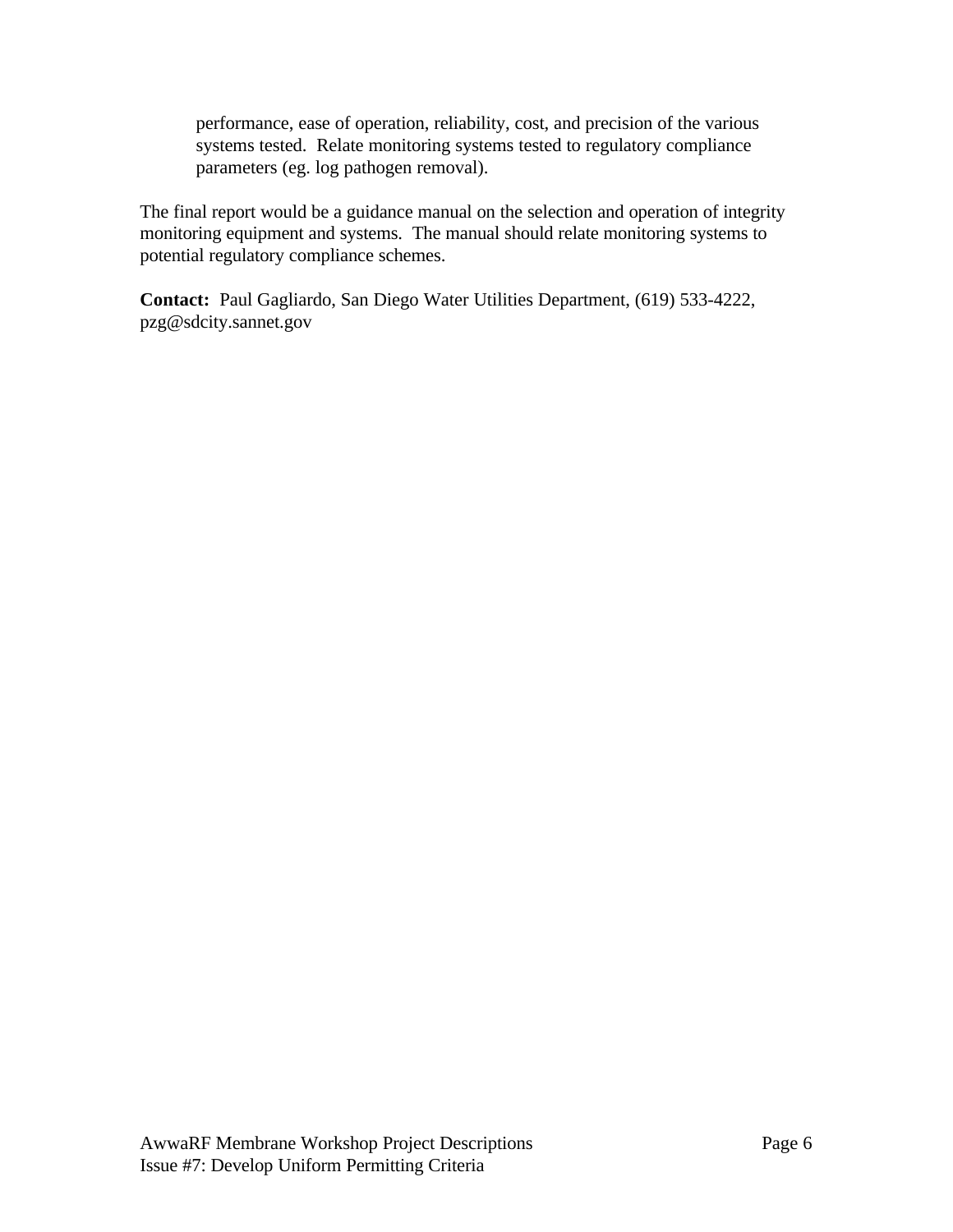## <span id="page-62-0"></span>**AwwaRF Membrane Workshop Project Descriptions Issue 8: Water Quality**

## **Project Title: Effect of Membrane Systems on Distribution System Water Quality**

- **Description of Issue:** Regulations and consumer demand will continue to become more challenging to treatment processes. Changes in the treatment process impact the existing water supply, treatment and distribution systems. Although plant finished water meets and exceeds all drinking water regulations, the water delivered to the consumer often fails to meet expectations and regulatory requirements. These changes are determined by physical, chemical and biological interactions within the distribution system that deteriorate the quality of water delivered.
- **Objectives:** 1) Comprehensive assessment of changes in water quality delivered to the consumer after implementation of a membrane system into existing water supply, treatment and distribution system; and 2) determine methods to mitigate adverse effects in aesthetic and regulatory water quality issues addressing blended water from existing and state of the art treatment processes and conveyance systems.

## **Recommended Funding:** \$500,000

**Proposal Source:** 2000 Membrane Workshop

**Potential Partners:** USEPA, Pipe Manufacturers, KIWA

## **Background:**

Several water utilities have installed or are contemplating the installation of membrane processes to achieve stringent drinking water regulations and provide optimum quality drinking water. As these processes are installed in existing systems the consumer expects and demands water equal to that produced by state-of-the-art treatment plants. The impact of membrane treated water on the existing distribution systems previously conveying "conventional process" water has not been elucidated. Studies conducted by the French have demonstrated beneficial impacts from the introduction of membrane permeates into existing distribution systems. In order to avoid any detrimental consequences in the delivery of the water or blending with existing treatment processes, it is critical that utility and distribution system operators understand the fundamental changes in water quality that occur from various blending scenarios or within the water supply/distribution network.

The current knowledge of the effects of blending or introduction of newer technologies on the distribution system quality is largely unknown or conflicting. Anecdotal evidence from U.S. plants suggests that there is a loss of disinfection and increase of disinfection by-products, deterioration of aesthetics (color, taste, odor), an unacceptable increase in iron, and changes in stability.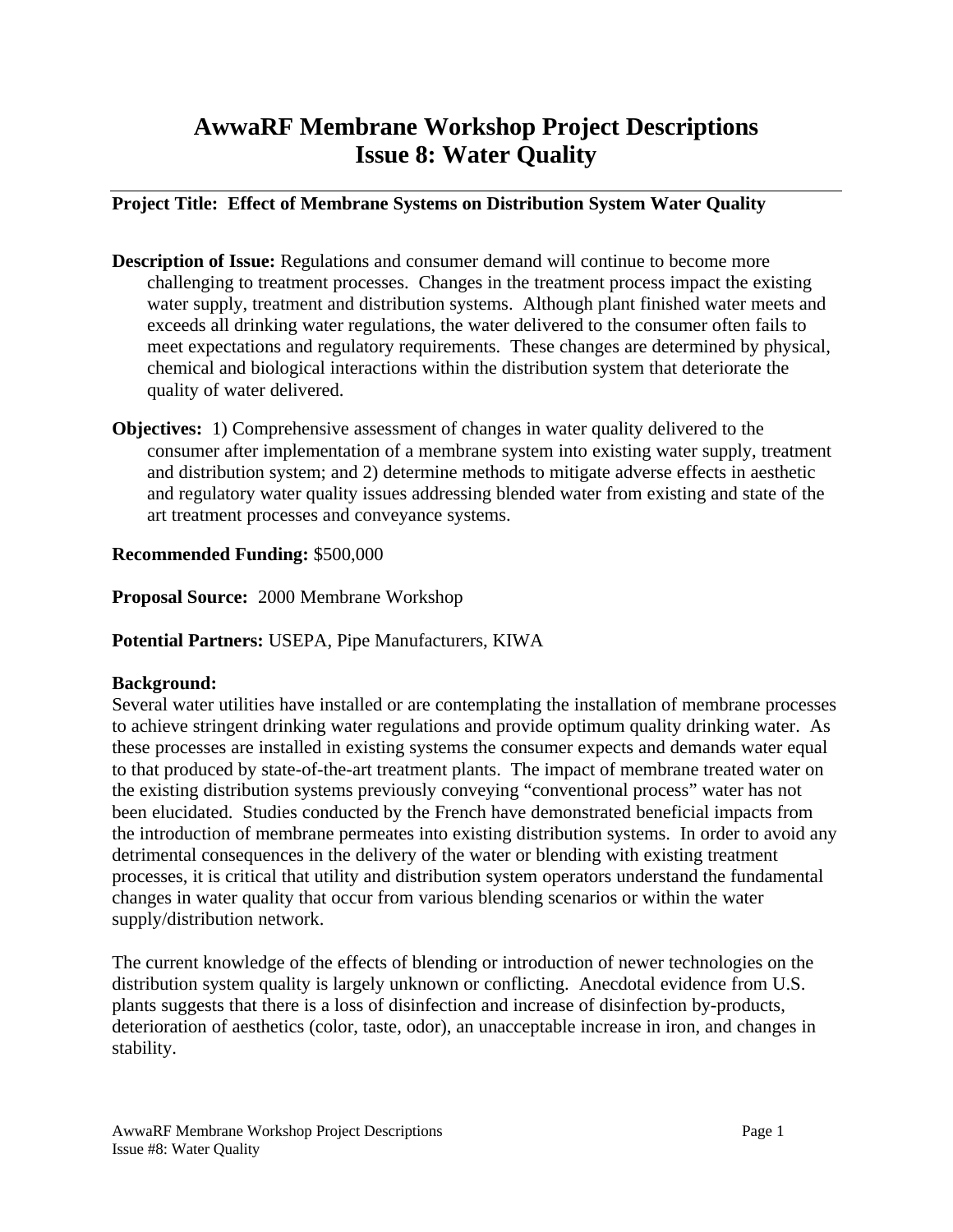Expected products from this investigation will include definitive documentation of the effects on distribution system water quality delivered to the consumer. The effects of varying physical, chemical, and biological parameters will be interpreted for mitigation of adverse aesthetic and regulatory impacts. The chemical and biological changes that will be identified and mitigated will provide invaluable information to the water community.

## **Research Approach:**

- Development of project organization and task work plans
- Assessment of existing water quality and review of existing literature
- Determination of field operating conditions with laboratory assessment
- Map of all historical and current water quality complaints and type and size of pipe at impacted area
- Identification of water quality changes and research of change
- Bench and pilot-scale investigations of changes in distribution system water quality before and after introduction of membrane treated waters (or blending)
- Development of guidance on operation, maintenance and system changes within distribution systems
- Preparation of final report

**Contact:** Robert Kenyon, City of Boynton Beach, (561) 742-6402, rkenyon@bellsouth.net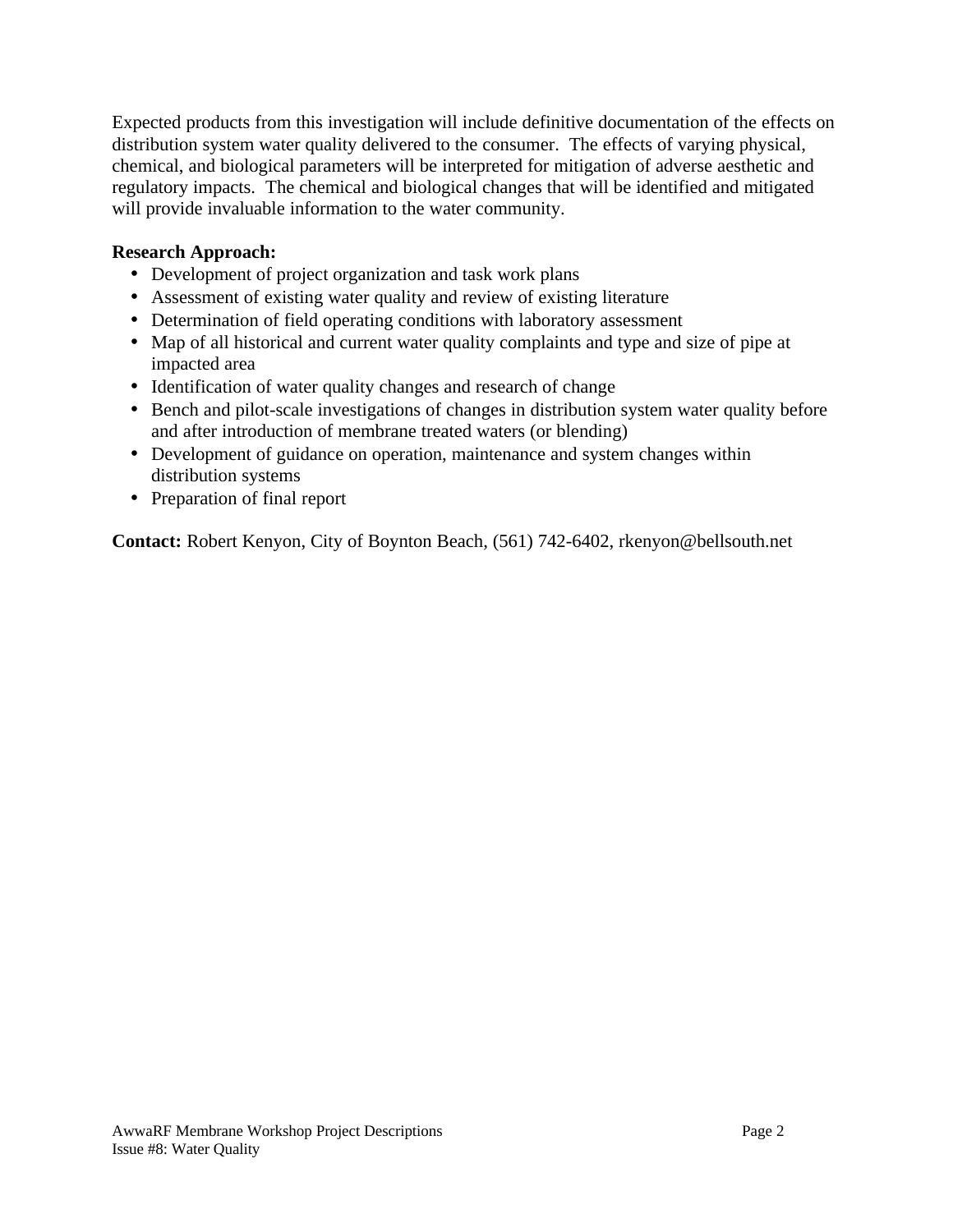## **Project Title: Multi-Contaminant Removal From Surface Waters Using Nanofiltration and Reverse Osmosis Membranes**

- **Description of Issue:** Membrane processes are increasingly being applied for treatment of surface water or surficial ground water under the influence of surface water. There is a need to collect and document the effectiveness of reverse osmosis and nanofiltration (RO/NF) processes for the treatment of surface and surficial ground water, particularly with respect to the removal of microbial (virus, bacteria and pathogens), taste, odor, and pharmaceutically active contaminants.
- **Objective:** Document the effectiveness of removing microbial, taste, odor and pharmaceutically active contaminants using nanofiltration and reverse osmosis membranes.

## **Recommended Funding:** \$400,000

## **Proposal Source:** 2000 Membrane Workshop

## **Potential Partners:** USEPA; USBR; NSF-ETV; Kiwa; CIRSO (Australia); TZW (Germany)

## **Background:**

Membrane technology comprises microfiltration (MF), ultrafiltration (UF), nanofiltration (NF) and reverse osmosis (RO) membranes. These membrane processes are increasingly being used in potable water treatment because of their unique treatment capability regarding most if not all of the new and impending drinking water contaminants. Although much work has been performed in recent years relative to microbe (virus, bacteria and pathogen) removal using MF and UF for the treatment of surface water, little work has been accomplished regarding the removal effectiveness of NF and RO for microbial removal. In recent years, RO and NF membranes have been employed for removal of microbes to meet the Surface Water Treatment Rule (SWTR), as well as for removal of disinfection by-product (DBP) precursor material, synthetic organic compounds (SOCs), hardness, arsenic, radionuclides and total dissolved solids (TDS). Since NF and RO membranes are semi-permeable, non-porous synthetic films, it has been assumed to remove all pathogens without demonstrated performance. The basis for this assumption was that pathogens are generally much larger than the molecules that are designed to be removed by NF and RO membranes. In practice, however, the removal of microbes by NF and RO is less than absolute. This is most likely due to small amounts of leakage either through the membrane itself, the glue lines, the o-ring and stub-tube adapters, and seals in the pressure vessels.

In order for membranes to receive log-removal credits under the provision of the SWTR and its amended forms, additional information is needed on the effectiveness of NF and RO for treatment of surface water and surficial ground water under the influence of surface water. Moreover, little to no work has been performed relative to the assessment of NF and RO for taste and odor (T&O) and pharmaceutically active contaminants (PhACs). Although some work has been performed relative to SOC and pesticide removal, no information is available relative to PhACs and little information has been published relative to T&O control. Consequently, there is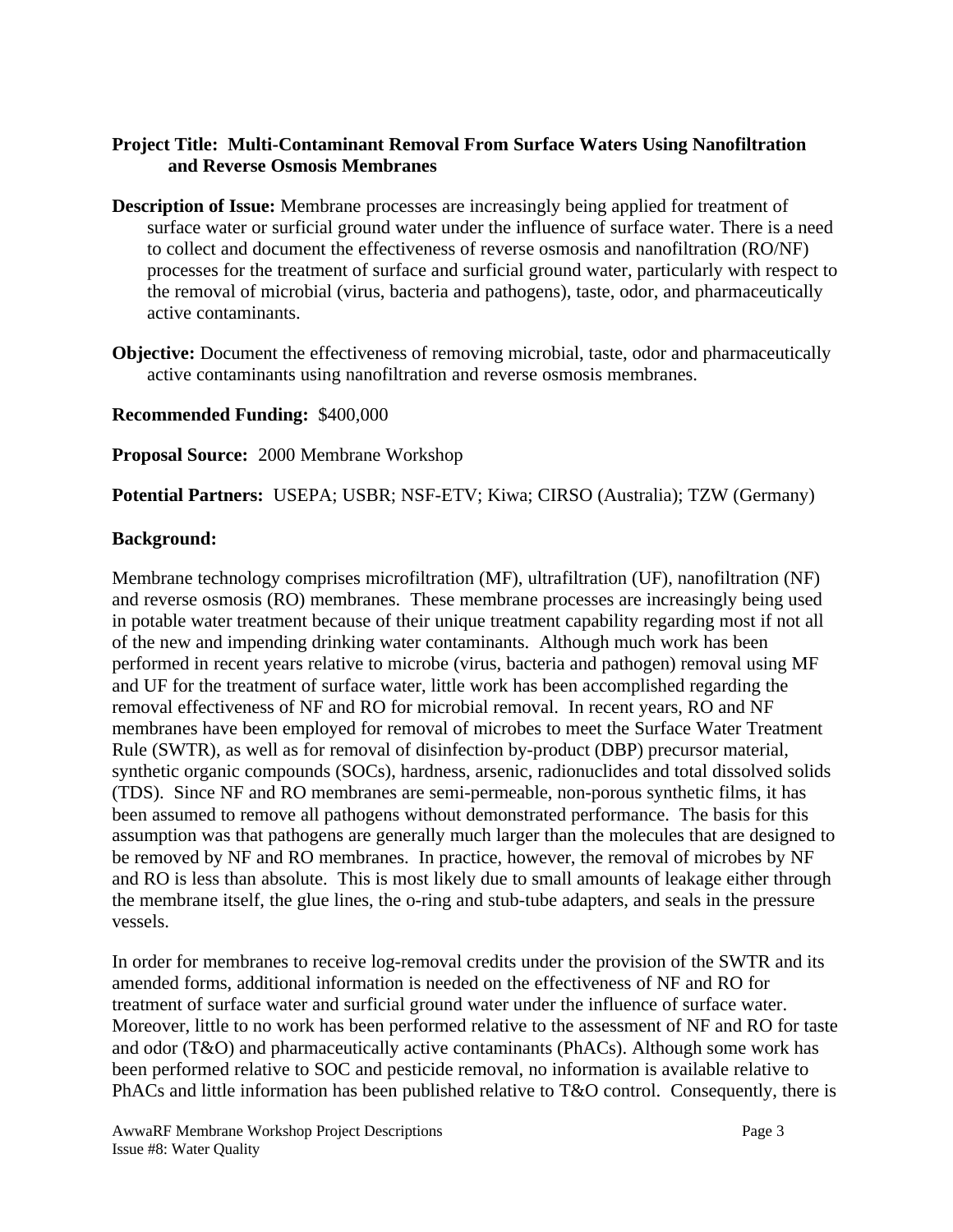a need to investigate the effectiveness of NF and RO for the treatment of surface water for microbial (virus, bacteria and pathogen), T&O, odor and PhACs.

## **Research Approach:**

The major elements of this research will include the following:

- Document from the literature the levels of microbial (virus, bacteria and pathogens), T&O and PhAC contaminant removal achieved by NF and RO, if such data is available.
- Conduct flat-sheet laboratory-scale investigations of laboratory-derived synthetic waters containing mixtures of T&O (to include geosmin and methyl-isoborneal), microbial surrogates (MS2 Phage, Clostridium and or a comparable spore, HPC, coliform) and PhACs (estrogen, representative endocrine disrupters, etc) in a controlled fashion. Several different NF and RO membrane films from several different membrane manufacturers will be evaluated at the laboratory-scale.
- Conduct single element bench-scale or multi-stage pilot plant testing using 4-inch by 40-inch spiral wound NF and RO elements. At least two different types of NF and RO membranes commercially available will be tested. The single-element bench-scale test equipment will be developed with recycle per the guidelines established in the USEPA ICR Guidance Manual. The pilot phase of this work will be conducted in the field using a by-pass stream of actual operating water treatment plants treating surface and/or surficial ground water under the influence of surface water. The feed water will be spiked with microbial (unless already present), T&O, and PhAC chemicals and water samples evaluated using Standard Methods.

Operational parameters to be documented include membrane recovery, normalized flux, water mass transfer coefficient, and feed, permeate, concentrate and recycle (if applicable) water flow and pressure. Data on performance shall be documented in terms of percent removal and solute mass transfer rates should partial removals be delineated for T&O and PhAC testing constituents. Microbial removals shall be evaluated using spiking studies and log-removal information shall be reported.

Relative to assessing NF and RO for microbial (virus, bacteria and pathogen) removal, compounds will be identified (either organic or inorganic), particulate and/or dissolved, that could be added to the feed water and be used for evaluating removal effectiveness and delineating log removal information. The compounds used in the testing shall be non-reactive and not represent a membrane foulant or promote fouling of a spiral-wound element.

The information collected will be summarized and evaluated with respect to removal performance and treatment effectiveness. Mass balances will be conducted on the feed, permeate, concentrate and recycle process streams (if applicable). All laboratory work will be performed using approved QA and QC protocols and industry certifications shall be required for private laboratories. The final report will delineate differences between different NF and RO membranes and provide recommendations on what order of log-removal credits for microbes could be granted to NF and RO membranes.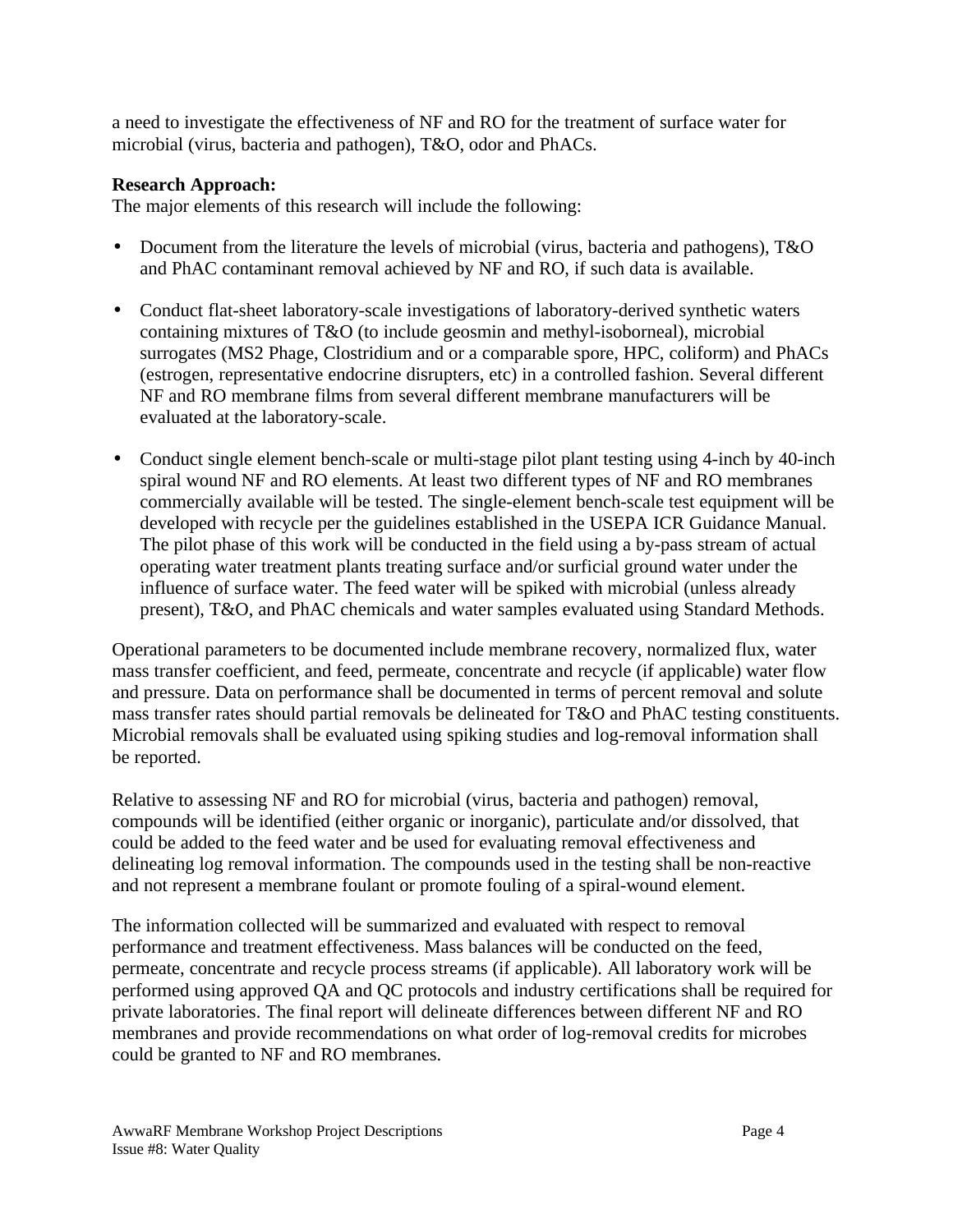**Contact:** Steven J. Duranceau, Boyle Engineering Corporation, (407) 425-1100 ext. 276, sduranceau@boyleengineering.com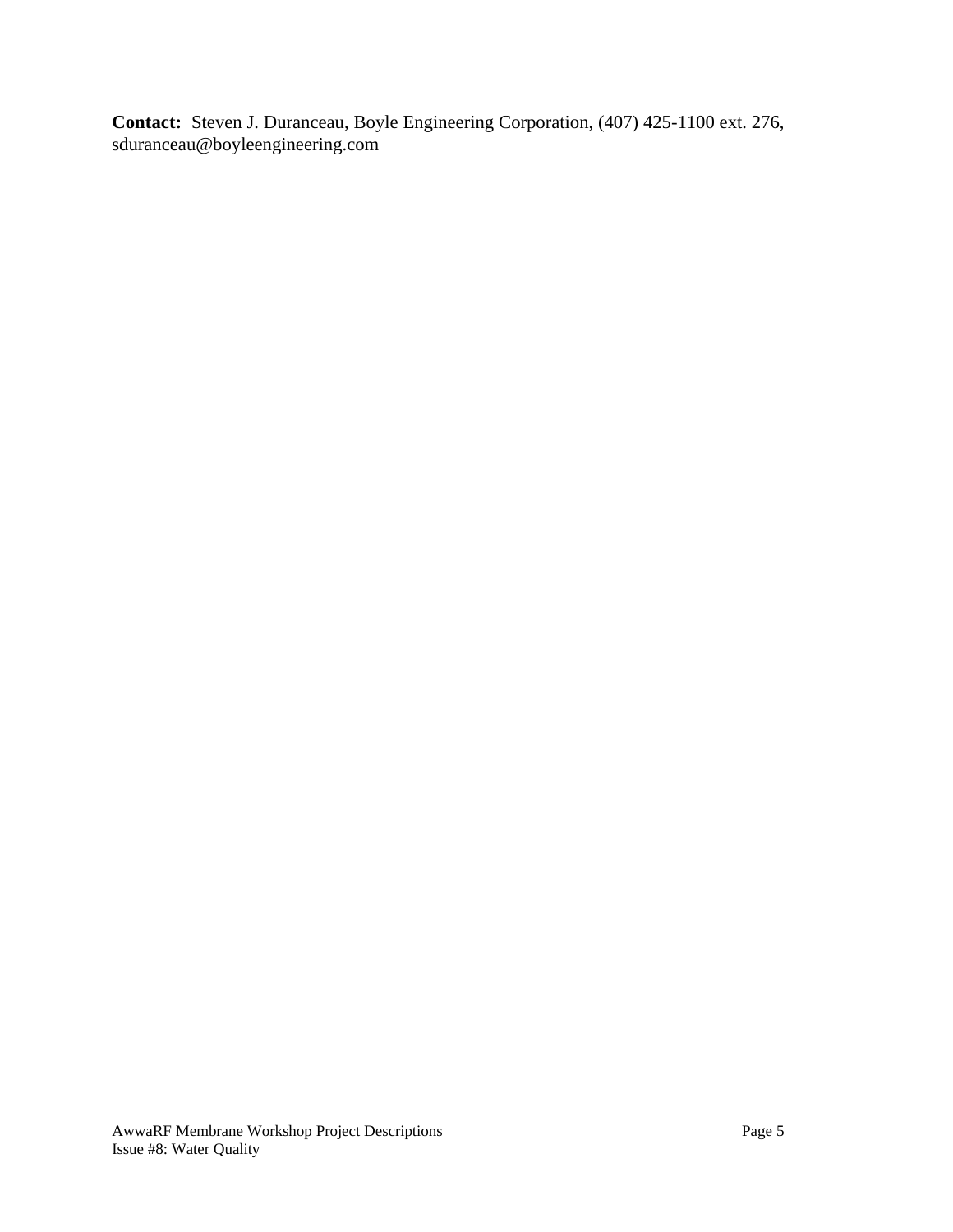## **Project Title: Development and Verification of NF and RO Models for Water Quality and Productivity**

- **Description of Issue:** Membrane processes are increasingly being applied for treatment of drinking water supplies, however there is no available model that accurately predict water quality and productivity of NF/RO. Systems, system level process evaluation, operations evaluation and design evaluations are significantly limited as a result of the lack of predictive models.
- **Objective:** Develop and verify water quality and productivity models for nanofiltration and reverse osmosis processes.

**Recommended Funding:** \$240,000

**Proposal Source:** 2000 Membrane Workshop

**Potential Partners:** United States Environmental Protection Agency (USEPA), United States Bureau of Reclamation (USBR); Kiwa (Netherlands); CIRSO (Australia); TZW (Germany).

## **Background:**

Models that reliably predict the performance of water treatment processes are beneficial in that cost and performance can be delineated and supported using the models, and models are useful in identifying in an operation sense when fouling and non-ideal operating conditions exists. However, in many instances, models used for predicting water quality and productivity often do not accurately predict full-scale installation performance for productivity decline, and hardness, bromides, pathogen rejection and other pertinent water quality parameters. New models that incorporate fouling and permeate water quality need to be developed.

### **Research Approach:**

This project would support the creation and field verification of a model that would predict water quality and productivity for nanofiltration and reverse osmosis membrane treatment processes.

This project would include the following tasks:

- Data Collection: Compile NF/RO operational and water quality data from existing databases including the Information Collection Rule (ICR), universities, manufactures, and consultants.
- Review and evaluate existing models using the database compiled in the first task.
- Develop new productivity and water quality model using the compiled database
- Design and conduct bench scale studies evaluating the productivity and water quality model developed with this project and determine model conflicts for modification and verification.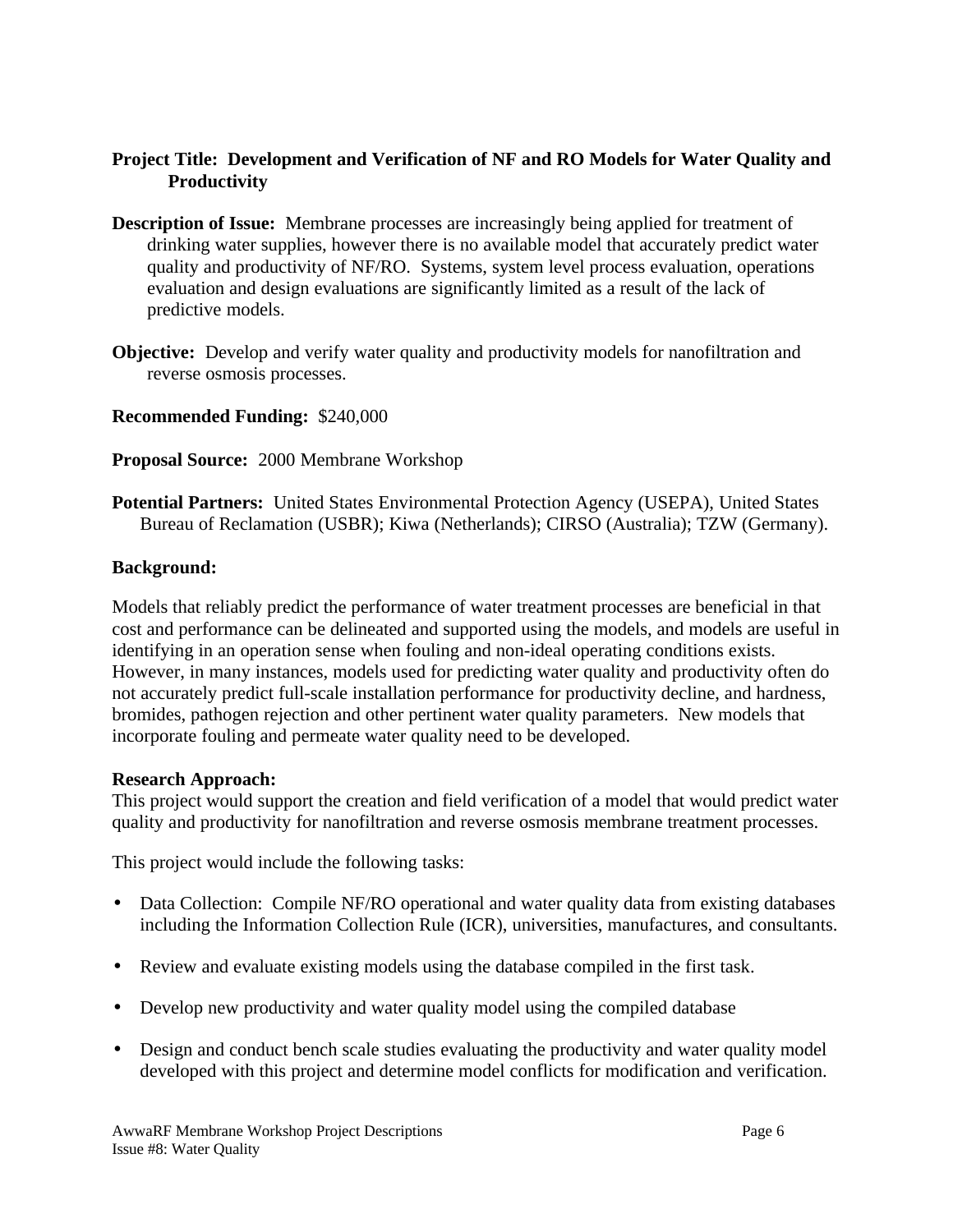• Verify final model using actual full scale field data as available.

The final product resulting from this research would be a computer model that would predict water quality and productivity of NF/RO processes under fouling or non-ideal operating conditions.

**Contact:** Steve Duranceau, Boyle Engineering, (407) 425-1100 ext 276, sduranceau@boyleengineering.com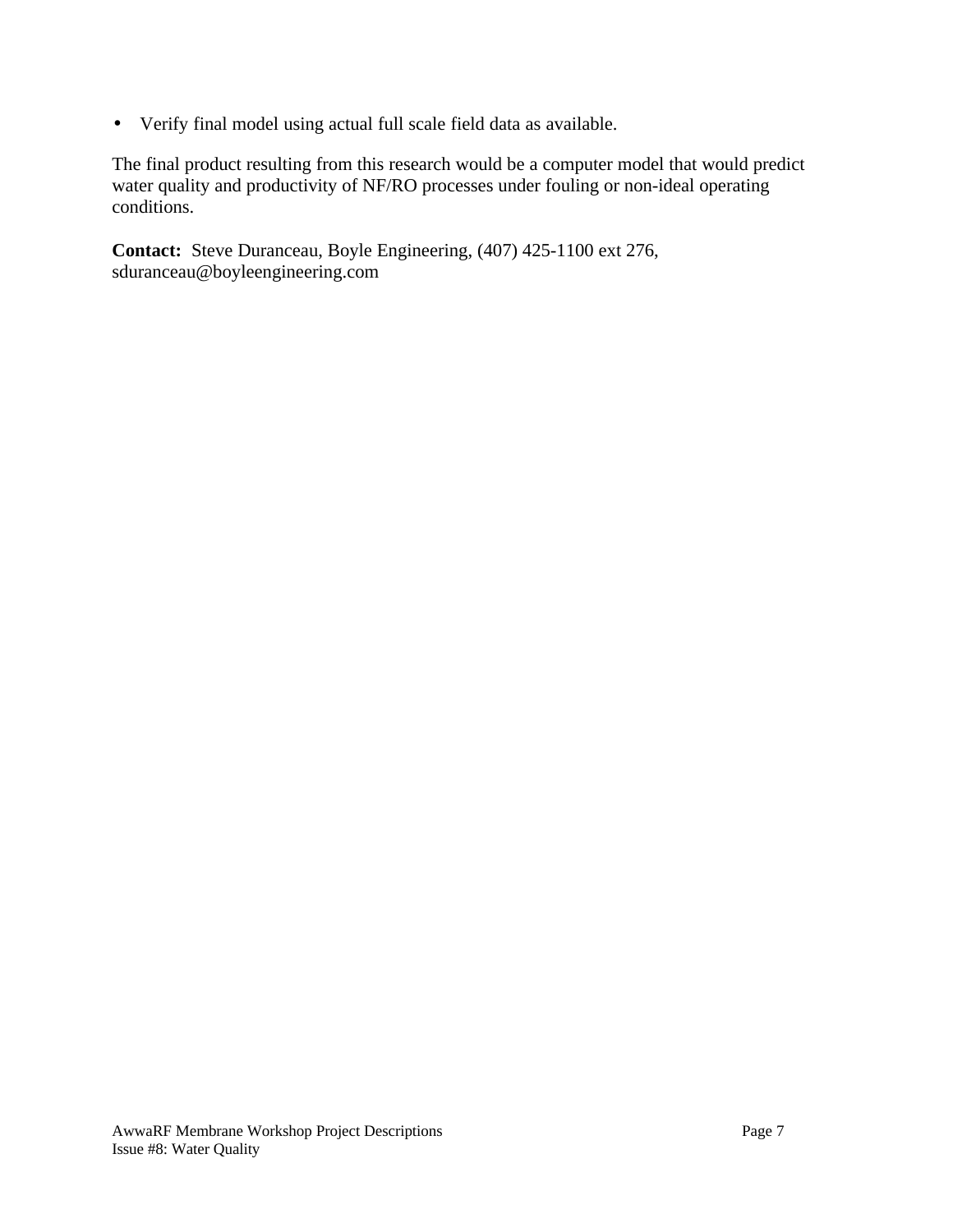<span id="page-69-0"></span>AWWARF - Membrane Research Forum

**AWWA Research Foundation** 

Reports on Research AWWARF Conference Feedback

Welcome to AWWARF's discussion forums. The forums are participant moderated and dedicated to topics that interest AWWARF subscribers. Please respect the subject areas of the forums and do not post advertising or irrelevant messages.

**Subscribers Only** 

If you need help using these forums, please [click here](http://web-nt2.xor.com/forums/docs/User/index.htm) to go to the Allaire Forums web site.

|                                     |            | ● Exit ● New Messages ● Search ● Options ● Logout/in |  |  |                        |          |     |  |  |
|-------------------------------------|------------|------------------------------------------------------|--|--|------------------------|----------|-----|--|--|
| Active threads from last 365 days : |            |                                                      |  |  |                        |          |     |  |  |
|                                     |            |                                                      |  |  | ● New Thread ● Refresh |          |     |  |  |
|                                     |            | <b>EXAMPLE AWWARF Membrane Research Forum</b>        |  |  |                        |          |     |  |  |
|                                     | $\bullet$  | Goal of this forum                                   |  |  |                        | 11/21/00 | (2) |  |  |
|                                     | $\Theta$ . | <b>RAC Projects</b>                                  |  |  |                        | 11/13/00 | (1) |  |  |

Subscribe to Thread